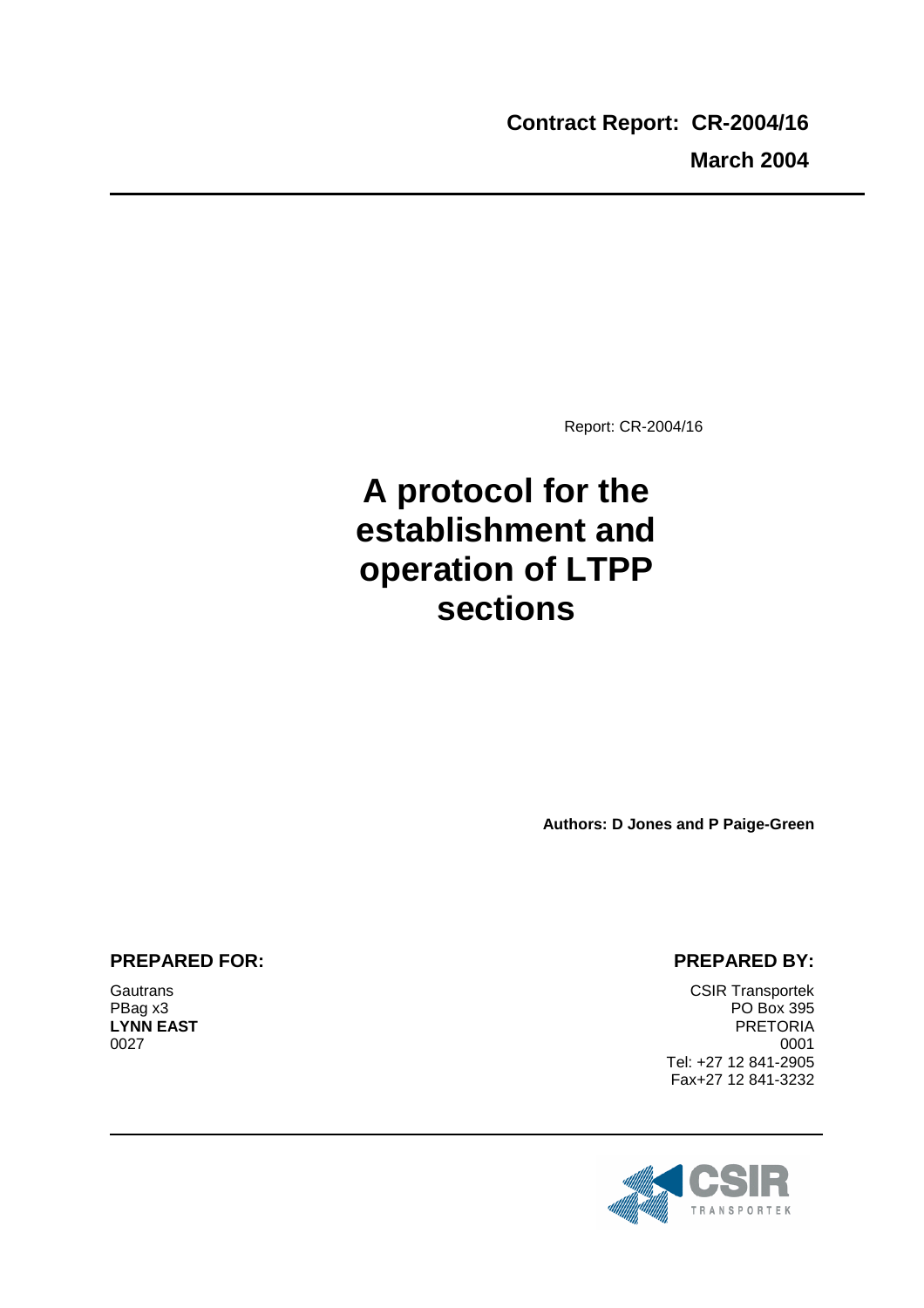| <b>DOCUMENT RETRIEVAL PAGE</b>                                            | <b>Report No: CR-2004/16</b>           |            |                                                                                                      |  |  |  |  |  |  |  |
|---------------------------------------------------------------------------|----------------------------------------|------------|------------------------------------------------------------------------------------------------------|--|--|--|--|--|--|--|
| Title:<br>A protocol for the establishment and operation of LTPP sections |                                        |            |                                                                                                      |  |  |  |  |  |  |  |
| <b>Authors: D Jones and P Paige-Green</b>                                 |                                        |            |                                                                                                      |  |  |  |  |  |  |  |
| Client:                                                                   | <b>Client Reference No:</b>            | Date:      | Distribution:                                                                                        |  |  |  |  |  |  |  |
| Gautrans                                                                  | CR-2004/16                             | March 2004 | <b>Client Confidential</b>                                                                           |  |  |  |  |  |  |  |
| Project No: TIK32                                                         | <b>OE2: Infrastructure Engineering</b> |            | <b>ISBN:</b>                                                                                         |  |  |  |  |  |  |  |
| Abstract:                                                                 |                                        |            |                                                                                                      |  |  |  |  |  |  |  |
|                                                                           |                                        |            | This document describes a protocol for establishment and operation of long-term pavement performance |  |  |  |  |  |  |  |

(LTPP) sections, including those linked to HVS tests. This is detailed under the following headings:

- Linking LTPP to HVS data collection
- Management and responsibilities
- Site location and establishment
- Data collection
- Reporting criteria

A set of data capture forms is provided.

Long term pavement performance, LTPP, APT, HVS

#### **Proposals for implementation:**

None

#### **Related documents:**

CR-2003/7: CR-2003/25

| <b>Signatures:</b>     |                         |                     |                    |                 |
|------------------------|-------------------------|---------------------|--------------------|-----------------|
|                        |                         |                     |                    |                 |
| L Sampson              | L Sampson               | <b>B</b> Verhaeghe  |                    | P Hendricks     |
| <b>Language Editor</b> | <b>Technical Review</b> | <b>Prog Manager</b> | <b>Info Centre</b> | <b>Director</b> |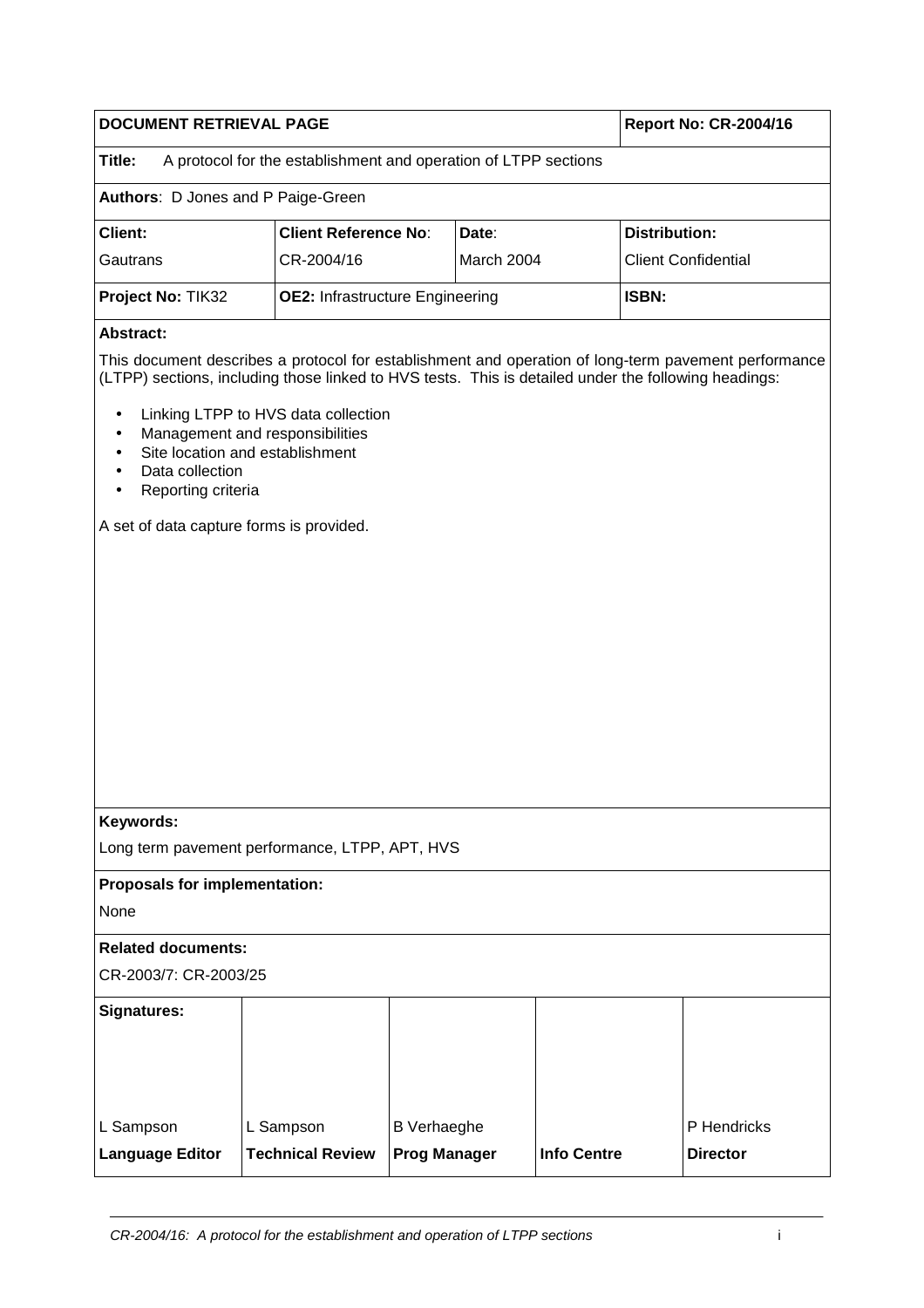CSIR Transportek was requested by Gautrans to develop a protocol for the establishment and operation of LTPP sections. The terms of reference for the study were to:

- Undertake a literature review on other LTPP studies
- Develop an appropriate protocol linking to the protocol already developed for HVS testing
- Develop appropriate data specifications for monitoring
- Prepare a report detailing the study and the recommended protocol.

## **DISCLAIMER**

- 1. This report is the property of the sponsor and may be published by them provided that:
	- i) The CSIR is acknowledged in the publication.
	- ii) It is published in full, or where only extracts therefrom or a summary or an abridgement thereof is published, the CSIR's prior written approval of the extracts, summary or abridged report is obtained.
	- iii) The CSIR be indemnified against any claim for damages that may result from publication.
- 2. The CSIR will not publish this report or the detailed results without the sponsor's prior consent. The CSIR is, however, entitled to use technical information obtained from the investigation but undertakes, in doing so, not to identify the sponsor or the subject of this investigation.
- 3. The contents of this report may not be used for purposes of sale or publicity or in advertisements without the prior written approval of the CSIR.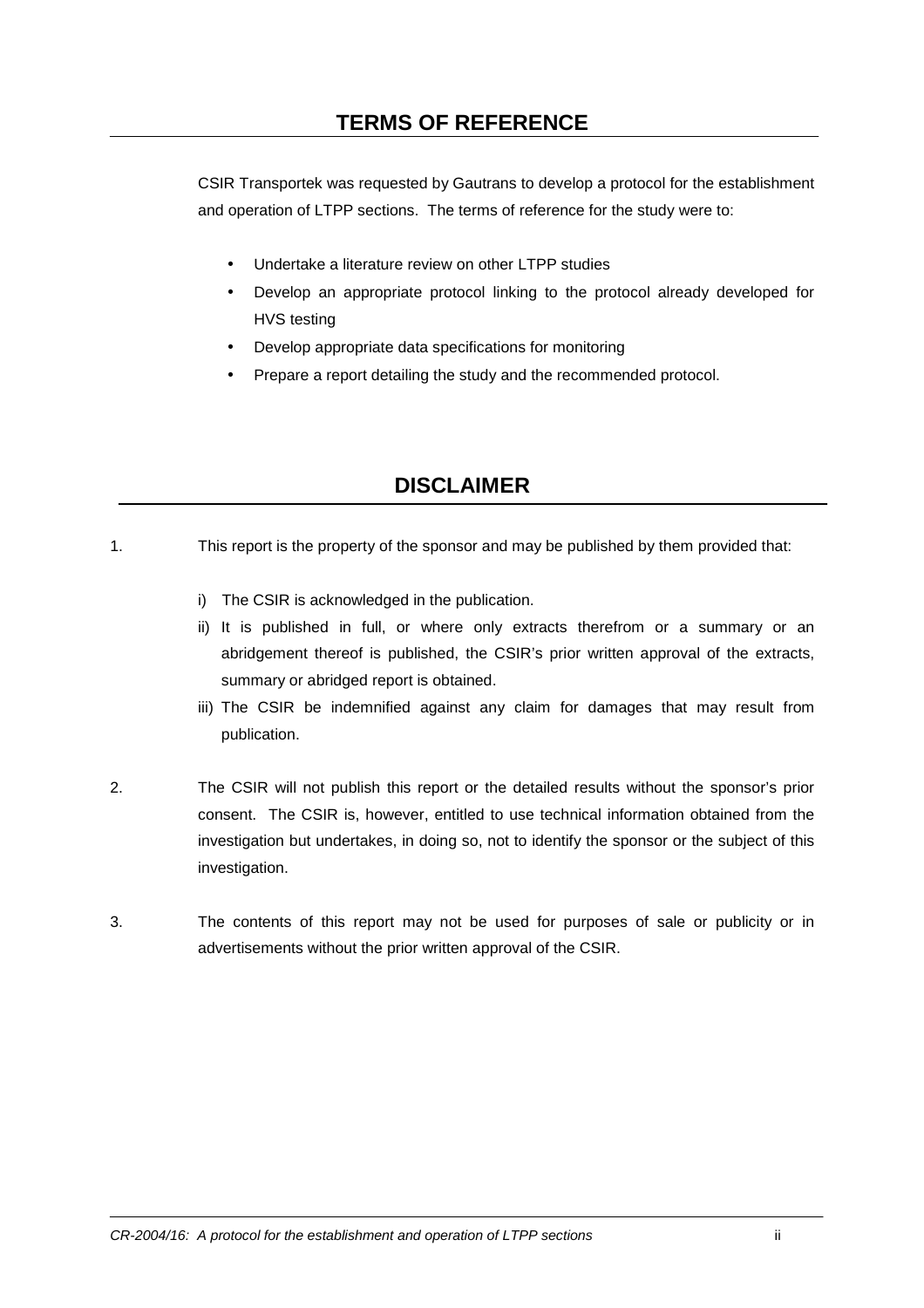## **TABLE OF CONTENTS**

| 1.           |      |  |
|--------------|------|--|
|              | 1.1. |  |
|              | 1.2. |  |
| 2.           |      |  |
|              | 2.1. |  |
|              | 2.2. |  |
|              | 2.3. |  |
|              | 2.4. |  |
| 3.           |      |  |
|              | 3.1. |  |
|              | 3.2. |  |
|              | 3.3. |  |
|              | 3.4. |  |
|              | 3.5. |  |
| $\mathbf{4}$ |      |  |
|              | 4.1. |  |
|              | 4.2. |  |
|              | 4.3. |  |
|              | 4.4. |  |
|              | 4.5. |  |
| 5.           |      |  |
|              | 5.1. |  |
|              | 5.2. |  |
|              | 5.3. |  |
|              | 5.4. |  |
| 6.           |      |  |
|              | 6.1. |  |
|              | 6.2. |  |
| 7.           |      |  |
|              |      |  |
|              | A.1  |  |
|              | A.2  |  |
|              | A.3  |  |
|              | A.4  |  |
|              |      |  |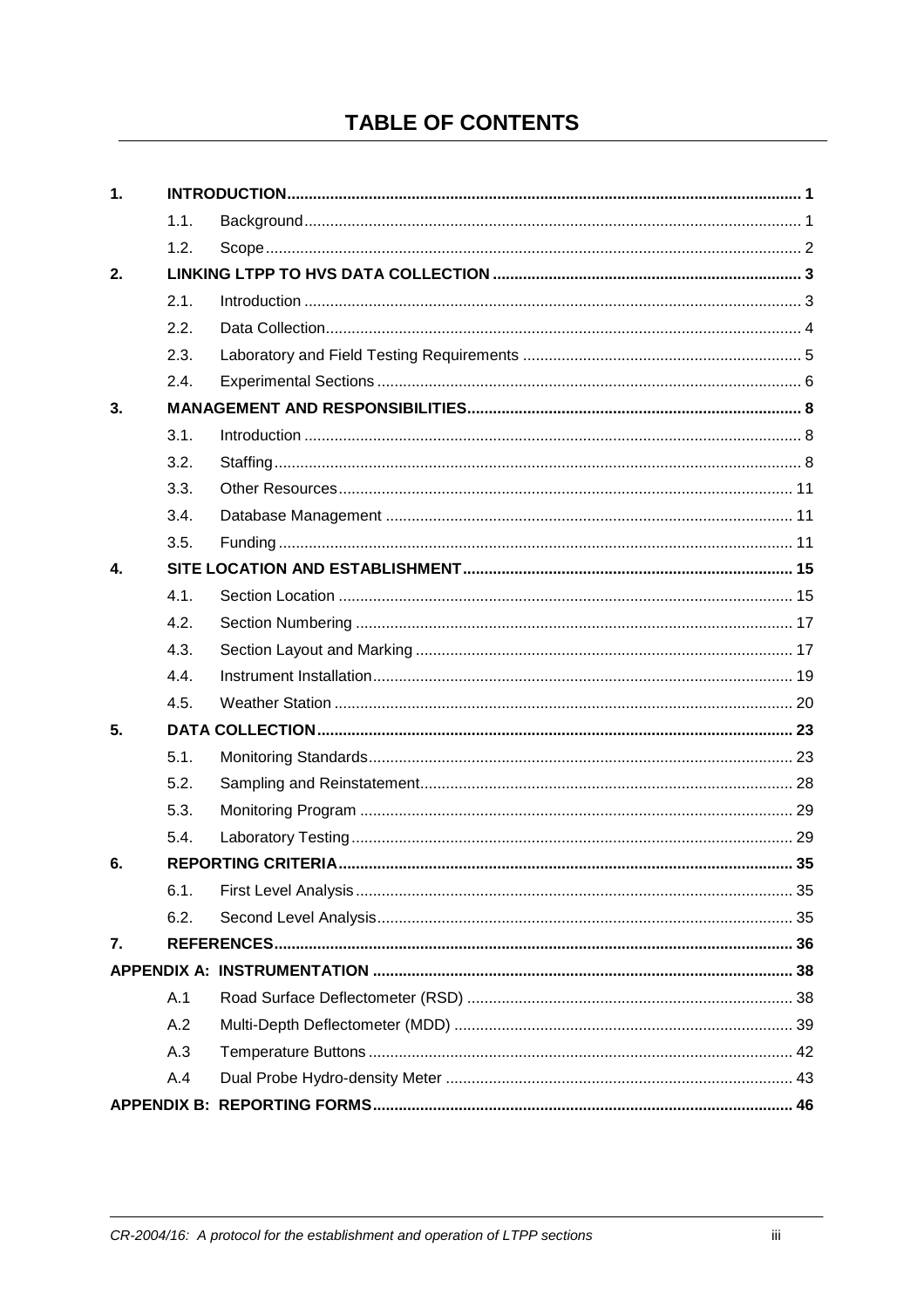## **1.1. Background**

Long-term pavement performance (LTPP) programmes are established to support a broad range of pavement performance analyses leading to improved engineering tools to design, construct and manage pavements. Most current LTPP programmes focus on the calibration of pavement performance models used in pavement management systems. It is also recognized that the link between accelerated pavement testing (APT) and inservice pavement performance is through LTPP studies. While APT can, and does, provide significant data for analysing and predicting the effects of traffic loading on the performance of various materials, it is not always capable of capturing environmental and other long-term effects. It is only when comparisons of LTPP and APT are available that there will be greater confidence in the interpretation and use of APT results for long-term performance prediction.

Hence the need has long been recognised for establishing LTPP test sections linked to existing and future APT sections, so that the long-term performance of the test pavements can be linked to their performance under APT. However, in South Africa, sustained long-term funding for this type of program has not been forthcoming and the programs have thus never been fully initiated, with LTPP studies mostly being undertaken on an ad hoc basis only. LTPP sections have, however, been identified for calibrating pavement deterioration models for pavement management systems in Gauteng and the Western Cape and are being monitored at routine intervals.

There is renewed interest in linking APT to LTPP worldwide, given the increase in the number of APT facilities and the need for accelerating the implementation of new technologies that will reduce the cost of infrastructure provision and rehabilitation, withstand increasing numbers of axles, axle weights and tyre pressures and minimise traffic disruptions.

In order to ensure that models and pavement design specifications determined from the data collected during APT and/or LTPP programmes are reliable, it is imperative that the data is collected in a systematic, consistent and correlatable manner. Protocols are therefore necessary to ensure that this is achieved.

While a protocol has already been developed for the establishment and operation of HVS test sections for Gautrans, it is now necessary to develop an LTPP protocol that provides a consistent approach to data collection, whether associated with HVS sections or stand alone sections.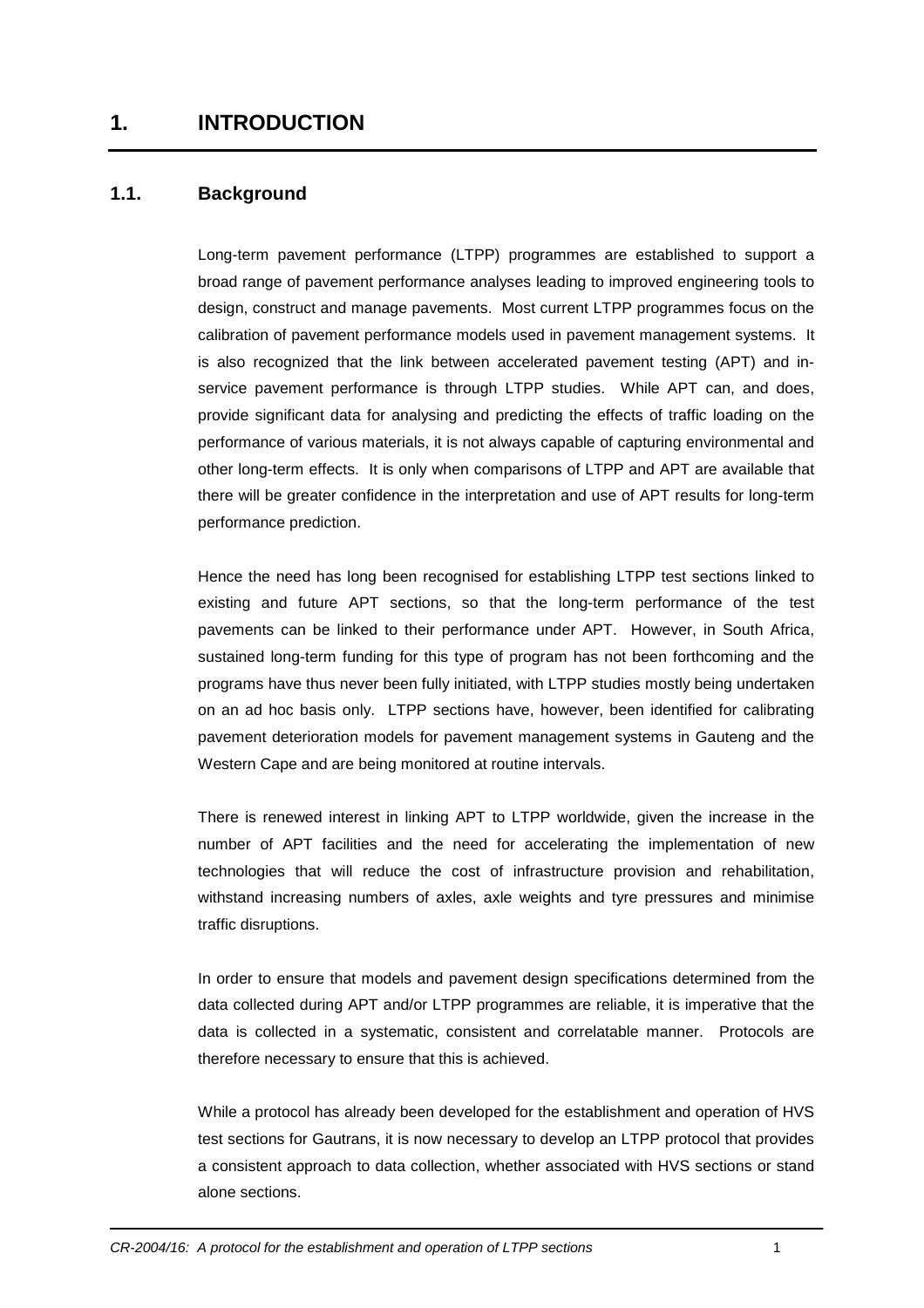This document provides a protocol for the establishment and assessment of LTPP sections and has been developed to provide consistency with data collected from HVS testing.

## **1.2. Scope**

The idea of using LTPP sections to establish a link to real world conditions is not new, and thus this study builds on existing protocols, and, in particular, the FHWA US LTPP and Austroads LTPP/ALF testing programs, which are the most comprehensive LTPP studies that have been undertaken. However, because the South African LTPP sections need to be assessed in terms of pavement performance for pavement management systems, comparison with HVS predictions and general performance for specific assessments, the protocol will be formulated to use South African test methods and, where applicable, providing consistent data related to HVS-type testing procedures.

This protocol is presented under the following sections

- Linking LTPP to HVS data collection
- Management and responsibilities
- Site location and establishment
- Data collection
- Reporting criteria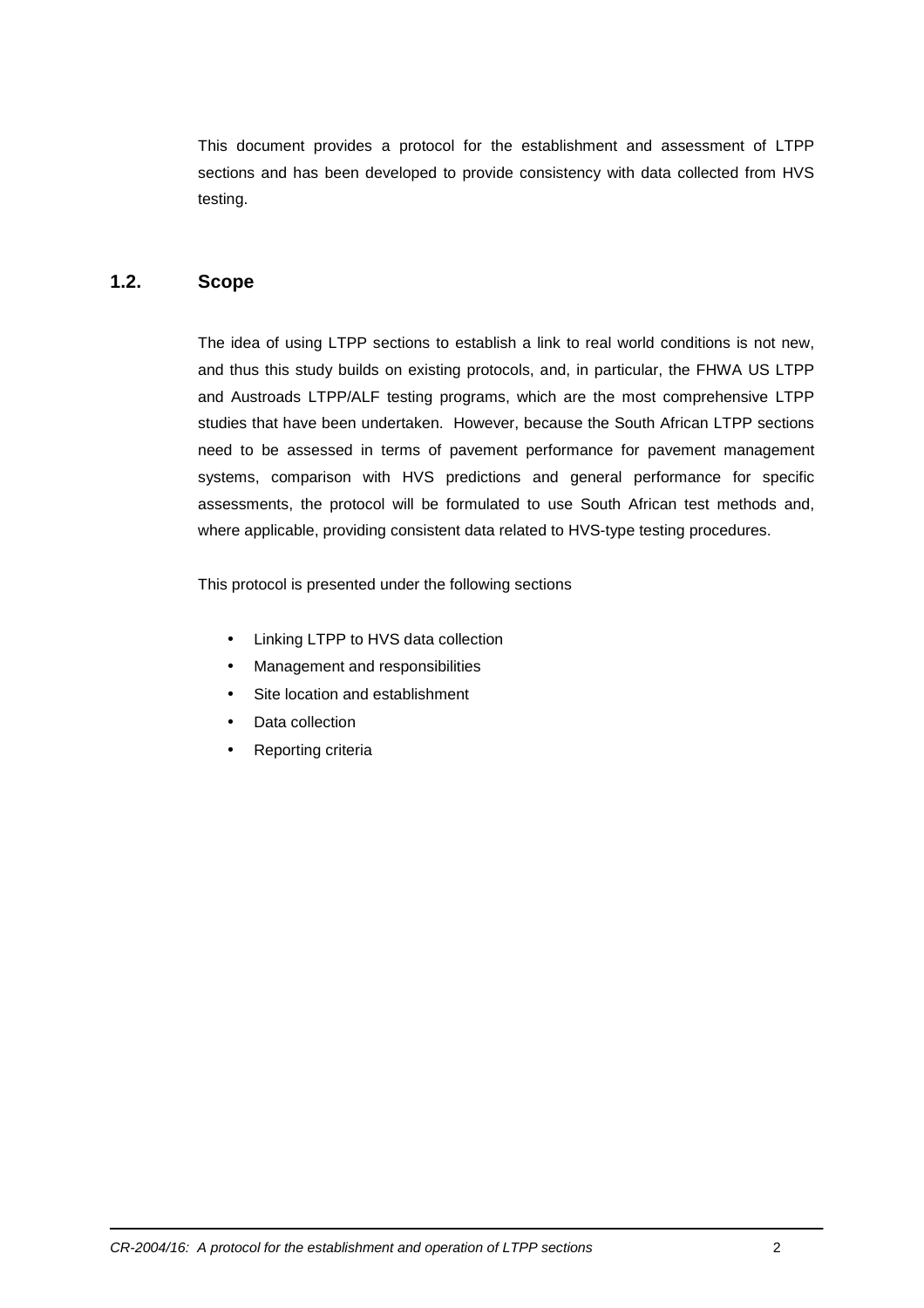## **2.1. Introduction**

HVS testing is an important and useful tool rapidly providing pavement behaviour data. The results of LTPP testing differ in format and probably content. Although these are the ultimate data for inferring pavement performance and as many LTPP sections as possible should be developed, the cost of maintaining and monitoring them is high and significant additional data is available for HVS work.

Any protocol developed for LTPP testing must thus be compatible between the two techniques in order to make optimal use of the available data accumulated from HVS testing.

Although the HVS is a very useful piece of equipment, and gives strong indications of pavement performance, a number of inherent deficiencies affect the outputs. These include:

- HVS testing covers a 1.0 m wide test section with a normally distributed loading pattern. In practice, traffic is not confined to the same one metre and although the distribution is still probably normal, it is expected that the distribution curve is flatter and wider.
- The HVS tests an 8.0 m long section with a uniform load in both directions. In practice, a road would be trafficked in one direction with variable loads. It should be noted, however, that the HVS can test unidirectionally, but the testing time is approximately doubled.
- The HVS operates at a repetitive high load, unlike the varying loads typical on roads
- The relaxation period on the test section is almost constant in the middle of the section, but varies from minimum to maximum near the two ends.
- During the hottest period of the day (probably the most damaging to asphalt roads) the test section is predominantly in the shade of the machine.
- Typical pavement temperature variations during the day are not reflected beneath the machine. It has been shown<sup>1</sup> that the radius of curvature of pavements is lowest during the coolest part of the day due to thermally induced moisture movements.
- The HVS wheel tests the road at a constant and slow speed, unlike a normally trafficked road where vehicles travel at differing speeds.
- The HVS testing period is relatively short and does not take into account fluctuating moisture contents in the pavement structure resulting from seasonal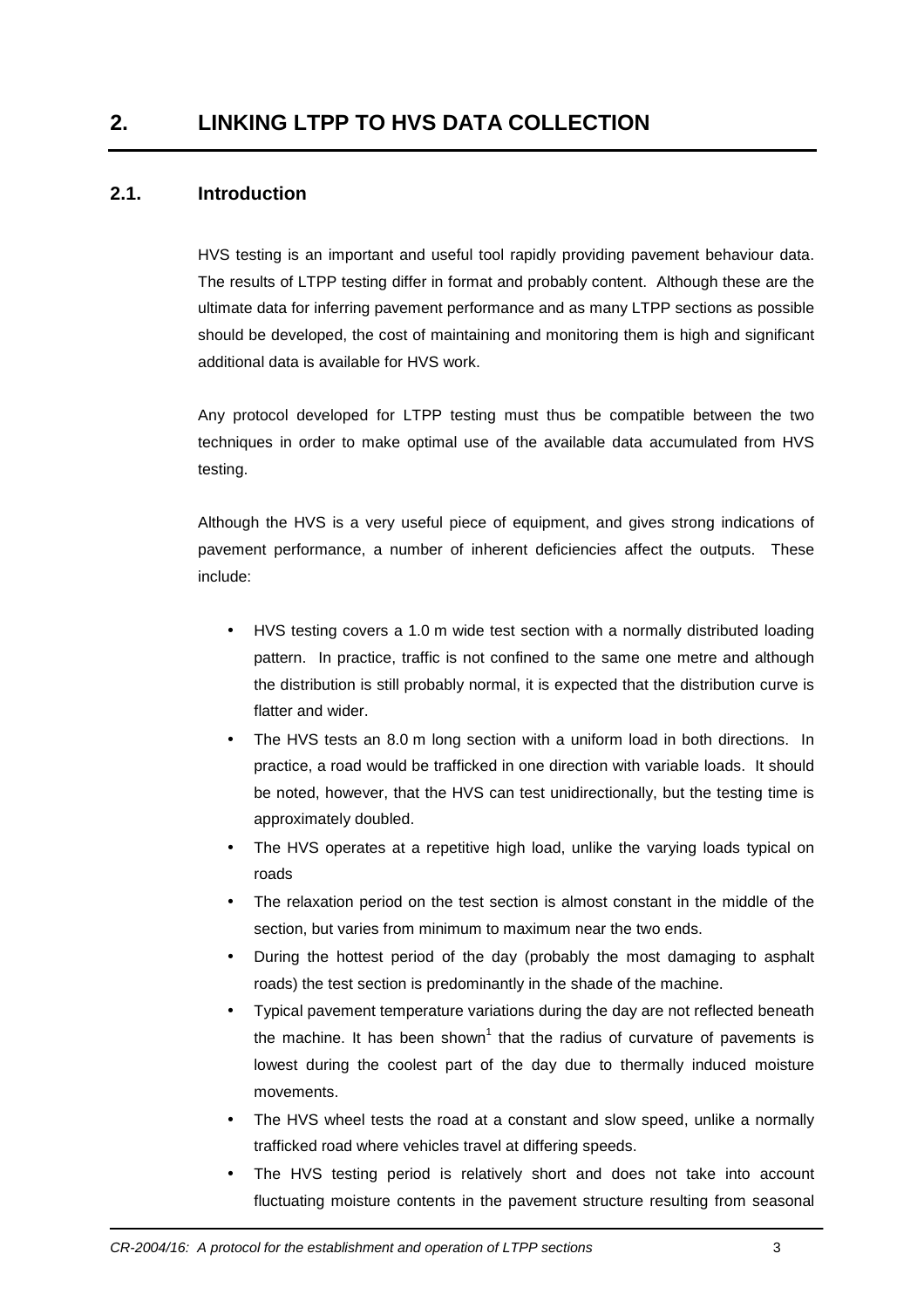variation. At the end of the test, the moisture content of the sections is usually artificially raised to what is probably outside normally expected conditions, to induce failure.

- HVS testing primarily tests the behaviour of a pavement structure under a controlled loading regime, whereas LTPP programs assess pavement performance under actual conditions.
- The HVS wheel is not a driven wheel and therefore has potentially different tyrepavement interaction effects compared with the torque effects of the driven vehicles of heavily laden trucks.
- Although the HVS MkIV has a dynamic capability that provides more testing options, the expected profile and dynamic effects of new roads cannot be predicted during HVS testing and hence a realistic dynamic profile cannot always be simulated by the HVS.

There is no doubt that an understanding of pavement behaviour is the basis for understanding pavement performance. The performance affects the costs of maintaining the road and operating traffic on it. LTPP is the only practical means of linking these two aspects. It is therefore essential that the protocols for HVS testing and LTPP testing ultimately provide comparable information. For direct comparison, monitoring of the same characteristics using the same equipment as far as practically possible should be carried out. The possible use of the data for other applications, such as calibration of HDM models, should be taken into account when planning HVS-LTPP monitoring programs.

The layout and requirements of individual LTPP sections may differ significantly, depending on the specific objective of the assessment. Monitoring should, however, be in line with this protocol as far as possible with additional requirements being satisfied as necessary.

## **2.2. Data Collection**

There is general consensus on the performance characteristics of roads that should be assessed in order to understand the road pavement behaviour in the short-term and performance in the long-term.

Routine field-testing and monitoring of these characteristics, however, has resulted in the development of numerous techniques over the years, these being improved on an ongoing basis. The results obtained from measurements of a single property, but using different equipment or methods, are not always directly comparable (eg RSD, FWD and Deflectograph deflection measurements). For this reason, it is essential that as a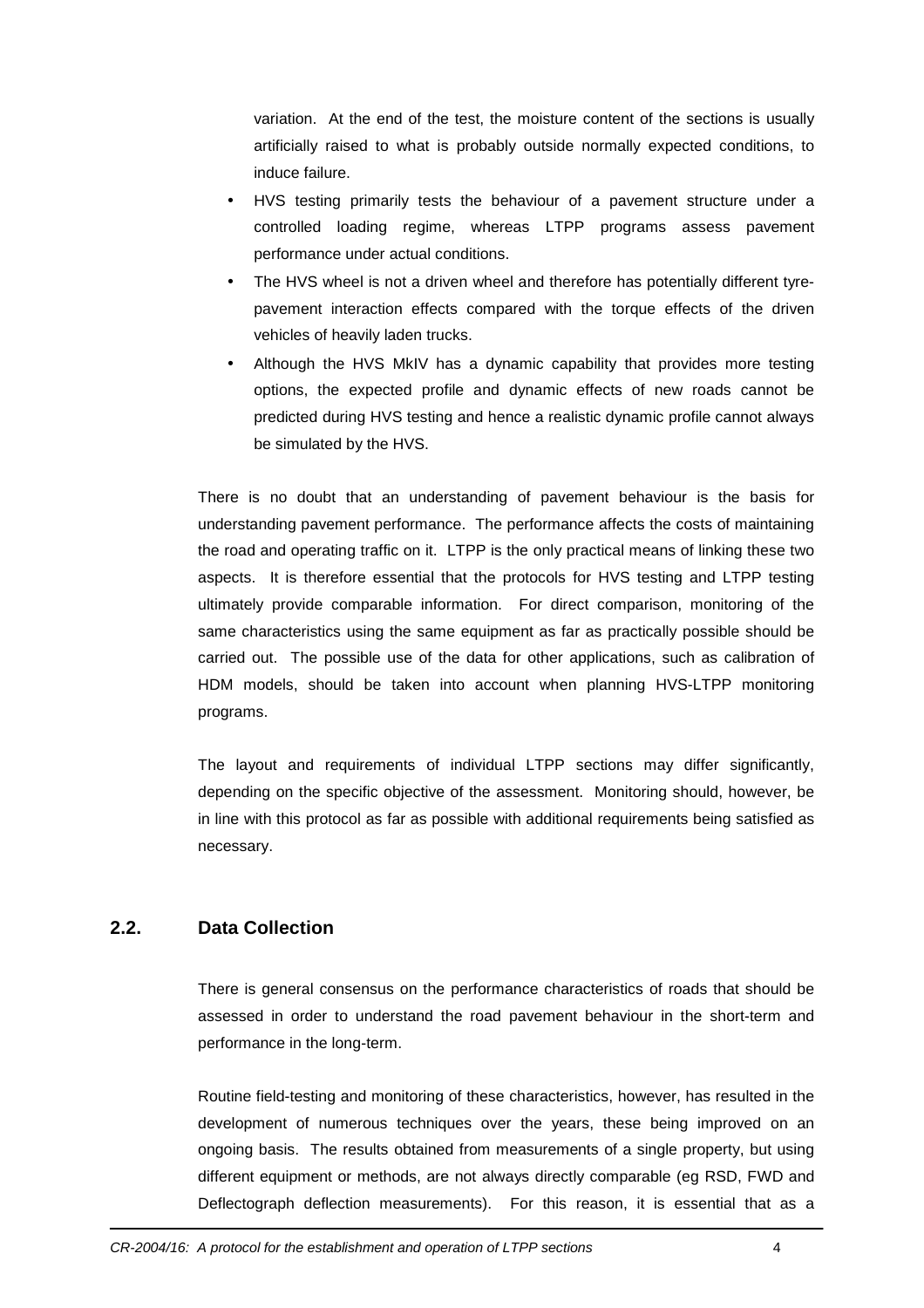minimum, only directly comparable or well-correlated assessment techniques are used for LTPP experiments.

Specific equipment has evolved to fulfil the measurement need of various behavioural properties during HVS testing. This has often involved expensive research and development resulting in sophisticated equipment fulfilling all the desired needs. The same parameters should thus be assessed in the same way on LTPP sections in order to ensure the required linkage. Additional techniques can be used for specific requirements on LTPP sections to complement the minimum requirements. However, these need to be calibrated against the prescribed techniques. It should be noted that, because of the limited area monitored during HVS testing, certain of these techniques may not be practical over the full area of an LTPP section (eg longitudinal profile).

A precise record of the wheel loading is recorded on every HVS test. In order to accurately relate performance of LTPP tests to that of HVS sections, it is imperative that accurate loading data is also available for the LTPP sections. The installation of permanent traffic recording equipment on each LTPP section is therefore strongly recommended.

The minimum data measurement requirements prescribed for LTPP sections have been partly based on the requirements for HVS tests and are listed in Table 2.1. The number and frequencies of measurement are discussed fully in Section 5 of this document.

With ongoing development in measurement and analysis techniques, it is likely that some of the recommended methods could be improved or replaced during the life of the LTPP sections. It is imperative that any new technique adopted is carefully calibrated against the existing technique on all sections before it is replaced.

## **2.3. Laboratory and Field Testing Requirements**

Where LTPP sections are established in association with HVS tests, the laboratory testing program currently followed for HVS tests should be expanded to include the LTPP test program. These tests will form the basis for comparison with later field tests. The actual tests carried out will depend on the type of pavement and surfacing being tested and the reason for carrying out the test. A testing program should be specified in the project brief.

LTPP sections that are established for other purposes should have testing programs specified in the project brief with the minimum testing requirements shown in Section 5.4.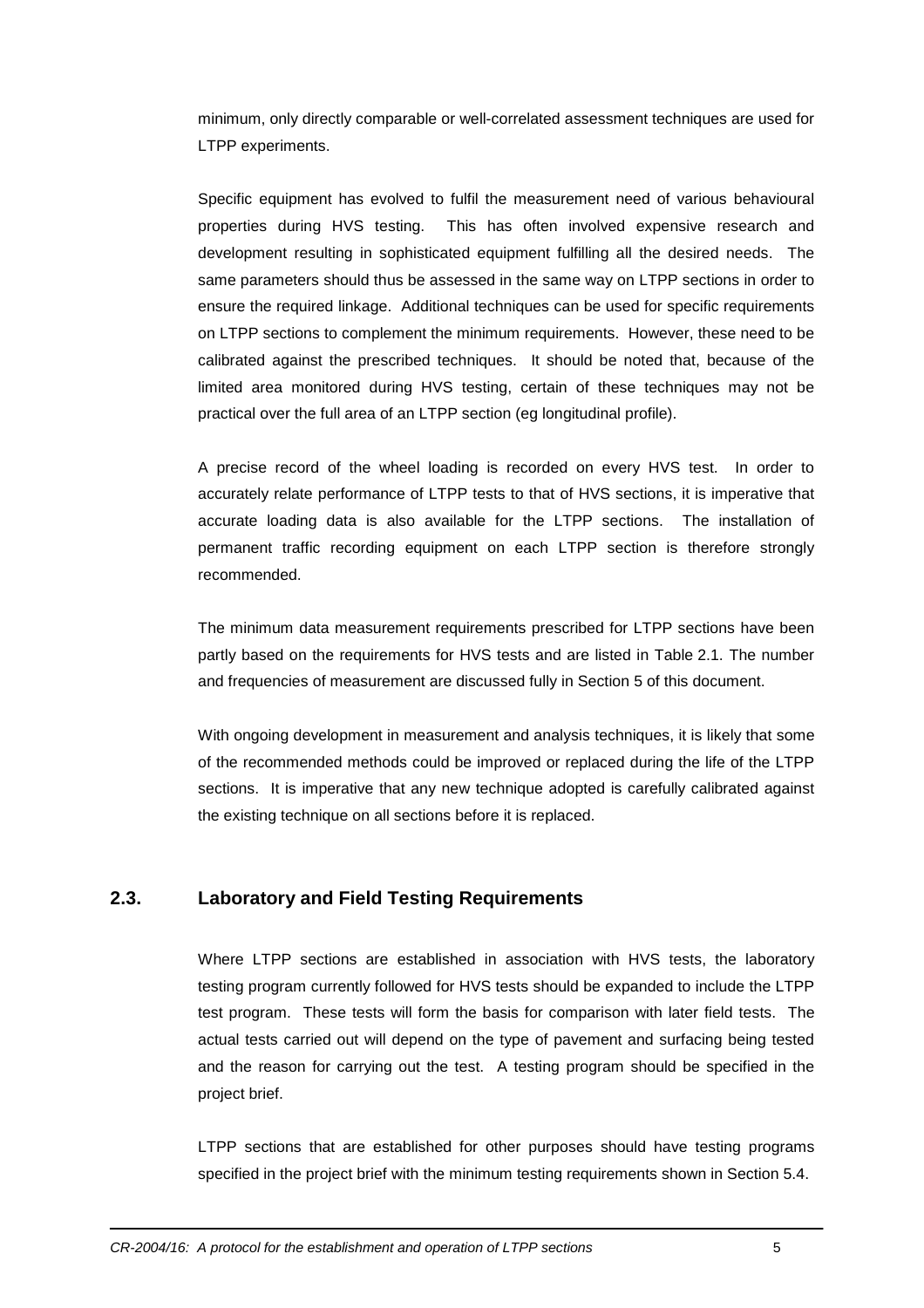## **2.4. Experimental Sections**

Monitoring of experimental sections would generally follow a similar protocol, although the experiments may be designed to assess specific characteristics of a new product, material or design philosophy. In these cases, it is often necessary to establish longer sections such that riding quality or maintenance costs can be accurately quantified. It is, however, suggested that a representative 200 m long section within the total experimental section be established according to this protocol.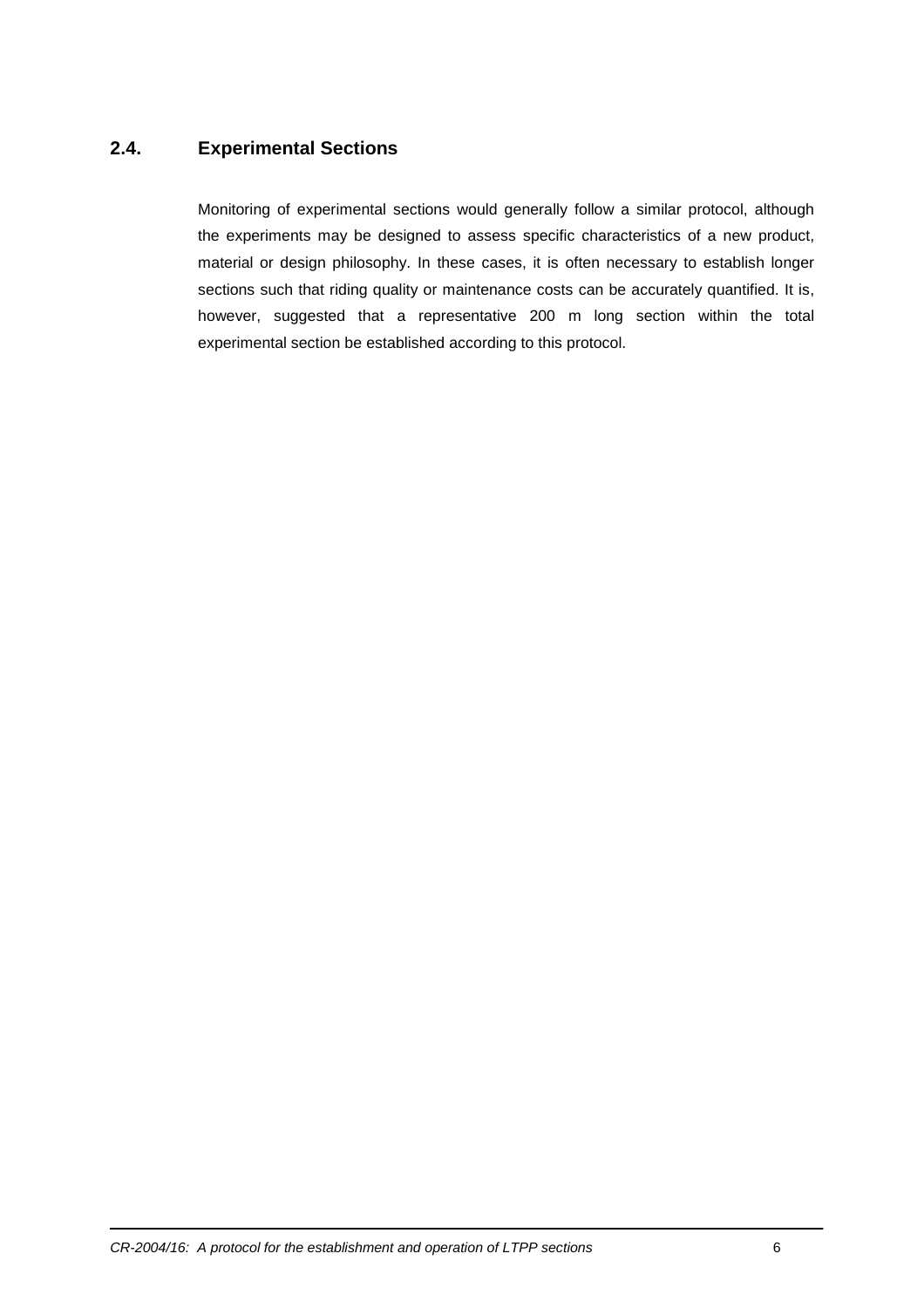## **Table 2.1: Minimum measurement requirements for LTPP sections**

| <b>Property</b>       | <b>LTPP</b>              | <b>HVS</b>            | <b>Justification for difference</b>                                                                                             |
|-----------------------|--------------------------|-----------------------|---------------------------------------------------------------------------------------------------------------------------------|
| Visual assessment     | HDM Calibration guide/   | Description of cracks | Although TMH-9 is the standard visual assessment procedure, additional                                                          |
|                       | <b>Modified TMH9</b>     |                       | information on cracks is captured to allow use of sections for HDM                                                              |
|                       |                          |                       | calibration.                                                                                                                    |
| Transverse profile    | Straight edge & wedge/   | Laser profilometer    | Full lane width is too wide for laser profilometer. Stabilization of                                                            |
|                       | electronic straight edge |                       | measurement datums would also be difficult                                                                                      |
| Longitudinal profile  | Calibrated profilometer  | Straightedge          | LTPP section is too long to measure with straightedge. IRI measurements                                                         |
|                       |                          |                       | can be used for calibration of HDM models                                                                                       |
| Deflection            | FWD, RSD                 | <b>RSD</b>            | FWD used routinely in network analysis in Gauteng                                                                               |
|                       |                          |                       |                                                                                                                                 |
| Permanent deformation | <b>MDD</b>               | <b>MDD</b>            |                                                                                                                                 |
| at various depths     |                          |                       |                                                                                                                                 |
| Density               | Dual-probe strata gauge  | Dual-probe strata     |                                                                                                                                 |
|                       |                          | gauge                 |                                                                                                                                 |
| Moisture content      | Dual-probe strata        | Dual-probe strata     | Gravimetric moisture contents will be used to calibrate moisture content on                                                     |
|                       | gauge/gravimetric        | gauge                 | the strata gauge                                                                                                                |
| Pavement temperature  | Temperature buttons      | Temperature buttons   |                                                                                                                                 |
|                       |                          |                       |                                                                                                                                 |
| <b>Traffic</b>        | Weigh-in-motion          | <b>HVS</b>            |                                                                                                                                 |
|                       |                          |                       |                                                                                                                                 |
| Weather details       | Weather station          | Weather station       |                                                                                                                                 |
|                       |                          |                       |                                                                                                                                 |
|                       |                          |                       | Those properties indicated in italics are considered to be the minimum necessary for monitoring LTPP and experimental sections. |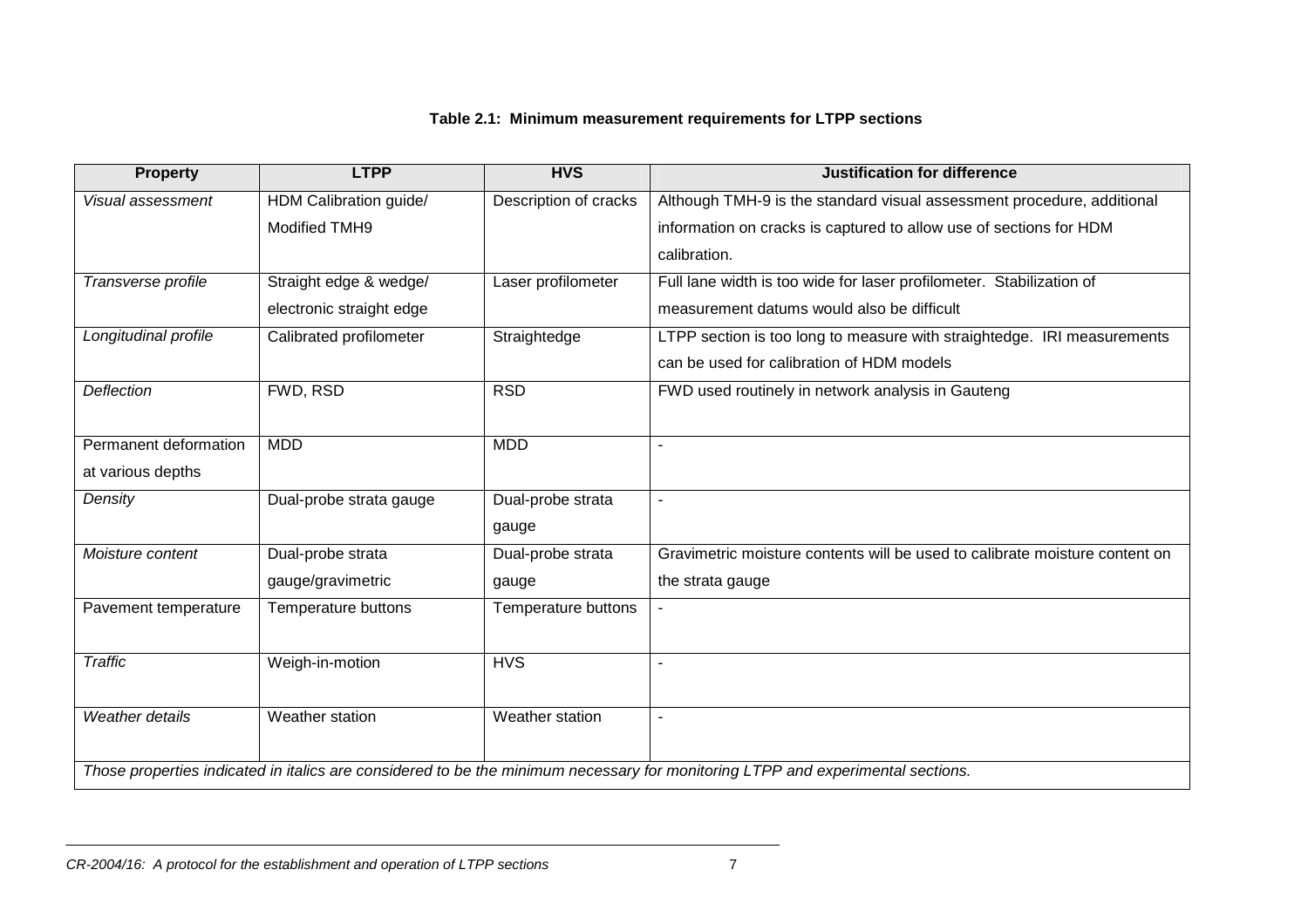## **3. MANAGEMENT AND RESPONSIBILITIES**

#### **3.1. Introduction**

LTPP studies, as the name implies, are long-term and should essentially run for the design life of the road and even through rehabilitation. Therefore in many cases individuals who initiate a study are unlikely to be involved at the end of the service life of the road. For this reason, roles and responsibilities need to be clearly defined and suitable posts identified within the Authority or Agency responsible for the LTPP sections with appropriate additions to job descriptions and key-result areas.

## **3.2. Staffing**

The following minimum staffing requirements are recommended (Figure 3.1). Given that there will, in all likelihood, only be a relatively small number of LTPP sections, responsibilities will probably be incorporated into existing posts.

- Project director
- Project manager
- Field technician
- Technician's assistants
- Database manager

The project director and project manager are Road Authority/Agency posts. If other posts are contracted out, then the contractor should also be required to appoint a project manager to assume responsibility and accountability for their staff and to liaise directly with the Road Authority/Agency project manager.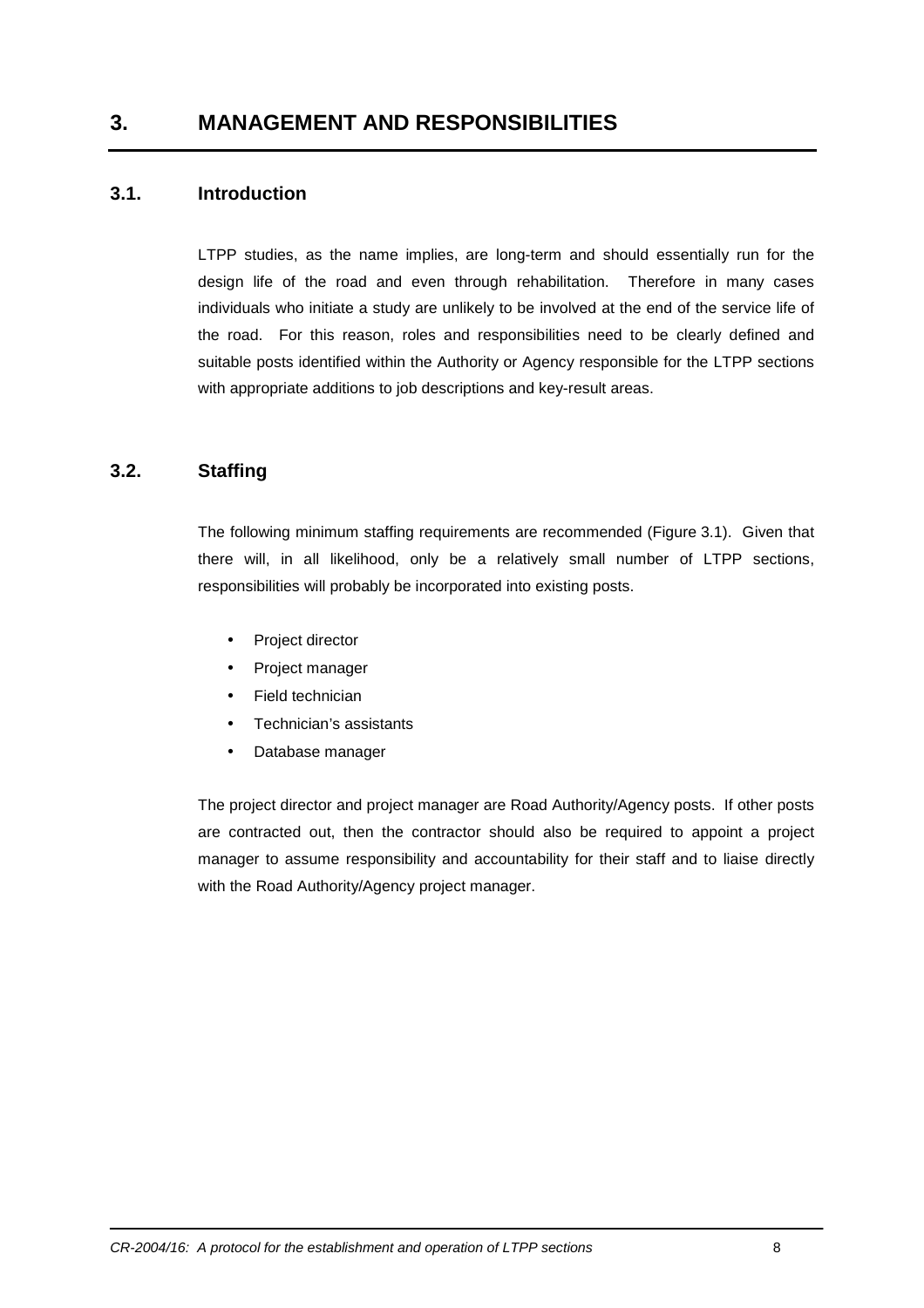

**Figure 3.1: LTPP staff organisation chart** 

#### **3.2.1 Project Director**

The Project Director should have the following responsibilities for which he/she should be held accountable:

- Develop a strategic LTPP programme and experimental design
- Authorise the establishment of LTPP sections
- Motivate, justify and ensure sustainable funding
- Overall programme management and accountability
- Quality management of outputs
- Strategic management and implementation of findings
- Industry liaison, coordination and feedback

#### **3.2.2 Project Manager**

The Project Manager should report to the Project Director and should have the following responsibilities for which he/she should be held accountable:

- Liaison with Project Director and HVS Project Manager for HVS-LTPP sections
- Site demarcation and establishment
- Site management and environmental, health and safety management for LTPP operation
- Calibration and accreditation of instrumentation, procedures and facilities
- Management of laboratory testing and control sample storage
- Appointment and management of other resources (eg FWD and traffic information)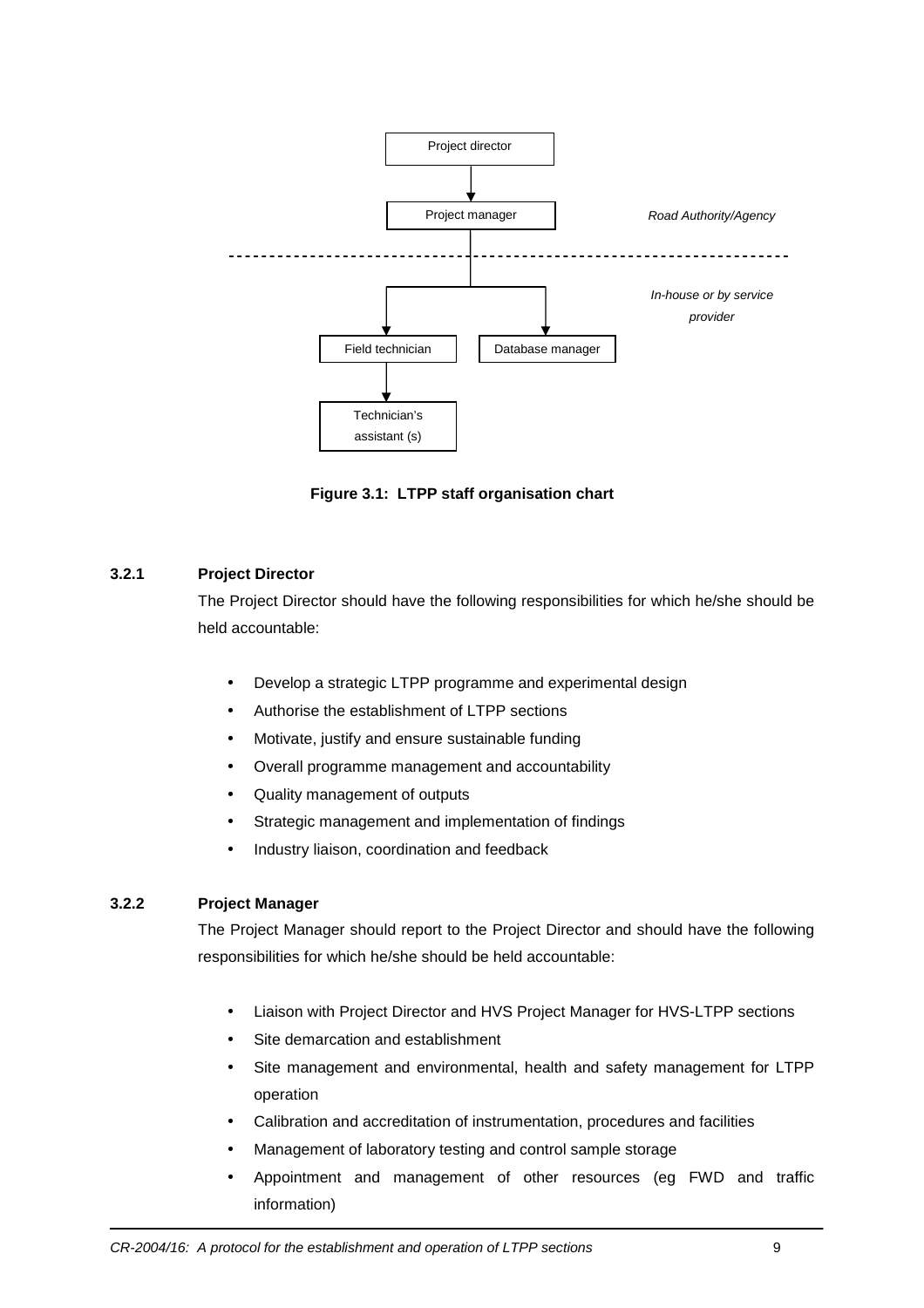- Training and calibration of the Field Technician
- Liaison with the Database Manager to ensure that data is useable and in the correct format
- Analysis of results and reporting
- Management of maintenance interventions

#### **3.2.3 Field Technician**

The Field Technician should report to the Project Manager and should have the following responsibilities for which he/she should be held accountable:

- Safety of field assistants and road users on site, including traffic control
- Site markings
- **Instrumentation**
- Routine monitoring and timeous presentation of required results to the Database Manager
- Sampling and laboratory testing
- Ordering of commercial services (eg FWD)
- Reinstatement of sample holes and checking previous reinstatements
- Feedback on changes in appearance and performance

#### **3.2.4 Technician's Assistants**

The Technician's Assistants report to the Field Technician and assist in traffic control, site measurements and data capture duties as required.

#### **3.2.5 Database Manager**

The Database Manager should report to the Project Manager and should have the following responsibilities for which he/she should be held accountable:

- Timeous and accurate capture of data
- Database maintenance
- Facilitate report printing and distribution in suitable formats
- Ensure long-term availability and accessibility of all records in the database

Given the long-term nature of LTPP programmes, it is recommended that the database is kept in-house (ie at Gautrans) to prevent problems (eg lost data because of computer and software compatibility) associated with switching between contractors.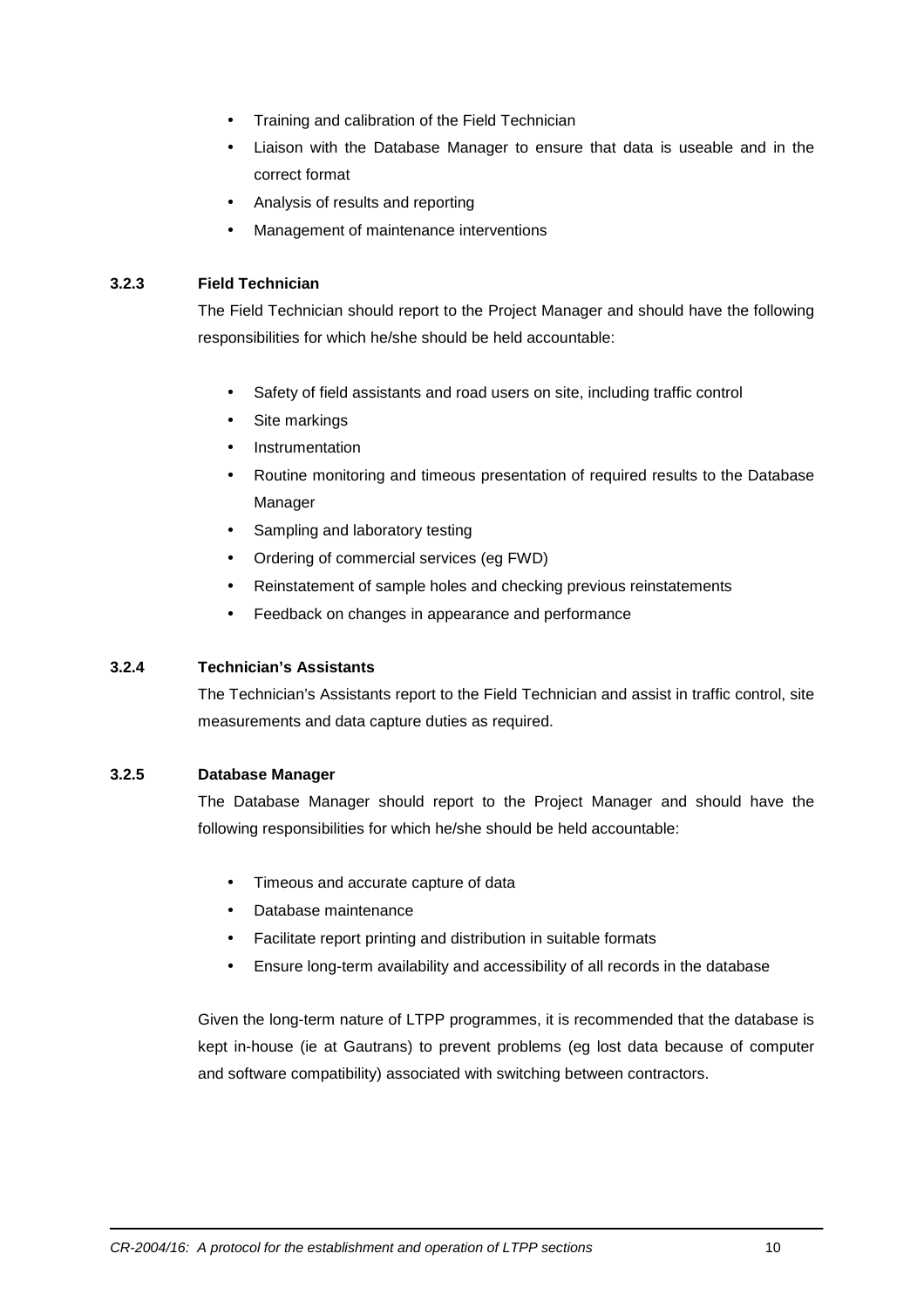## **3.3. Other Resources**

Other resources required for the monitoring of LTPP sections that fall under the responsibility of the Project Manager include:

- An accredited laboratory
- Calibrated instrumentation and monitoring equipment as specified

## **3.4. Database Management**

With projects of this nature and the rapid developments in the Information Technology arena, conscientious and regular attention to the entire database will be necessary to ensure that it is always accessible using current hardware and software. Considerable useful information on various road projects collected in the past has been lost or become unusable due to poor or erratic database management. The database must be comprehensively backed up regularly and these backups must always be upgraded when new hardware and software is installed.

The LTPP and HVS databases should be separate but compatible in order that the results from both systems can be directly compared or analysed together.

In order to facilitate the use of the information in the databases by authorised individuals, Internet access should be considered as part of the database development.

Considerable effort has been invested in the development of the database for the US LTPP study and providing access to users via the internet. The database can be accessed at http://www.datapave.com.

## **3.5. Funding**

Unless sustainable funding can be guaranteed for an LTPP program, early investment in the setting out and monitoring of sections can be of little ultimate benefit. Many potentially useful experiments that would have gained significantly by long-term monitoring have not produced the desired results because of erratic or no sustainable funding.

In this protocol, the onus for ensuring sustainable funding is placed on the Project Director. This person will require significant support in the form of a long-term contractual agreement that should not be prejudiced by inevitable staff changes.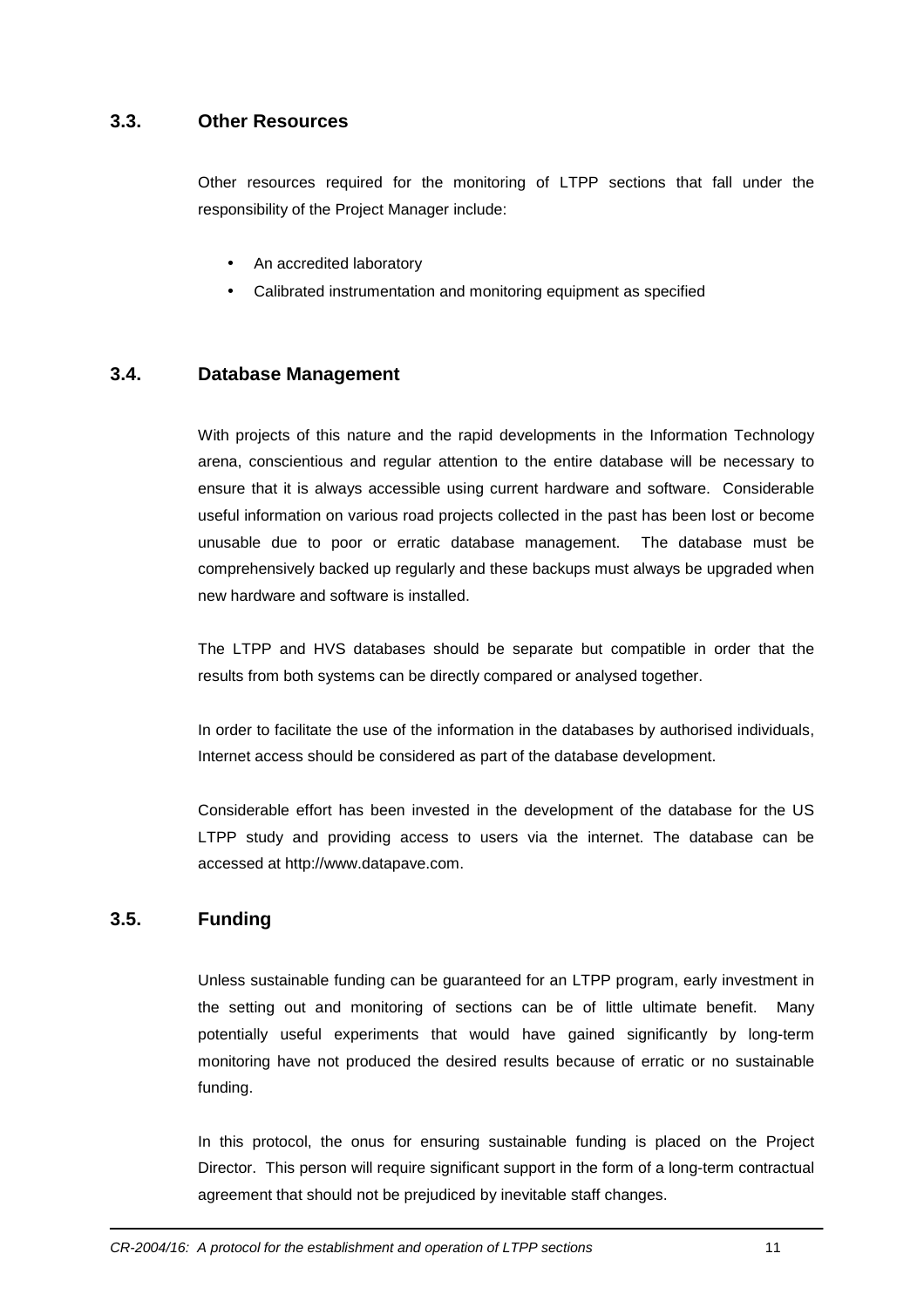In order to reach these agreements, it will be necessary to estimate the annual cost of sustaining the program. Table 3.1 lists the typical components of the establishment, monitoring, data capture and administration of an LTPP section, which can be used as a guide, with additions, to facilitate the estimation of costs.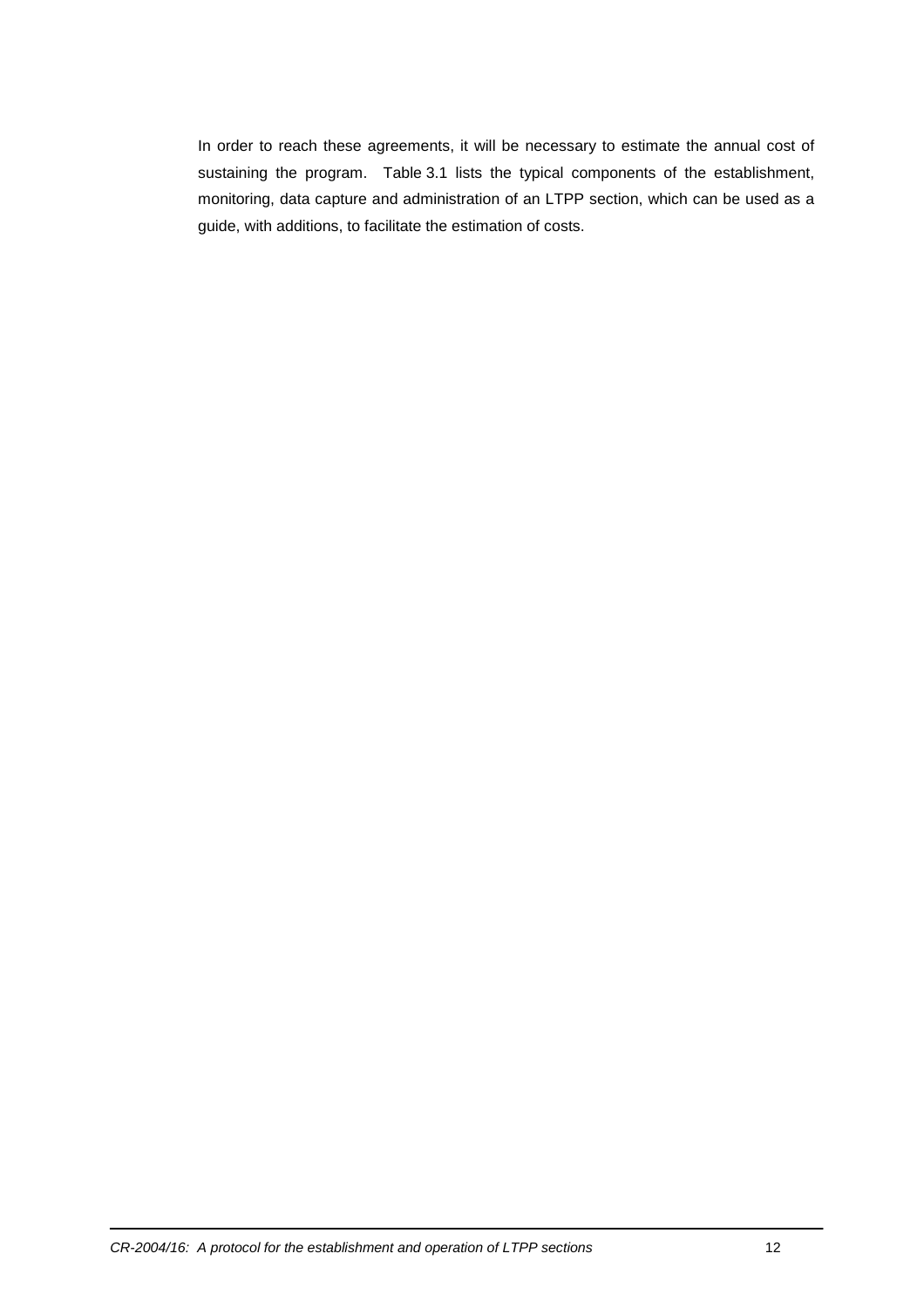| <b>Component</b> | <b>Manpower</b>  | <b>Units</b> | Cost | <b>Total</b> | <b>Equipment</b> | <b>Units</b>   | <b>Cost</b> | <b>Total</b> |                      | Once-off equipment for program |      |              |
|------------------|------------------|--------------|------|--------------|------------------|----------------|-------------|--------------|----------------------|--------------------------------|------|--------------|
|                  |                  | (Days)       | (R)  | (R)          |                  | (No)           | (R)         | (R)          | <b>Equipment</b>     | <b>Units</b>                   | Cost | <b>Total</b> |
|                  |                  |              |      |              |                  |                |             |              |                      |                                | (R)  | (R)          |
| Location and     | Project director |              |      |              | <b>MDD</b>       | 3              |             |              | <b>Truck</b>         | $\mathbf{1}$                   |      |              |
| establishment    | Project manager  |              |      |              | Temp buttons     | 3              |             |              | <b>RSD</b>           | $\mathbf 1$                    |      |              |
|                  | HVS engineer     |              |      |              | Aluminium tube   | $9\,$          |             |              | <b>DCP</b>           | $\mathbf{1}$                   |      |              |
|                  | Field technician |              |      |              | Sign boards      | $\overline{2}$ |             |              | <b>WIM</b>           | $\mathbf{1}$                   |      |              |
|                  | Field assistants |              |      |              | Paint            | $\mathbf{1}$   |             |              | Straight edge        | $\mathbf{1}$                   |      |              |
|                  | Travel           |              |      |              | DCP points       | 3              |             |              | <b>HDM</b>           | $\mathbf{1}$                   |      |              |
|                  | S&T              |              |      |              | <b>FWD</b>       |                |             |              | Warning signs (sets) | 2                              |      |              |
|                  |                  |              |      |              | Profilometer     | $\mathbf{1}$   |             |              | Cones                | 50                             |      |              |
|                  |                  |              |      |              | Lab testing      | $\overline{1}$ |             |              | Flags                | $\overline{2}$                 |      |              |
|                  |                  |              |      |              | <b>Truck</b>     | $\overline{1}$ |             |              | Tape                 | $\overline{c}$                 |      |              |
|                  |                  |              |      |              | Cold mix         | $\mathbf{1}$   |             |              | Drill                | $\mathbf{1}$                   |      |              |
|                  |                  |              |      |              |                  |                |             |              | Auger                | $\mathbf{1}$                   |      |              |
| Monitoring       | Project manager  |              |      |              | <b>Truck</b>     | $\mathbf{1}$   |             |              |                      |                                |      |              |
|                  | Field technician |              |      |              | DCP points       | 3              |             |              |                      |                                |      |              |
|                  | Field assistants |              |      |              | <b>FWD</b>       | $\mathbf{1}$   |             |              |                      |                                |      |              |
|                  | Travel           |              |      |              | Profilometer     | 1              |             |              |                      |                                |      |              |
|                  | S&T              |              |      |              | Cold mix         | -1             |             |              |                      |                                |      |              |
|                  |                  |              |      |              |                  |                |             |              |                      |                                |      |              |
|                  |                  |              |      |              |                  |                |             |              |                      |                                |      |              |

**Table 3.1: Typical components of an LTPP monitoring program**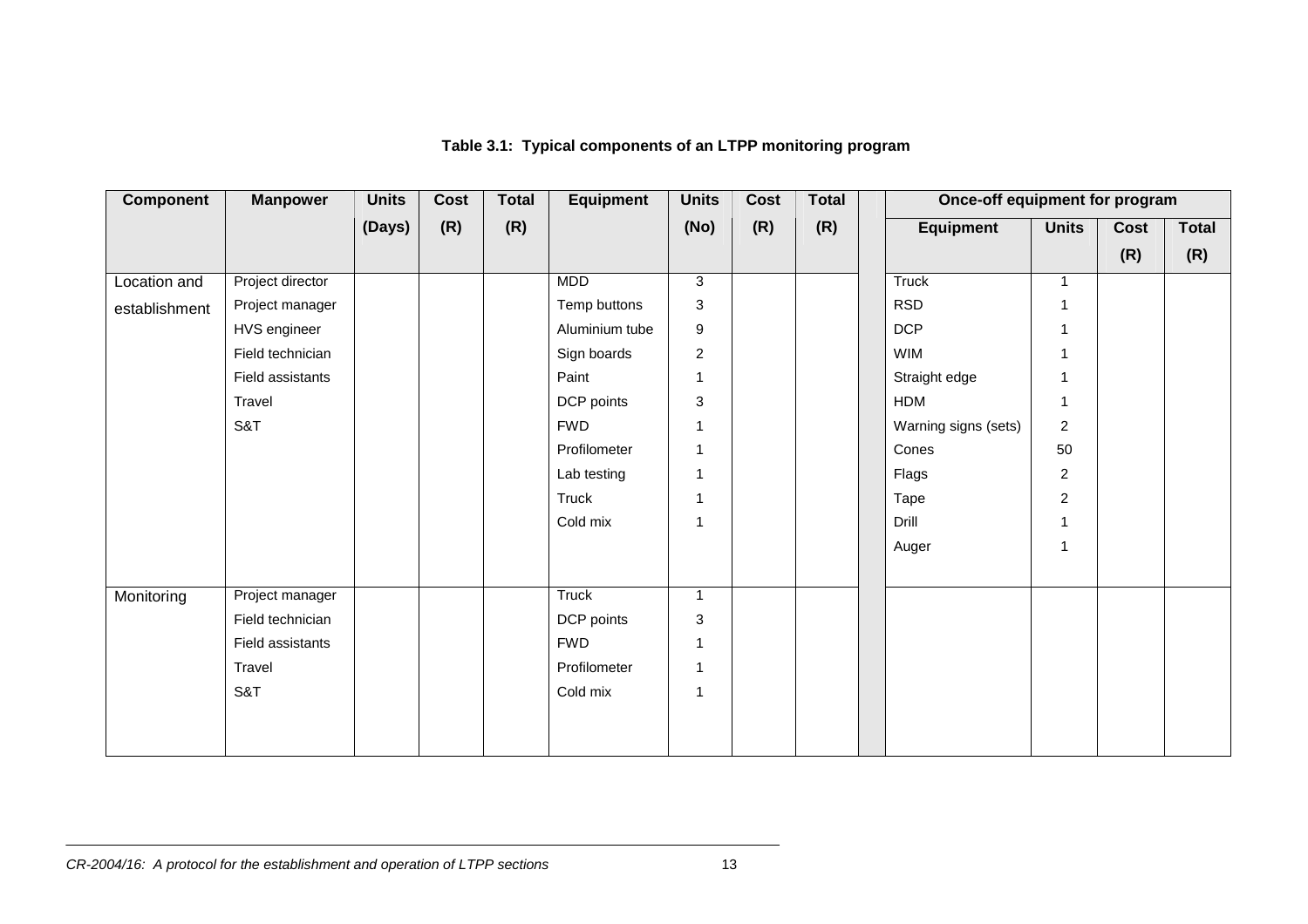| Component                        | <b>Manpower</b>                     | <b>Units</b> | Cost | <b>Total</b> | Equipment | <b>Units</b> | Cost | Total | Once-off equipment for program |              |             |                     |
|----------------------------------|-------------------------------------|--------------|------|--------------|-----------|--------------|------|-------|--------------------------------|--------------|-------------|---------------------|
|                                  |                                     | (Days)       | (R)  | (R)          |           | (No)         | (R)  | (R)   | Equipment                      | <b>Units</b> | Cost<br>(R) | <b>Total</b><br>(R) |
| Data capture                     | Project manager<br>Data manager     |              |      |              |           |              |      |       |                                |              |             |                     |
| Administration<br>and management | Project director<br>Project manager |              |      |              |           |              |      |       |                                |              |             |                     |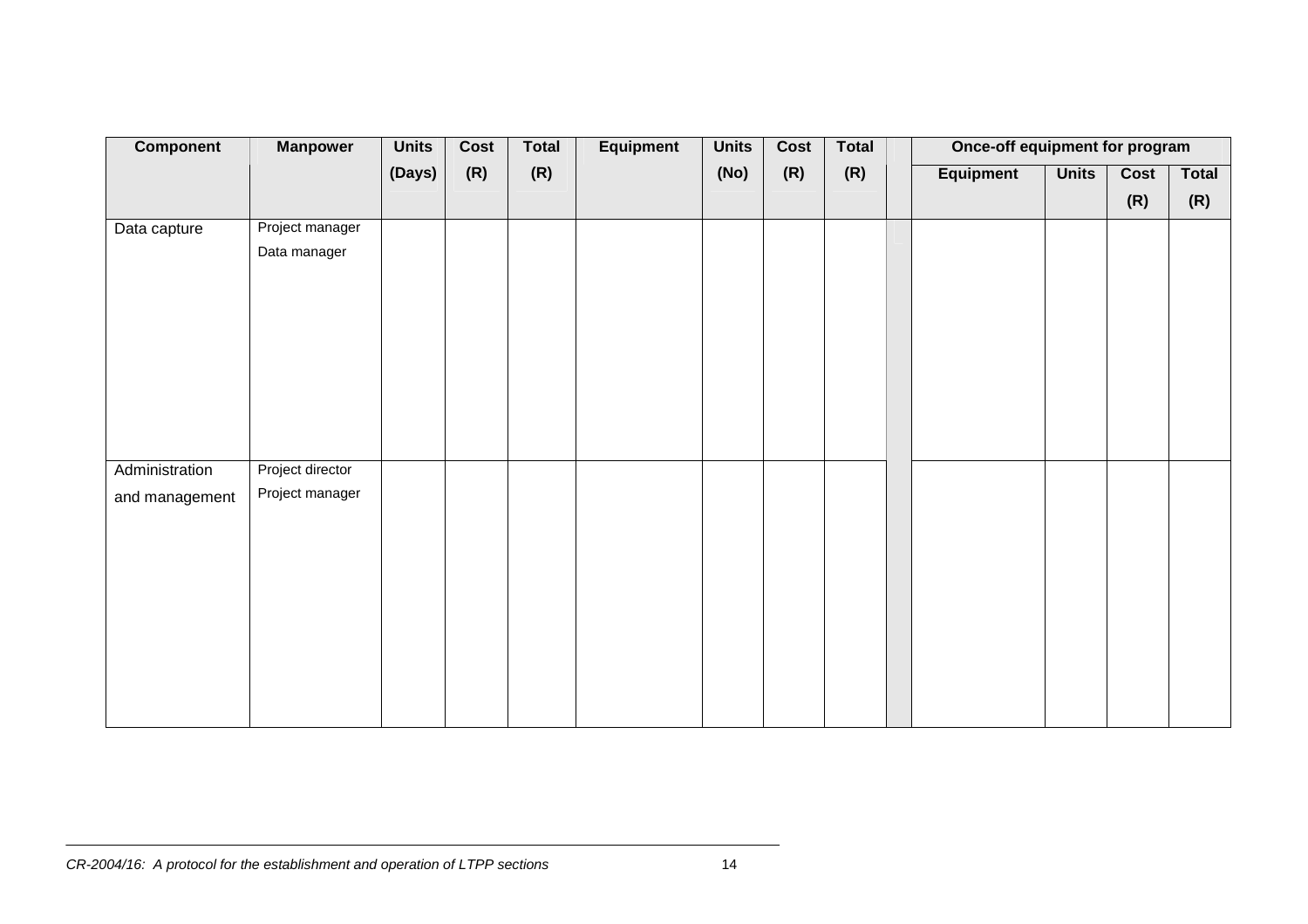## **4. SITE LOCATION AND ESTABLISHMENT**

## **4.1. Section Location**

#### **4.1.1 Existing Sections**

Thirty-seven HDM calibration sections have been identified for use by Gautrans and are currently being monitored on an annual basis. Specific criteria relevant to the selection of HDM calibration sections were followed to develop an experimental design matrix and to identify the sections. A spectrum of South African pavements is represented in the design matrix.

Provision has been made for LTPP sections adjacent to HVS sections at a number of sites. Although no routine monitoring is being carried out on these sections, they could be incorporated into an LTPP program if required.

#### **4.1.2 New Sections**

The identification and selection of LTPP sections will depend on the specific criteria and requirements of that investigation. The following general issues should, however, be considered when selecting sections:

- Sections should be representative of the issue being investigated and results obtained from these sections should be representative of other roads with similar conditions.
- The establishment of the section should not pose a safety hazard to road users, or be so positioned that the safety of the persons monitoring the section is jeopardised.
- The road on which the section is being located should not be maintained, rehabilitated or resealed within the planned monitoring period, unless assessment of that intervention is part of the monitoring programme and prior warning is given to the LTPP Project Manager.
- Sections should be located as close as possible to traffic counting/weigh-inmotion stations, unless a station is incorporated into the section.

#### **4.1.3 HVS-LTPP Sections**

HVS sections are identified to study specific pavement performance/behaviour related issues as part of a longer-term research program and experimental designs are prepared for each experiment. The development of a general design matrix for identifying sections on various pavement types is therefore not applicable.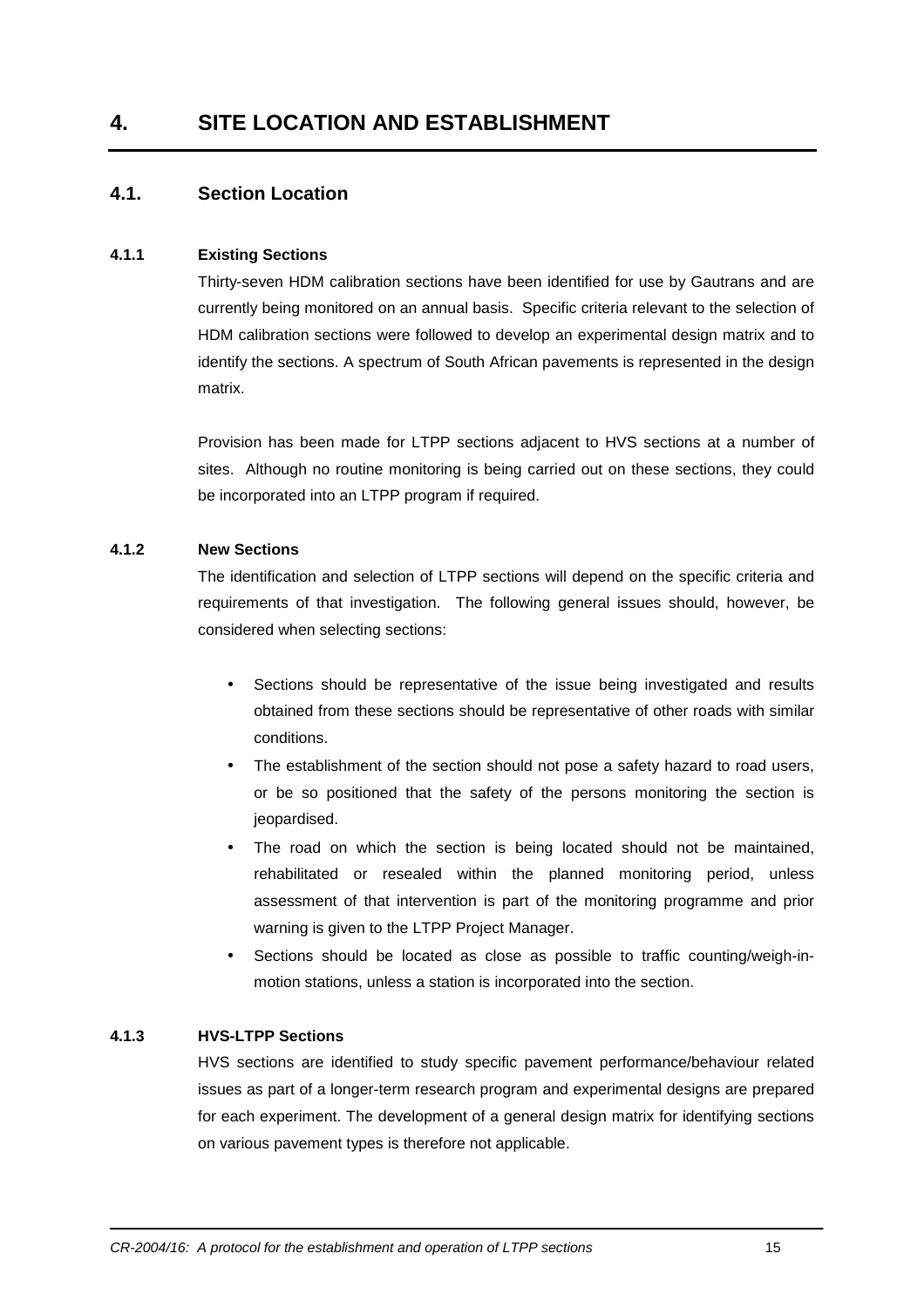The LTPP section should be adjacent or as close as possible to the relevant HVS test section provided that the features (pavement structure and topography) of the LTPP section are uniform, representative of the HVS section and do not compromise the safety of the road user or LTPP investigators (Figure 4.1). Where any of the above conditions are not satisfied, the section may be up to 100 or 200 metres from the HVS section, but should be no further away than this. When selecting the HVS test section, factors that may have an impact on the successful monitoring of an adjacent LTPP section should be considered. For example the change from cut to fill would not have an impact on the short HVS section, but could have a significant impact on an LTPP section. Areas to avoid include cuts, high fill, sharp bends, large culverts, etc. The LTPP section should also be in the same lane (traffic direction) as the HVS section.



#### **Figure 4.1: Options for location of LTPP sections**

#### HVS Test Section Selection

HVS test sections are selected on the basis of pavement deflection measurements, asbuilt data and the structural characteristics of the specific test sections. Section identification is the responsibility of the project engineer, assisted by the HVS technician and in consultation with the project manager. The project manager and project engineer choose the frequency of deflection measurements, typically between one and three metre intervals as set out in the deflection measurement test programme. The Road Surface Deflectometer (RSD) is primarily used for deflection measurements, although Falling Weight Deflectometer (FWD) measurements may also be used.

Dynamic Cone Penetrometer (DCP) tests may also be used in the section selection to identify uniform areas and to give an indication of the pavement layer thickness. These measurements are used to validate as-built data or core measurements for positioning insitu pavement monitoring instruments.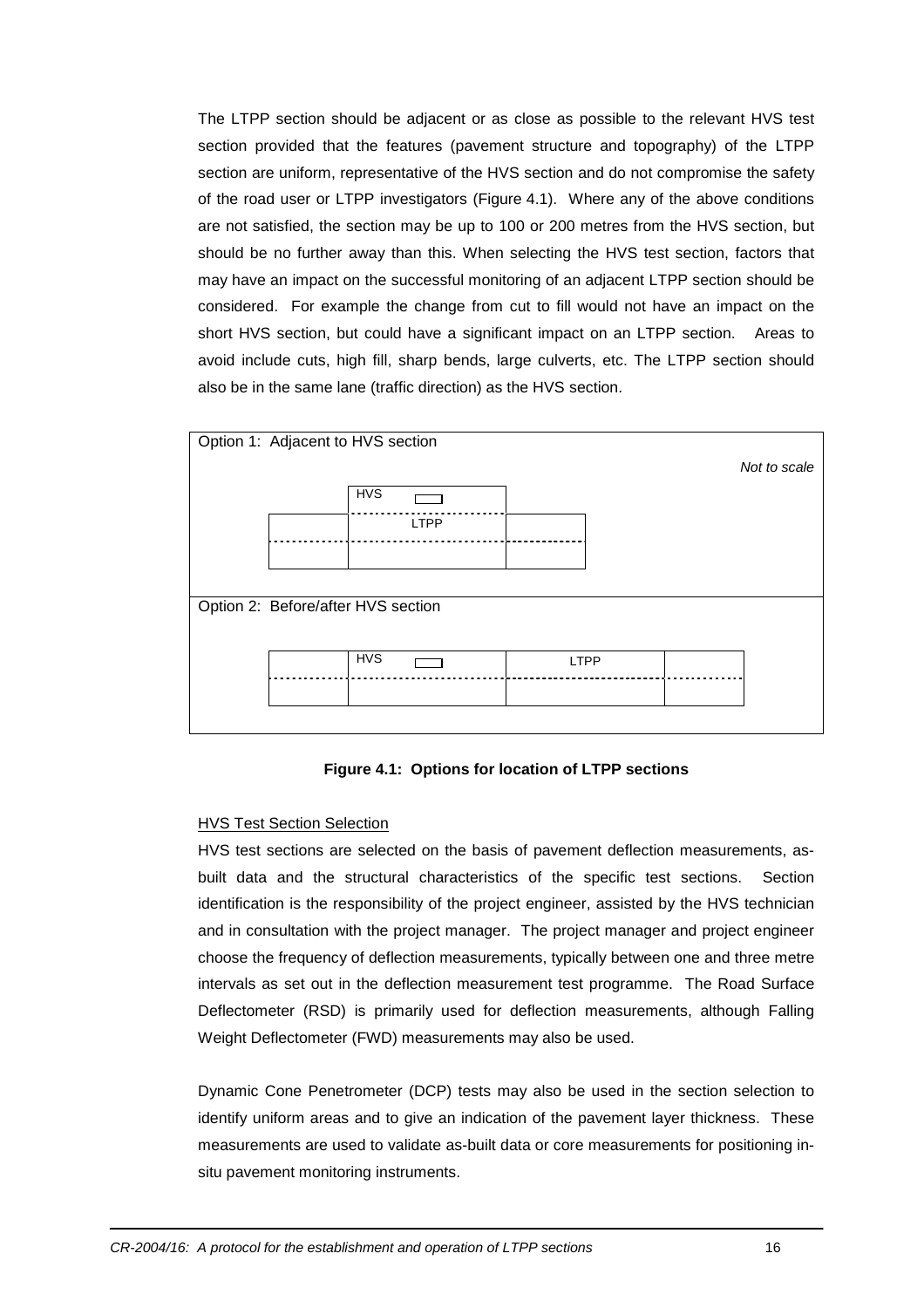## **4.2. Section Numbering**

Each LTPP section should be assigned a unique number for management purposes. No formalised numbering system is in place for LTPP sections in South Africa. The HDM calibration sections are currently identified simply by a Section number of 1 through 39. Although this is probably sufficient for staff directly involved in that study, additional information in the number would facilitate management and data retrieval. A centralised list should therefore be initiated, using the following format:

| Type of LTPP section: | R (Routine), H (HVS), C (Calibration)                      |
|-----------------------|------------------------------------------------------------|
| Section number:       | Consecutive numbers in order of section adoption           |
| Year:                 | Year of construction or commencement of monitoring         |
| Province:             | Province in which the section is located                   |
| Road number           |                                                            |
| Example:              | R1/03-G-P158/2 (The first routine section, constructed in  |
|                       | 2003 in Gauteng on Road number P158/2)                     |
|                       | C1/93-L-P1/3 (Calibration section No1, identified in 1993, |
|                       | located in Limpopo on Road P1/3)                           |
|                       |                                                            |

The chainage and direction of survey (positive or negative) should be linked to the section number in the database.

## **4.3. Section Layout and Marking**

#### **4.3.1 Existing Sections**

The HDM calibration sections, on two-lane roads, are 500 m long and cover the entire road width including shoulders. On dual carriageways, the slow lanes, including shoulders, are monitored in both directions. Each section is subdivided into ten 50 m subsections. No destructive tests are carried out. The calibration sections are identified by signboards with section number and direction of survey. Subsections are located with a measuring wheel or tape. A typical layout is illustrated in Figure 4.2.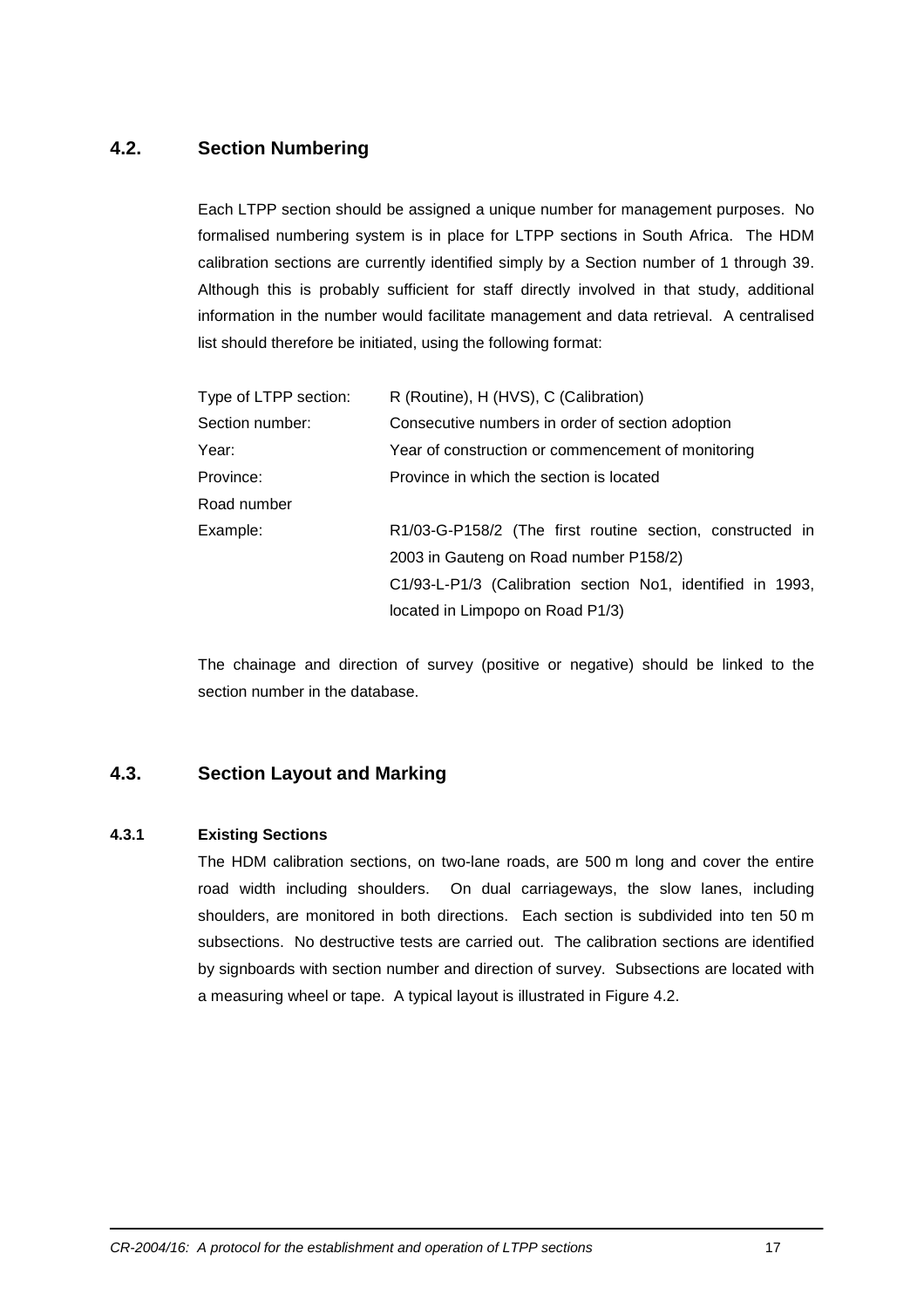

Not to scale

#### **Figure 4.2: Layout of HDM calibration sections (two lane road)**

No formalised section layout has been followed for other ad hoc LTPP sections or for the LTPP sections built adjacent to HVS test sections.

#### **4.3.2 New Sections**

The HDM calibration sections are 500 m long to allow a representative riding quality evaluation. However, monitoring long sections is a time consuming and therefore expensive undertaking. Therefore, a 200 m section is proposed for LTPP assessments, however, an additional 150 m should be demarcated on either side of the section for fuller riding quality assessments. Each 200 m section should be full-lane width and should consist of the following panels (Figure 4.3):

- 2 No 20 m panels (A and C) at either end for destructive testing (DCP, density and moisture content)
- 1 No 10 m panel (B) in the middle for destructive testing (DCP, density and moisture content)
- 10 No 15 m panels (1 -5 and 6 10) for general performance assessment



Not to scale

#### **Figure 4.3: Layout of LTPP section (one lane width)**

The GPS coordinates of the start of Panel A and end of Panel C of each LTPP section and the chainage at the beginning and end of each section should be taken and recorded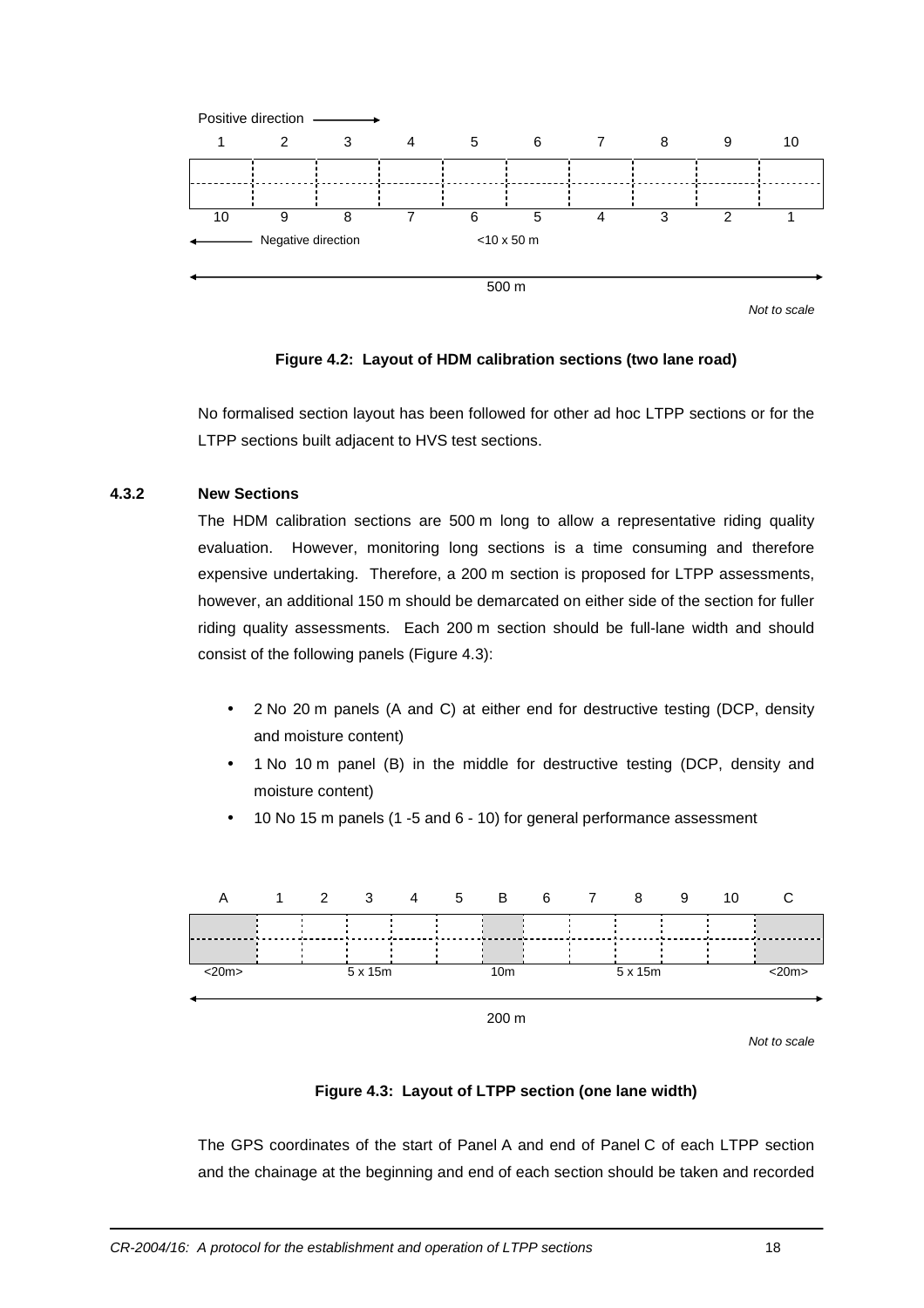in the database to facilitate future location should the markings and/or signboards be removed.

Each LTPP section should be marked as follows:

- Signboards with the LTPP section number should be erected at either end of each section against the fence line. If two additional 150 m sections are incorporated for riding quality measurements, additional signs should be erected at the start and end point as well.
- Each section should be demarcated and numbered with white road marking paint as shown in Figure 4.4. Locator points for the RSD and FWD deflection measurements should also be painted. These are situated in Panels 1 to 10 in each wheel track and in Panels 2, 4, 7 and 9 midway between the wheel tracks as follows:
	- RSD 5.0 m from the beginning of each Panel
	- FWD 5.0 m from the end of each Panel (an RSD should be done at this site before the FWD test to check for consistency between the two sites and to calibrate the two testing techniques for that section)

A "map" of each section should be drawn after completion of the demarcation and filed at a central point to facilitate future assessments.

## **4.4. Instrument Installation**

No LTPP sections, including the HDM calibration sections, are currently instrumented. Instrumentation on new LTPP sections will be experiment dependent, but should be considered in order to obtain useful data about the performance of the pavement.

Instrumentation on the LTPP section should be installed to the same standard as that specified for HVS test sections, by experienced and competent technicians. On HVS-LTPP sections, instrumentation should be installed at the same time as that on the HVS section.

Instrumentation will include Multi-depth Deflectometers (MDDs) and temperature buttons. In addition to the instrumentation, holes, lined with a thin aluminium tube, should be drilled and capped in Panels A, B and C for density measurements. A permanent weighin-motion apparatus should be installed after the section. Additional instrumentation can be installed at the discretion of the Project Director.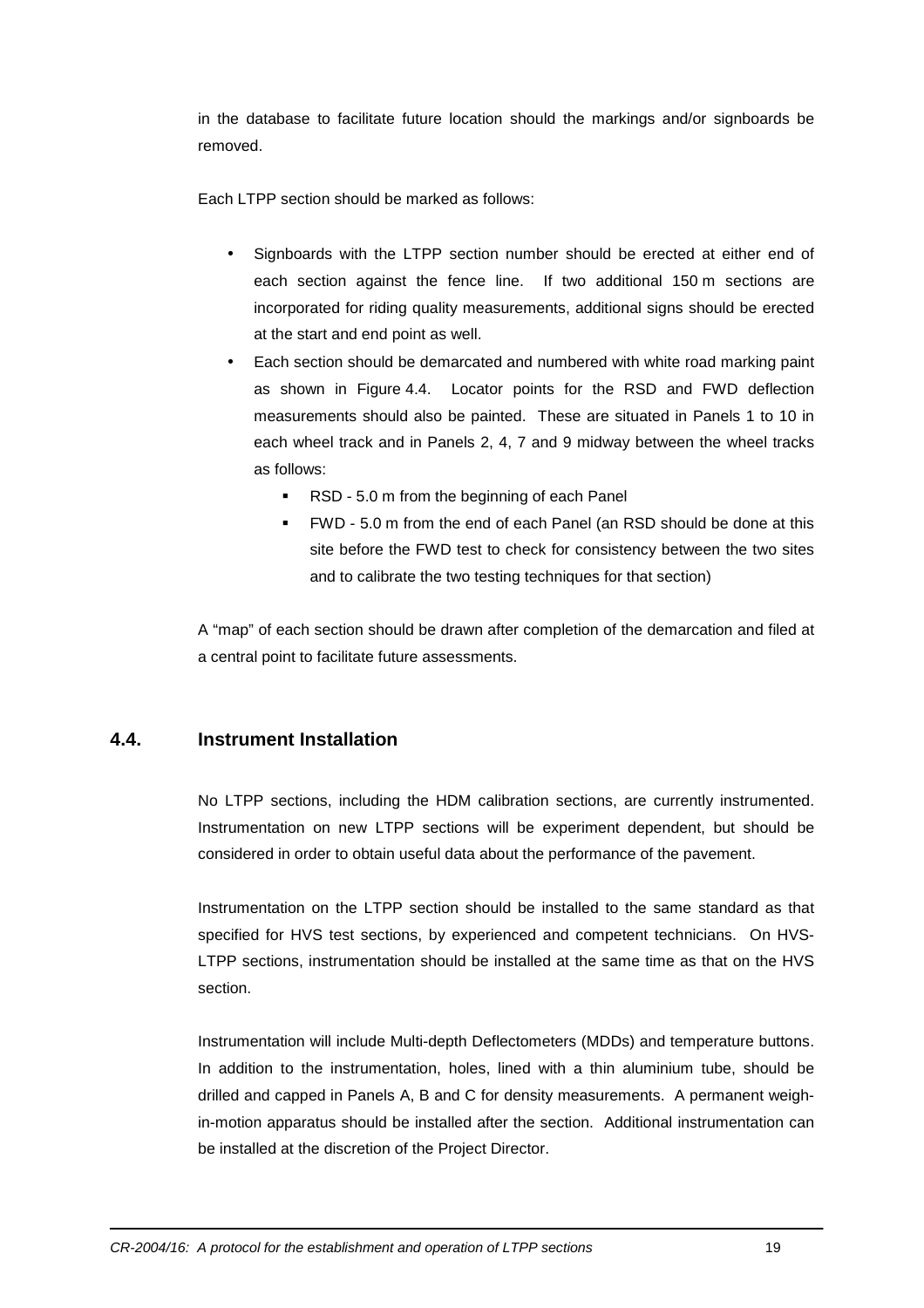Instruments should be installed as follows (refer to Figure 4.5). Note that the outer wheel path is selected visually by the Project Manager, or taken as being 1.0 m from the road edge or shoulder marking if the position of the wheel-path is not clear.

- 3 No Multi-depth Deflectometers in the outer wheel path as follows:
	- **Panel A 1.0 m from boundary with Panel 1**
	- **Panel B 1.0 m from boundary with Panel 5**
	- **Panel C 1.0 m from boundary with Panel 10**
- 9 No permanent holes for dual-probe hydrodensity meter in the outer and inner wheel tracks and on the centreline as follows:
	- Panel A 5.0 m from boundary with Panel 1
	- **Panel B 5.0 m from boundary with Panel 5**
	- Panel C 5.0 m from boundary with Panel 10
- 3 No temperature buttons midway between the wheel paths and adjacent to the hydrodensity meter holes. The depths and reading frequencies will need to be decided by the Project Director and will depend on the pavement structure.
- 1 No Weigh-in-motion system within the first 100 m after the LTPP section, unless a permanent station already exists between the site and the next/previous intersection/off-ramp.

Guidelines ??

Instructions for calibration and installation of these instruments are provided in Appendix A.

#### **4.5. Weather Station**

A weather station comprising at least a thermometer (maximum and minimum) and a rain gauge should be erected as close as possible to the section. If the site is in a rural area, the most appropriate would be the closest farm. Measurements and reporting would have to be negotiated with the landowner. If the site is within a municipal boundary, then the closest official recording station can be used if no other suitable location can be found.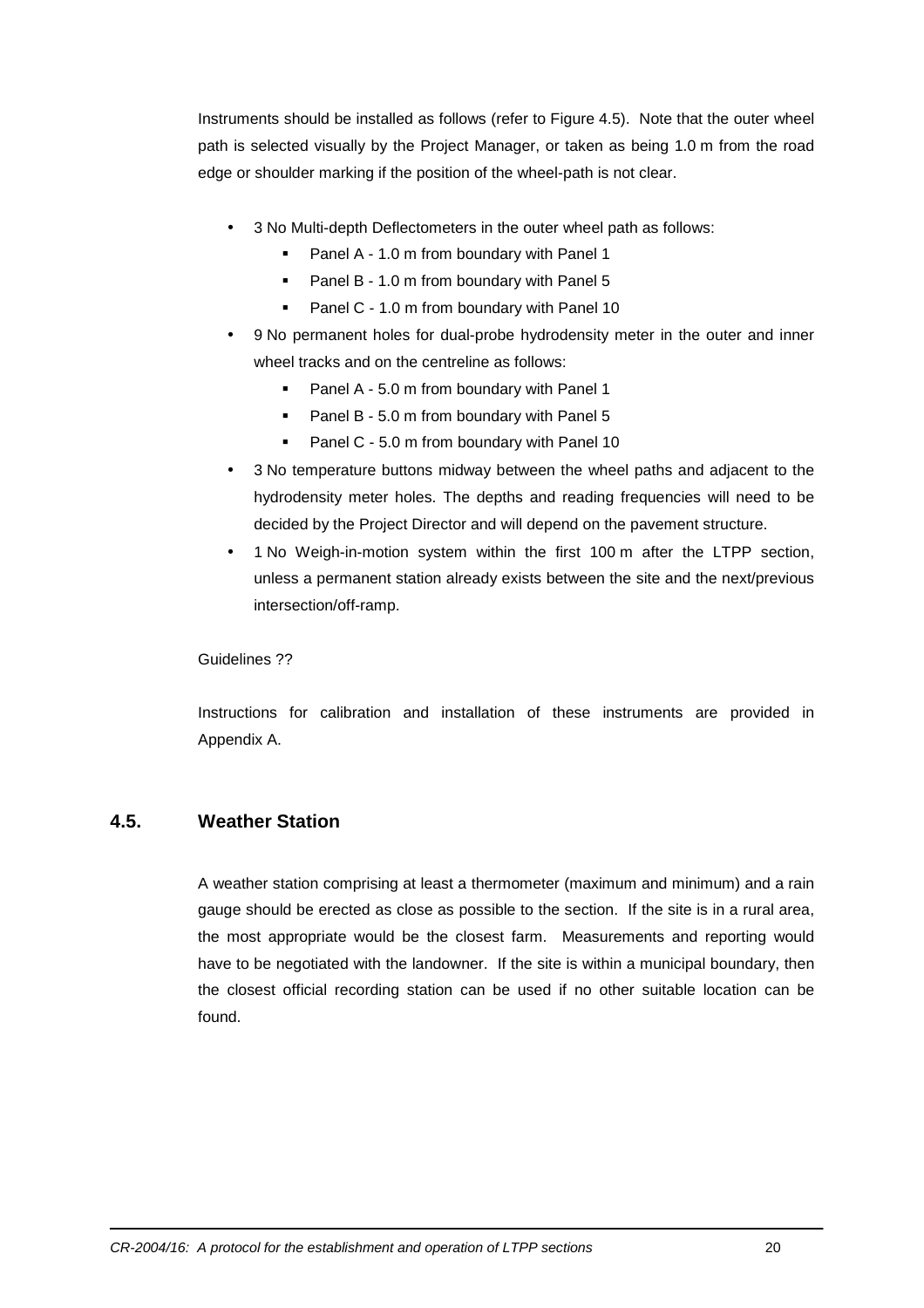

**Figure 4.4: Section and measure point demarcation for LTPP sections**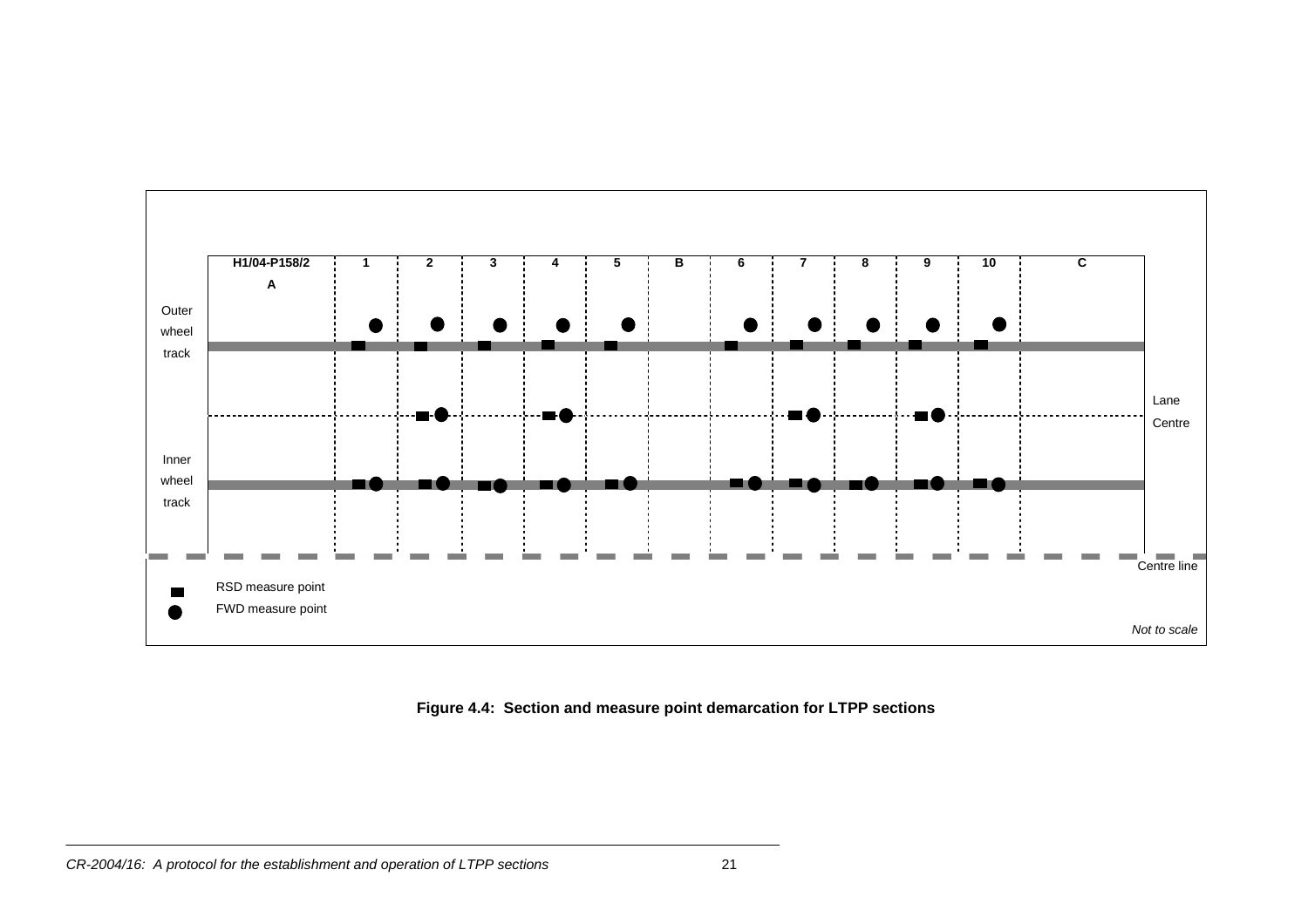

**Figure 4.5: Instrumentation location for LTPP sections**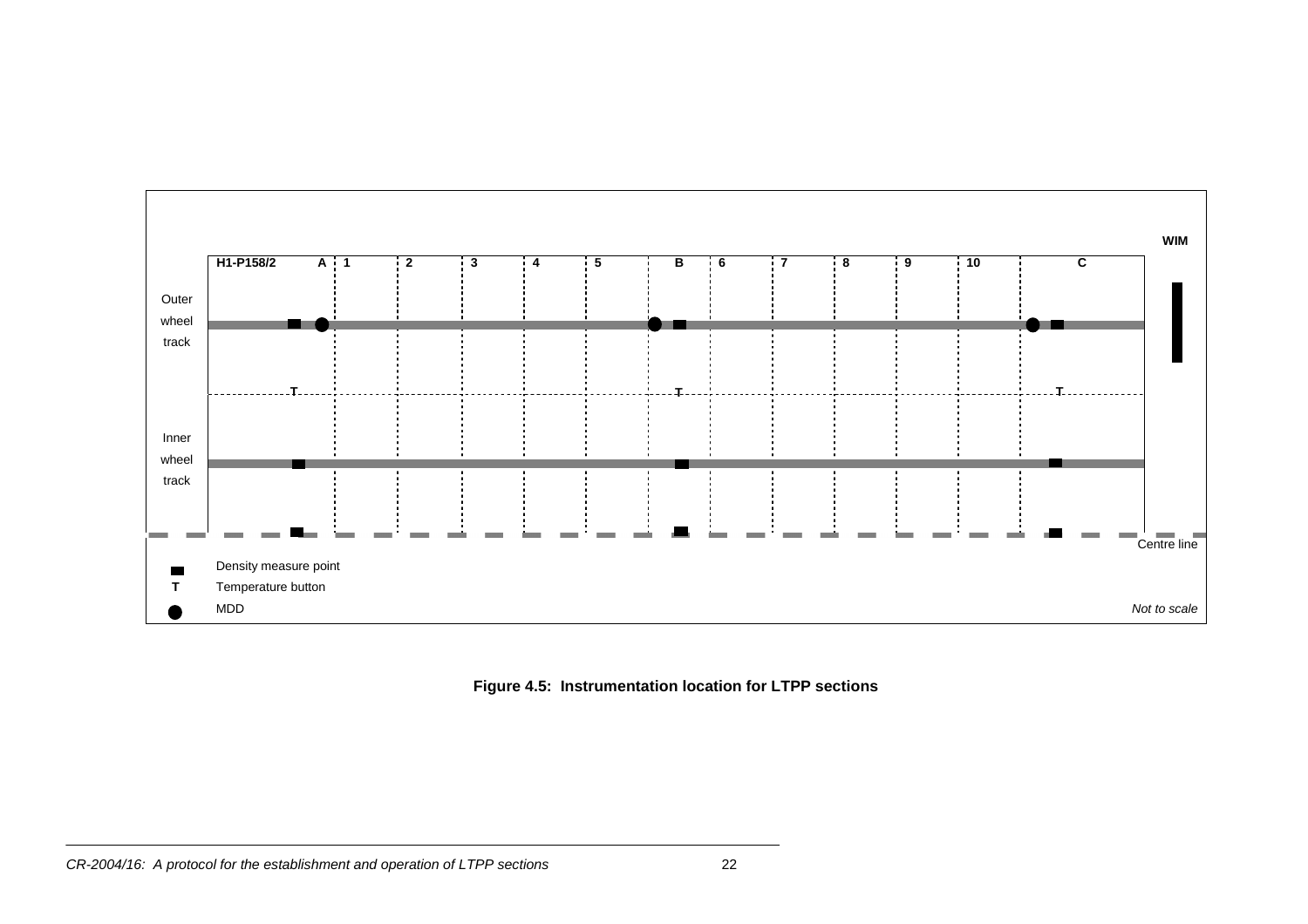## **5. DATA COLLECTION**

## **5.1. Monitoring Standards**

#### **5.1.1 Visual Assessment**

Visual assessments should be carried out on each panel according to the Gautrans Visual Assessment Manual for the calibration of HDM-III/IV<sup>2</sup> used in conjunction with TMH-9<sup>3</sup>. Results should be recorded on an LTPP Visual Assessment Form (Form 1 in Appendix B). Where the LTPP performance is linked to HVS tests, it is important to identify when the first cracks appear, the nature of the cracking and how the crack pattern changes over time. Crack patterns should be linked to a cause wherever possible (eg, change in deflection). Additional measurements as specified can also be taken to suit the needs of the experiment.

The Project Manger should calibrate the field technician assessors before each monitoring cycle (see TMH-9).

The following digital photographs should also be taken during each visit (preferably at the same time of day during each monitoring exercise):

- A general view of the road from both ends (photographer stands on the outer limit of Panels A and C in the middle of the lane)
- Two photographs of each panel taken from the start and end of each panel in the middle of the lane. A two metre straight edge should be laid across the road midway between the FWD and RSD wheel track monitoring points as a scale.
- Photographs of any specific distress details should also be taken using the 2.0 m straight edge, or part thereof as a scale. Notes on the photographs should be made in the Notes section on the Visual Assessment Form.

#### **Output**

Completed visual assessment form.

#### **5.1.2 Transverse Profile**

Transverse profile should be measured with a 2.0 m straightedge and 1.0 cm wedge. If available, the electronic straightedge<sup>2</sup> developed for the HDM calibration sections can also be used. The end of the straight edge should be placed in the marked centre of the lane, first in the direction of the road edge and then in the direction of the centreline, on each panel boundary. The following measurements should be taken: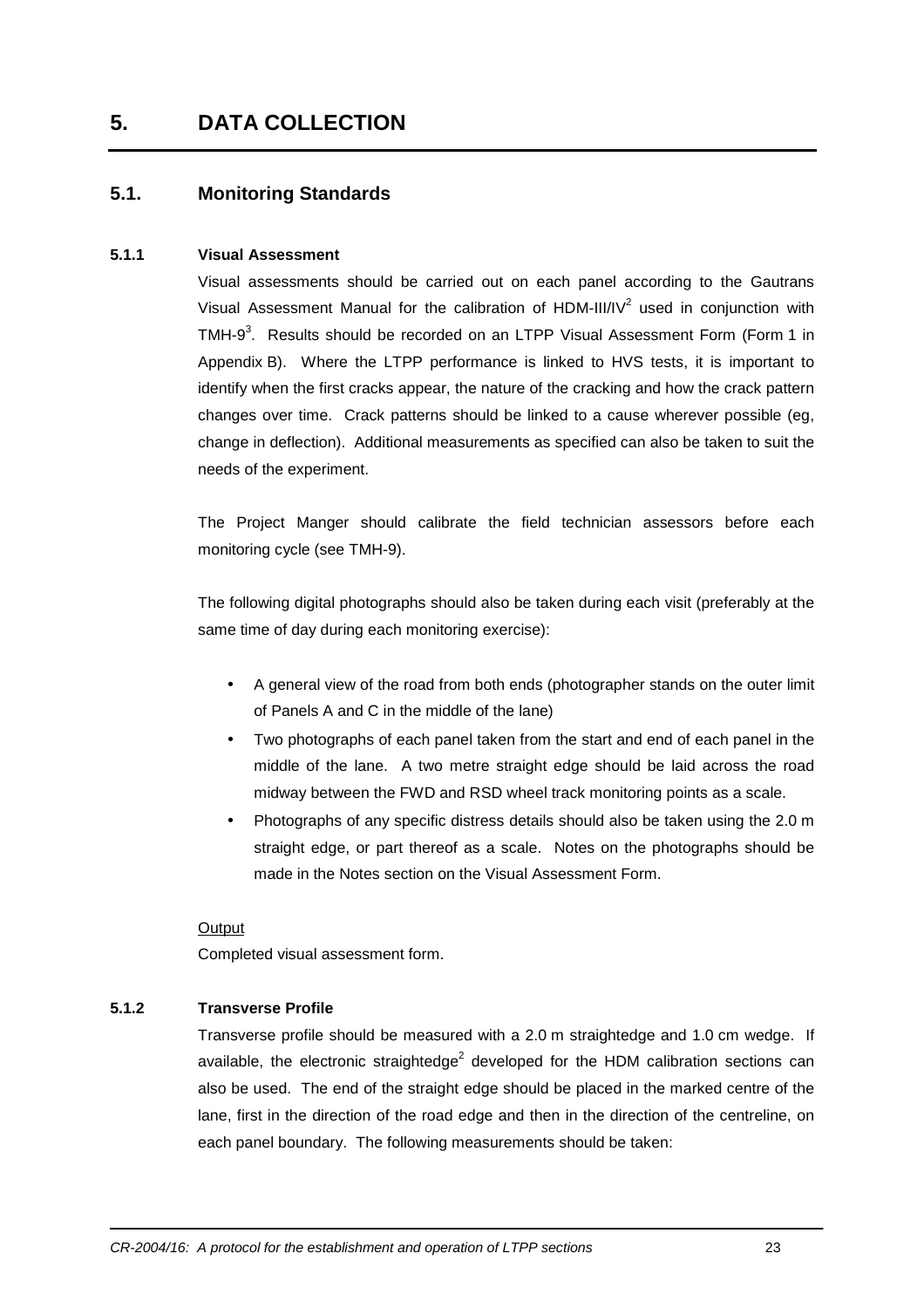- A profile of measurements every 100 mm from lane centre to road edge/centreline
- Maximum rut depth
- Rut width (measured with a tape measure).

Measurements should be recorded on the LTPP Profile Form (Form 2 in Appendix B).

#### **Output**

Completed transverse profile form.

#### **5.1.3 Longitudinal Profile**

Longitudinal profile should be measured with any instrument that provides an International Roughness Index (IRI) calibrated to specification for IRI. In South Africa, profile measuring equipment is calibrated on calibration sections, measured with rod-and level and against a Dipstick $^{\circledast}$  profileometer. This instrument is also specified for longitudinal profile measurements in the United States US LTPP program.

The average IRI of three runs, two in the increasing direction and one in the decreasing direction should be recorded. The profile of both wheel paths should be measured.

#### **Output**

Average IRI for each wheel path in each panel. If the data is recorded electronically, it should be provided in spreadsheet compatible format.

#### **5.1.4 Density and Moisture Content**

Density and moisture content should be measured with a dual-probe hydro-density meter in permanent holes drilled and lined with a thin aluminium tube (1.0 mm) for this purpose in Panels A, B and C (see Figure 4.5). The holes must be sealed with an appropriate bung immediately after testing. Moisture contents measured with the hydro-density meter should be calibrated against a gravimetric moisture content sampled with a hand or power augur near the hole. Material representative of each layer should be sampled to the same depth as measurements taken with the hydro-density meter and the gravimetric moisture content compared with the recorded readings for at least the first six monitoring visits (ie three years) or until a satisfactory correlation has been obtained. The machine wet and dry densities and moisture content should be recorded for every 50 mm depth. These readings, together with the gravimetric moisture content and recalculated dry density should be recorded on the LTPP Density and Moisture Form (Form 3, Appendix B).

In order to ensure that there is no long-term influence on the moisture regime or density around the HDM holes, care must be taken in selecting the sampling sites (recommended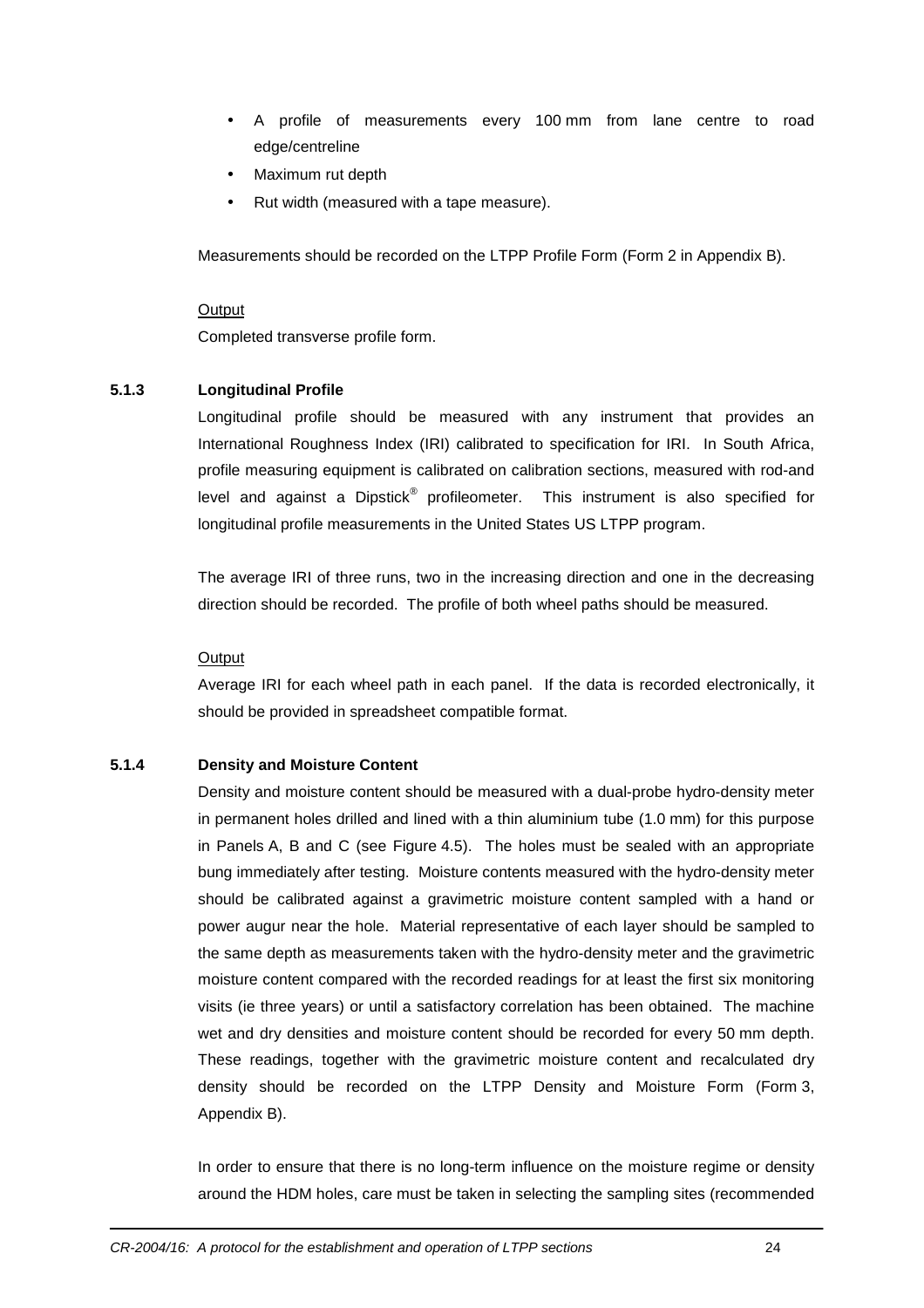at least 1.0 m from the hydro-density meter hole in a circular pattern). The holes must be reinstated with shoulder gravel and tamped with a suitable rod and then the upper 30 mm sealed with cold mix asphalt.

Detailed instructions on the measurement of density and moisture are provided in Appendix A.

#### **Output**

Completed Density and Moisture Content Form. Note that this form is only considered complete when the gravimetric moisture content and recalculated dry density have been entered.

#### **5.1.5 Dynamic Cone Penetrometer (DCP)**

DCP measurements should be taken approximately 1.0 m from the density/moisture content sampling areas in Panels A, B and C. Measurements should be recorded at 5 blow intervals to a depth of 800 mm. Cemented layers should be drilled if no penetration with the DCP is obtained. DCP tests should be done within 1.0 m of the HDM holes and subsequent tests should be carried out at least 1.0 m from existing sealed holes. Disposable cones should be used to prevent excessive disturbance during extraction of the apparatus. The use of disposable cones also reduces the chance that damaged cones will be used. However, cones should always be checked prior to the test being carried out. All DCP holes should be sealed with cold-mix asphalt (at least a 30 mm plug). Where significant differences in the three profiles occur, a duplicate set of tests should be carried out.

Results should be recorded on the LTPP DCP Form (Form 4, Appendix B).

#### **Output**

Completed DCP form.

#### **5.1.6 Environment**

Environment assessment will entail:

- Capturing weather details (daily rainfall, maximum and minimum temperature) recorded near the section or from a local weather station (Data captured on LTPP Weather Detail Form (Form 5 Appendix B))
- A visual assessment of the drainage of water from the road and away from the road according to TMH-9<sup>3</sup> (captured on the Visual Assessment Form)
- Downloading pavement temperature from the temperature buttons (temperature intervals of 120 minutes). This entails removing the button, downloading the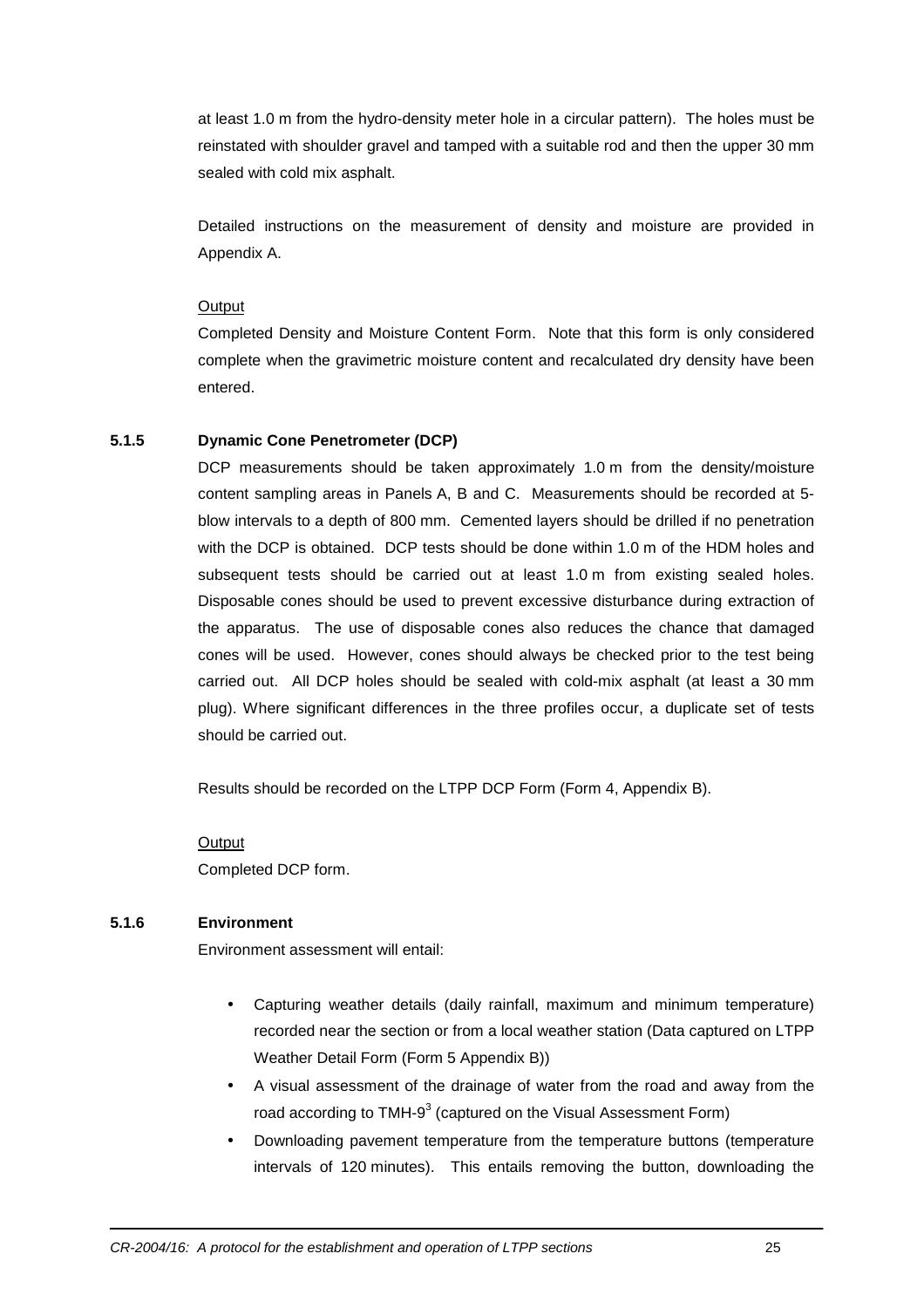information into a computer and then replacing the button. Data should be transferred to a spreadsheet before being submitted.

If recycled materials or non-traditional chemical additives are used in the road, additional environmental testing of the impacts on ground and surface water, soil and adjacent vegetation will have to be assessed according to a protocol developed specifically for the material being assessed. No protocol for environmental monitoring of LTPP and APT sections is currently available.

#### **Output**

Completed Weather Detail Form, Visual Assessment Form and spreadsheet of pavement temperatures.

#### **5.1.7 Deflection**

Deflection should be measured with both RSD and FWD at each of the points described in Section 4.4. The procedure for calibrating, taking and recording RSD measurements is detailed in Appendix A. Data is captured electronically. The procedure for FWD measurements will be instrument specific, but must be available for scrutiny. Both instruments must be calibrated according to the specification provided with the instrument, on the same section of road (RSD followed by FWD), with details of the calibration and name of calibrator included on the result form.

The following load properties should be used:

| Plate pressure/drop height:<br>550 kPa |  |
|----------------------------------------|--|
|----------------------------------------|--|

- Plate diameter: 150 mm
- Sensor offset positions: 0, 200, 300, 600, 900, 1 200 and 1 500 mm
	- Load impulse: half sine 25 30 millisecond

#### **Output**

Spreadsheet with the following data:

- **Instrument**
- Panel number
- Position
- Load data
- Pavement and air temperature
- Peak deflection
- Deflection at offsets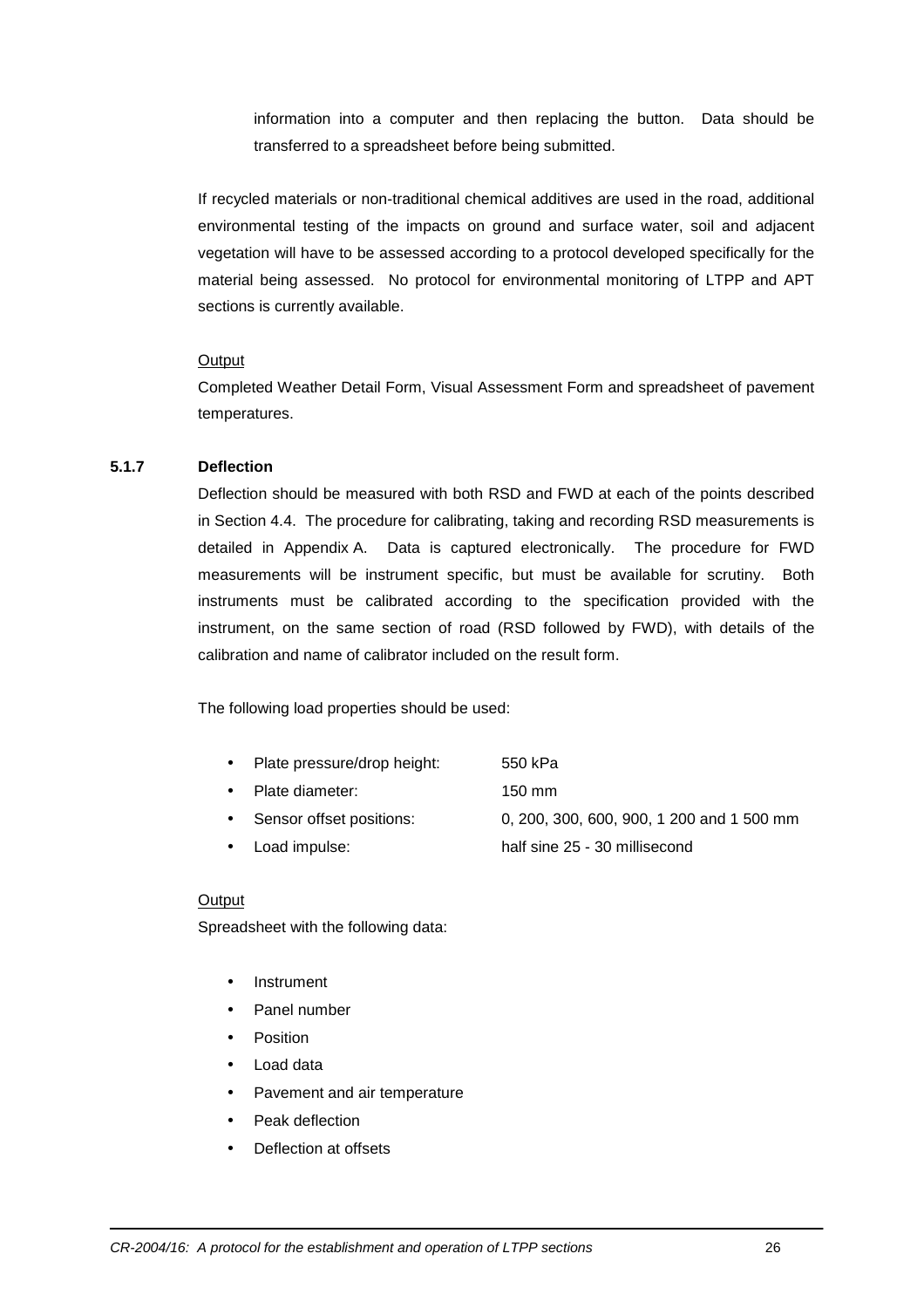#### **5.1.8 Permanent Deformation of Pavement Layers**

Permanent deformation should be determined from the multi-depth deflectometers (MDD) installed as prescribed (Section 4.4) in Panels A, B and C. Information should be downloaded and submitted in spreadsheet compatible format.

#### **5.1.9 Traffic**

Traffic data should be obtained from the nearest traffic counting station. Since traffic data is essential for the accurate modelling of pavement behaviour, the installation of permanent weigh-in-motion systems in the vicinity of the LTPP section, as prescribed in Section 4.4, is strongly recommended. The following minimum traffic data needs to be recorded:

- Number of vehicles
- Number of vehicles per weight classification (2 tonne intervals)
- Number of axles per vehicle
- Mass of each axle for vehicles with axle mass greater than 2 tonnes
- Distribution of vehicles with axle mass greater than 2 tonnes
- Vehicle speed
- Vehicle length
- Cumulative equivalent standard axles (E80's)

Tyre pressures on heavy vehicles should be recorded at existing weigh bridges at regular intervals and captured in the database.

#### **Output**

Summary of data on a monthly basis in spreadsheet compatible format.

#### **5.1.10 Test Pits**

Test pits should only be excavated on LTPP sections to assess the cause and attributes of major failures that require rehabilitation, when the road is scheduled for reconstruction or rehabilitation or at the end of the LTPP study. The size and depth of the test-pit will depend on the attributes being assessed. Pits should be profiled immediately after excavation.

The test pit profiles should be fully described according to the Jennings, Brink and Williams standard<sup>4</sup>. However, additional information on the nature of the interlayer boundaries (deviations and conditions, eg ruts and cracks) should also be included. For cemented layers, it will be important to assess the in-situ condition of the stabilized layer. This is best done using a phenolphthalein spray. Observations should be recorded on an LTPP Test Pit Form (Form 6, Appendix B).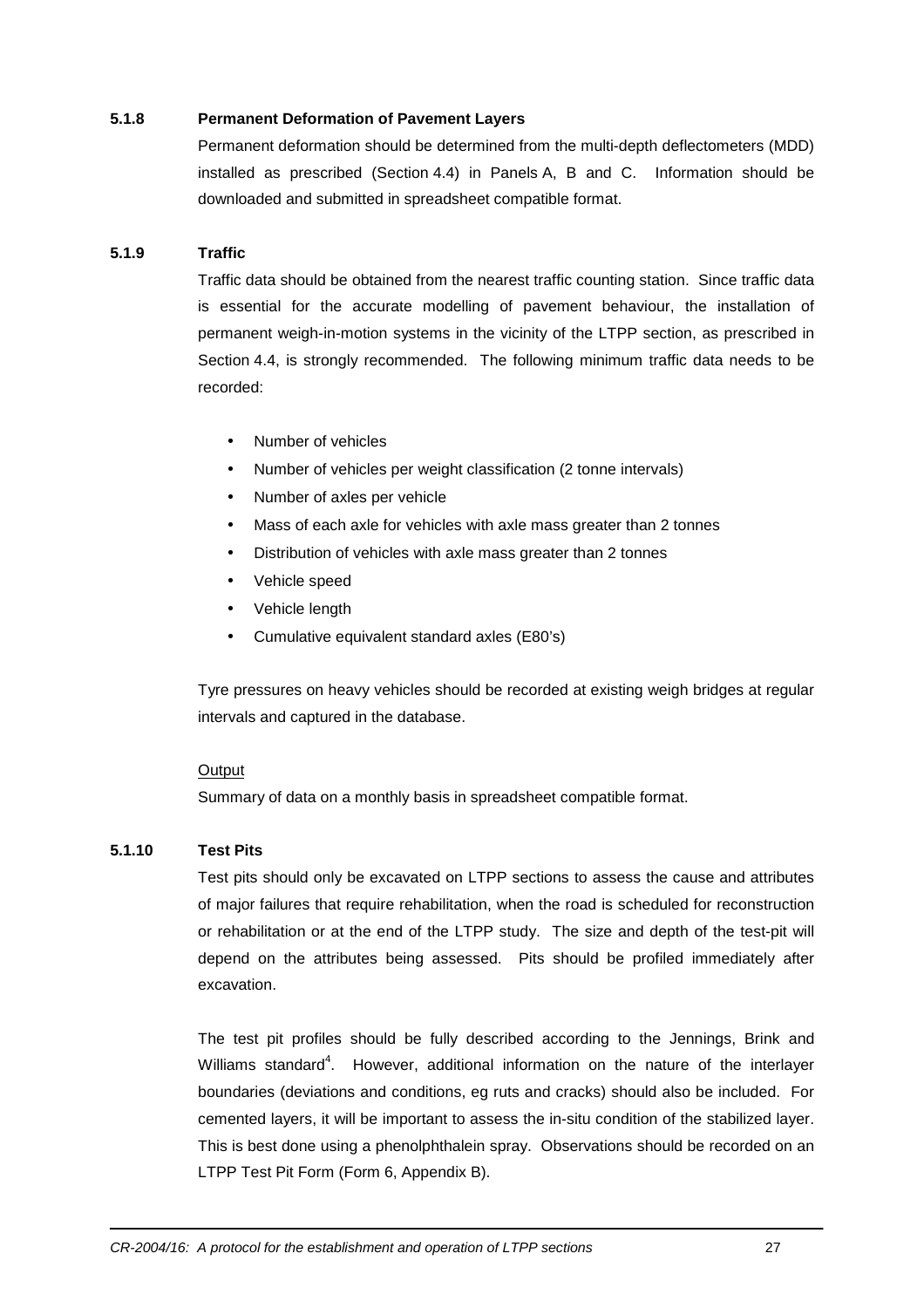Samples should be removed from each layer in both wheel tracks and the centreline. Sufficient sample should be removed to satisfy the requirements of the tests that will be carried out. If failures are being investigated, material from the failed area in the layer should be sampled.

If test pits are excavated during the service life of the road for any reason, they should be carefully reinstated using material and layer thicknesses conforming as closely as possible to those in the road. Careful sealing of the surface, to prevent the ingress of water and inducement of axle hop, must be carried out.

Although it is suggested that test pits are excavated at the start of the monitoring to check layer thicknesses, the cost and disruption caused by these makes it more appropriate to use the DCP profiles to determine the layer thicknesses. These will be confirmed later in the monitoring by test pits.

**Output** Completed LTPP Test Pit From

## **5.2. Sampling and Reinstatement**

Samples should only be removed from Panels A, B and C. If a significant failure occurs in one of the other panels, a test pit can be excavated for investigation purposes. That panel should then be excluded from further evaluations, but the repair should be of such quality that it does not affect the performance of adjacent sections.

All sample holes and test pits must be properly reinstated. This will include:

- Replacing similar material to that excavated from each layer and compacting it to the specified thickness and density
- Effectively sealing the excavation ensuring that no water can penetrate into the base
- Levelling the surface of the patch such that the riding quality of the section is not affected and that dynamic bounce in vehicles that may affect the adjacent sections is not introduced
- Monitoring the patches on all subsequent visits to ensure that water is not penetrating the patch and that the patch is still level with the surrounding surface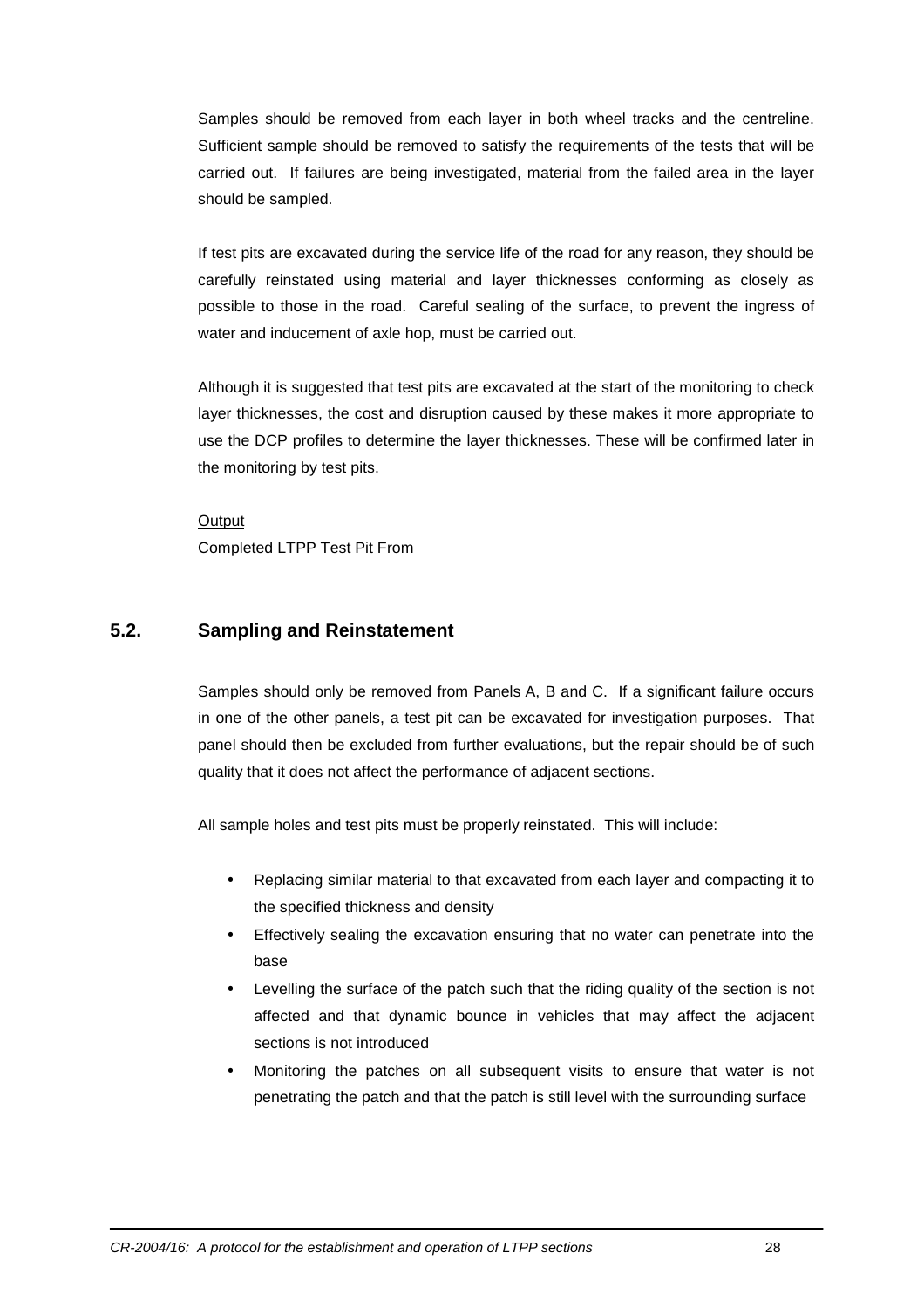## **5.3. Monitoring Program**

Each section should be monitored at six monthly intervals, in May and October. More frequent assessments can be made if required, once distress/failure is initiated.

The HDM calibration sections are currently assessed on an annual basis at the end of the dry season (August/September in Gauteng). FWD measurements were taken at project initiation and after approximately five years. No plan for regular FWD measurements is in place.

## **5.4. Laboratory Testing**

Laboratory testing is an integral component of APT and LTPP programs and is carried out to fully understand the characteristics of the pavement material. It is essential that the properties of the material at time of construction (or section initiation) are fully identified and recorded to allow comparison over time. As built records are unlikely to provide the level of data required. Laboratory testing should be carried out in an accredited laboratory.

Testing programs should be initiated at the following intervals:

- Pre-construction/rehabilitation
- Post construction/rehabilitation
- In service (approximately half way through design life of experiment or pavement)
- Rehabilitation/end of service

Details on the tests for LTPP sections are listed in Tables 5.1 to 5.4. For experimental monitoring, specific additional properties may need to be assessed, depending on the application.

Testing, such as durability and C and  $\Phi$  is generally only applicable to base and sometimes subbase and will not be necessary for other layers. The durability testing method would need to be adapted for the material being assessed (eg glycol soaking for basic crystalline rocks and Venter Slake Test for mudrocks).

It is important that as much testing as can be practically done is carried out during the pre-construction and construction period as it is usually not possible to obtain representative samples of the unprocessed material at a later date. For this reason, it is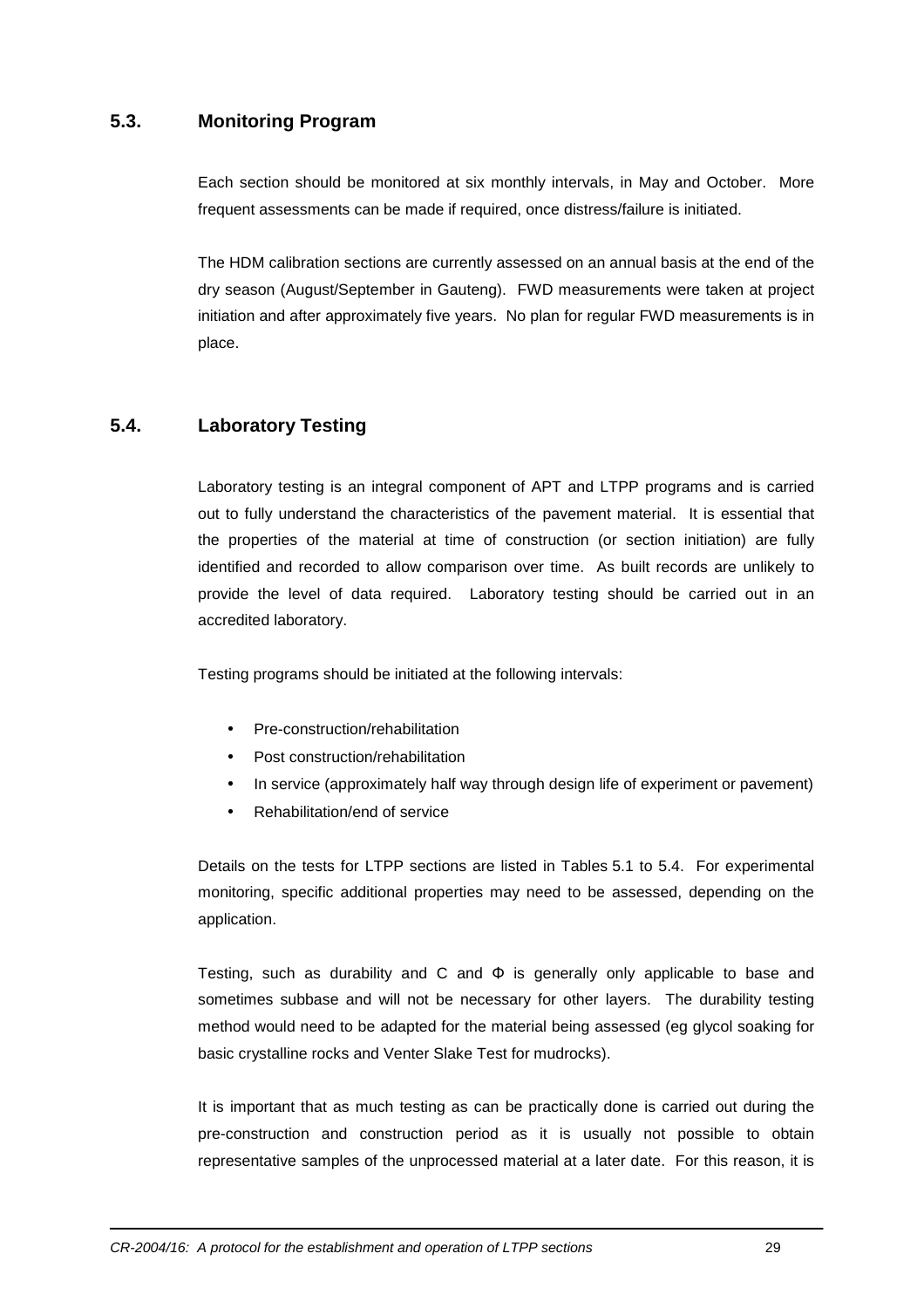also suggested that a control sample is collected and carefully stored for possible later testing. Representative samples should be removed from each layer.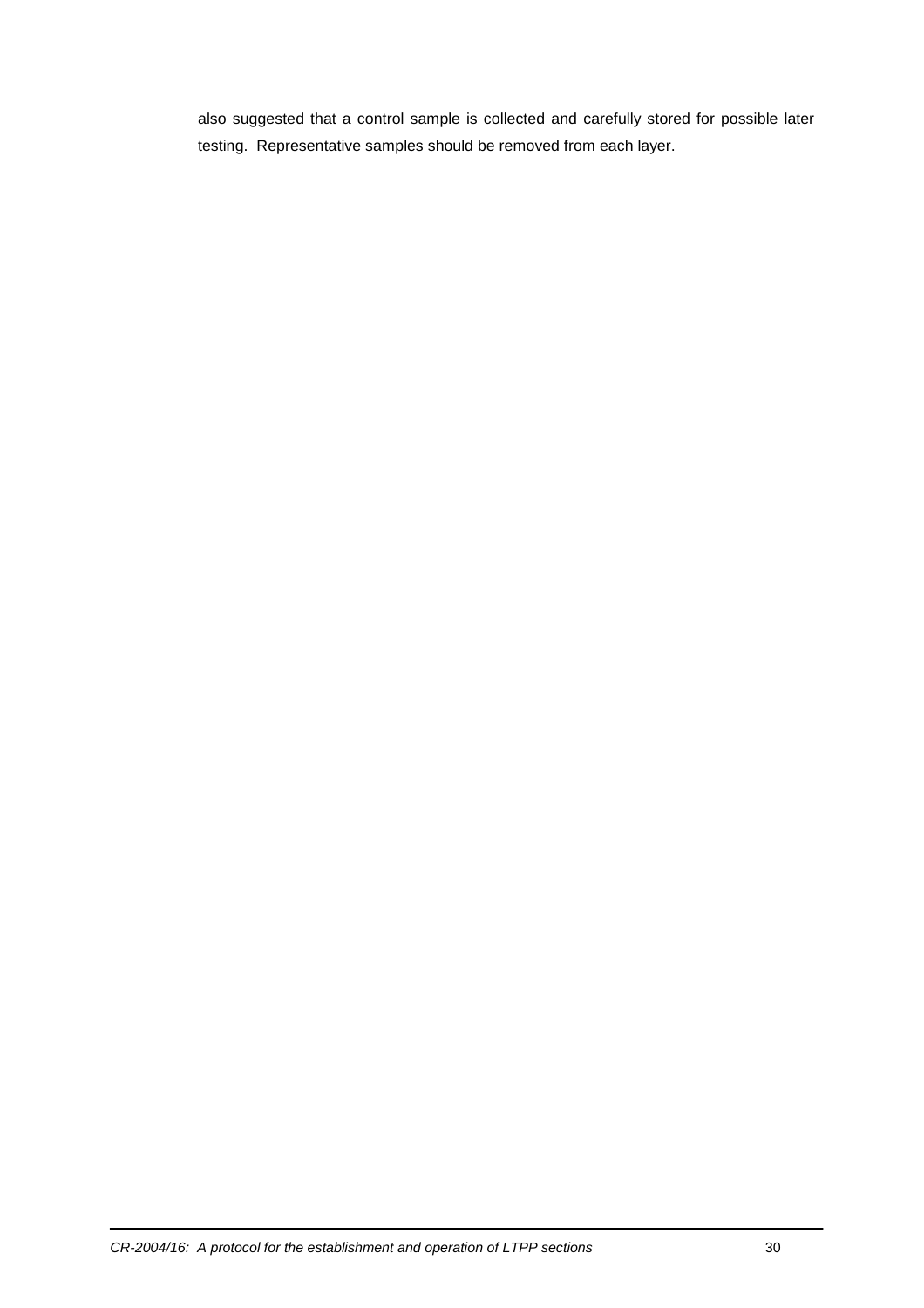#### **Table 5.1: PRE CONSTRUCTION DESIGN**

| RECOMMENDED LABORATORY TESTING FOR LTPP MONITORING                                             |                                                                                            |                                    |                                     |                                     |                             |                      |                                     |  |  |
|------------------------------------------------------------------------------------------------|--------------------------------------------------------------------------------------------|------------------------------------|-------------------------------------|-------------------------------------|-----------------------------|----------------------|-------------------------------------|--|--|
| <b>SURFACING</b>                                                                               |                                                                                            |                                    |                                     | <b>TREATED</b>                      | <b>BASE / SUBBASE</b>       |                      |                                     |  |  |
| <b>ASPHALT HMA</b>                                                                             | <b>SEALS</b>                                                                               | <b>CONCRETE</b>                    | <b>CEMENT/</b><br>LIME              | <b>BITUMEN</b>                      | <b>OTHER</b>                | <b>GRANULAR</b>      | <b>CRUSHED STONE</b>                |  |  |
| Aggregate                                                                                      | Aggregate                                                                                  | Aggregate                          | Grading                             | Grading                             | Grading                     | Grading              | Grading                             |  |  |
| Grading                                                                                        | Grading (dust<br>content)                                                                  | Grading (dust<br>content)          | <b>GM</b>                           | <b>GM</b>                           | <b>GM</b>                   | <b>GM</b>            | <b>GM</b>                           |  |  |
| ACV or 10% FACT                                                                                | ACV or 10% FACT                                                                            | 10% FACT Dry /<br>Wet              | PI                                  | PI                                  | PI                          | PI                   | P                                   |  |  |
| Water absorption                                                                               | <b>ALD</b>                                                                                 | <b>ACV</b>                         | <b>Liquid Limit</b>                 | Liquid Limit                        | <b>Liquid Limit</b>         | <b>Liquid Limit</b>  | <b>ACV</b>                          |  |  |
| <b>Flakiness Index</b>                                                                         | <b>PSV</b>                                                                                 | <b>Fineness Modulus</b>            | Plastic Limit                       | <b>Plastic Limit</b><br>Linear      | <b>Plastic Limit</b>        | <b>Plastic Limit</b> | 10% FACT                            |  |  |
| Sand equivalent                                                                                | Flakiness Index                                                                            | <b>Flakiness Index</b>             | Linear<br>Shrinkage                 | Shrinkage                           | Linear<br>Shrinkage<br>Sand | Linear Shrinkage     | Liquid Limit                        |  |  |
| <b>Binder</b>                                                                                  | <b>Binder</b>                                                                              | <b>Water Absorption</b>            | Sand<br>Equivalen                   | Sand<br>Equivalent                  | Equivalent                  | Sand Equivalent      | <b>Plastic Limit</b>                |  |  |
| Penetration at 25°C                                                                            | Penetration at 25°C                                                                        | Sand Equivalent                    | Initial<br>Consumption<br>of Lime   | <b>MDD</b>                          | <b>MDD</b>                  | <b>MDD</b>           | Linear Shrinkage                    |  |  |
| Softening Point °C                                                                             | Softening Point °C                                                                         | Organic Impurities                 | Initial<br>Consumption<br>of Cement | <b>OMC</b>                          | <b>OMC</b>                  | <b>OMC</b>           | <b>Flakiness Index</b>              |  |  |
| Viscosity at 40°, 60°,<br>135°, 165°, 190°C                                                    | Viscosity at 60°, 135°<br>165°, 190°C                                                      | Soundness                          | <b>MDD</b>                          | <b>CBR</b>                          | <b>CBR</b>                  | <b>CBR</b>           | Soluble Sants                       |  |  |
| After RTFOT mass<br>change %                                                                   | Ductility / Force<br>Ductility at 15°C                                                     | <b>Chloride Content</b>            | <b>OMC</b>                          | <b>UCS</b>                          | <b>UCS</b>                  |                      | pH and Conductivity                 |  |  |
| Spot Test                                                                                      | After RTFOT mass<br>change %                                                               | Presence of Sugar                  | <b>CBR</b>                          | Optimum Fluid<br>Content            |                             |                      | <b>Apparent Relative</b><br>Density |  |  |
| Rubber Particle Size /<br>Grading                                                              | Rubber Particle Size<br>Grading                                                            | Soluble Salt                       | <b>UCS</b>                          | Initial<br>Consumption<br>of Cement |                             |                      | <b>Water Absorption</b>             |  |  |
| <b>Rubber Density</b>                                                                          | <b>Rubber Density</b>                                                                      | <b>Cly Content</b>                 | <b>ITS</b>                          | Initial<br>Consumption<br>of Lime   |                             |                      | <b>Brutto Relative</b><br>Density   |  |  |
| Rubber Polymer                                                                                 | <b>Rubber Polymer</b>                                                                      | <b>Concrete Mix</b>                | Wet-dry                             | Foam Index                          |                             |                      | Mineralogy                          |  |  |
| Content                                                                                        | Content                                                                                    |                                    | durability                          |                                     |                             |                      |                                     |  |  |
| <b>Rubber Resilience</b>                                                                       | <b>Extended Oil</b><br>Compositional<br>Analysis (Saturates,<br>Aromatics,<br>Asphaltenes) | Max Water /<br><b>Cement Ratio</b> | Accelerated<br>Carbonation          | Resilient<br>Modulus                |                             |                      |                                     |  |  |
| <b>Extended Oil</b><br><b>Compositional Analysis</b><br>(Saturates, Aromatics,<br>Asphaltenes) | <b>Blending Reaction</b><br>Temperature °C                                                 | Min Cement<br>Content              | E-modulus                           |                                     |                             |                      |                                     |  |  |
| <b>Blending Reaction</b><br>Temperature                                                        | <b>BR Compression</b><br>Recovery after 5min<br>1hour 4 days                               | Slump of freshly<br>mix concrete   |                                     |                                     |                             |                      |                                     |  |  |
| <b>BR</b> Compression<br>Recovery after 5min<br>1hour 4 days                                   | BR Resilience %                                                                            | Compressive<br>Strength            |                                     |                                     |                             |                      |                                     |  |  |
| BR Resilience %                                                                                | <b>BR Flow</b>                                                                             | Air Content                        |                                     |                                     |                             |                      |                                     |  |  |
| BR Ring and Ball                                                                               | <b>BR Elastic Recovery</b><br>at 15°C                                                      | <b>Flexural Strength</b>           |                                     |                                     |                             |                      |                                     |  |  |
| <b>BR Flow</b>                                                                                 | <b>Complex Shear</b><br><b>Modulus</b>                                                     |                                    |                                     |                                     |                             |                      |                                     |  |  |
| Ductility / Force<br>Ductility at 15°C                                                         | <b>Creep Stiffness</b><br>(BBR)                                                            |                                    |                                     |                                     |                             |                      |                                     |  |  |
| <b>Elastic Recovery</b>                                                                        | Stability (Difference in<br>R&B at 160°C                                                   |                                    |                                     |                                     |                             |                      |                                     |  |  |
| Storage Stability                                                                              | Adhesion 5°C                                                                               |                                    |                                     |                                     |                             |                      |                                     |  |  |
| <b>Complex Shear</b><br>Modulus                                                                | Soaybolt Viscosity                                                                         |                                    |                                     |                                     |                             |                      |                                     |  |  |
| Creep Stiffness (BBR)                                                                          | Emulsion Residue on<br>Sieving                                                             |                                    |                                     |                                     |                             |                      |                                     |  |  |
| <b>Torsional Recovery at</b><br>$25^{\circ}$ C                                                 | <b>Ball Penetration on</b><br>road                                                         |                                    |                                     |                                     |                             |                      |                                     |  |  |
| Mix                                                                                            | Sand Patch (Texture<br>depth)                                                              |                                    |                                     |                                     |                             |                      |                                     |  |  |
| <b>Binder Content</b>                                                                          |                                                                                            |                                    |                                     |                                     |                             |                      |                                     |  |  |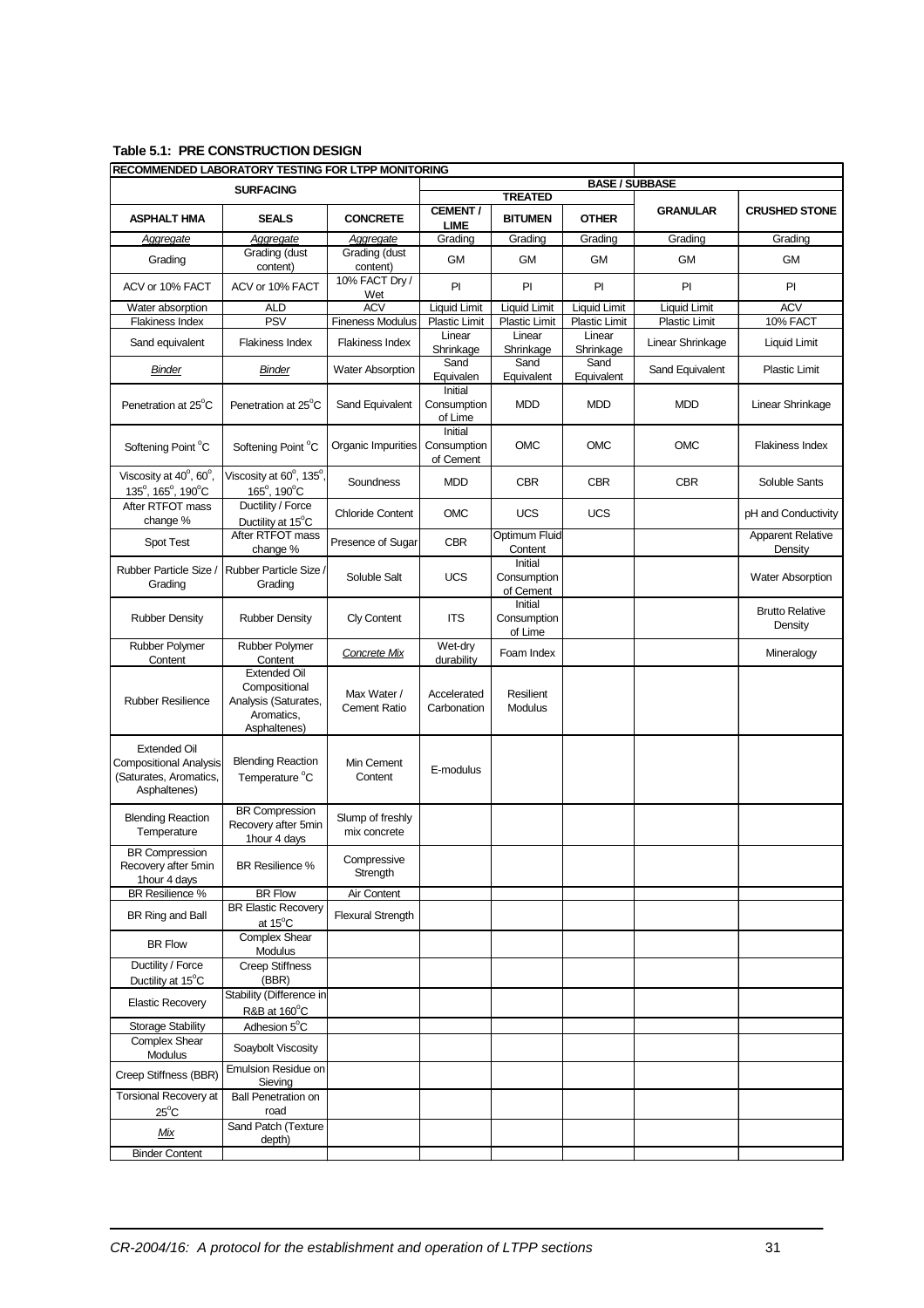| <b>Table 5.2: Construction Stage</b>               |                                                                |                                  |                                |                          |                      |                      |                                     |  |  |
|----------------------------------------------------|----------------------------------------------------------------|----------------------------------|--------------------------------|--------------------------|----------------------|----------------------|-------------------------------------|--|--|
| RECOMMENDED LABORATORY TESTING FOR LTPP MONITORING |                                                                |                                  |                                |                          |                      |                      |                                     |  |  |
|                                                    | <b>SURFACING</b>                                               |                                  | <b>BASE / SUBBASE</b>          |                          |                      |                      |                                     |  |  |
|                                                    |                                                                |                                  |                                | <b>TREATED</b>           |                      |                      |                                     |  |  |
| <b>ASPHALT HMA</b>                                 | <b>SEALS</b>                                                   | <b>CONCRETE</b>                  | <b>CEMENT /</b><br><b>LIME</b> | <b>BITUMEN</b>           | <b>OTHER</b>         | <b>GRANULAR</b>      | <b>CRUSHED STONE</b>                |  |  |
| <b>Binder Content</b>                              | Viscosity                                                      | Aggregate                        | Grading                        | Grading                  | Grading              | Grading              | Grading                             |  |  |
| Grading                                            | Softening Point                                                | Grading                          | PI                             | PI                       | PI                   | PI                   | PI                                  |  |  |
| Stability & Flow                                   | <b>Binder application</b><br>Rate                              | 10% Fact or ACV                  | Liquid Limit                   | Liquid Limit             | Liquid Limit         | Liquid Limit         | Liquid Limit                        |  |  |
| <b>Bulk Relative Density</b>                       | Aggregate<br><b>Application Rate</b>                           | Mix                              | <b>Plastic Limit</b>           | <b>Plastic Limit</b>     | <b>Plastic Limit</b> | <b>Plastic Limit</b> | <b>Plastic Limit</b>                |  |  |
| <b>Max Theoretical</b><br><b>Relative Density</b>  | <b>Binder Temperature</b>                                      | Slump of freshly<br>mix concrete | Linear<br>Shrinkage            | Linear<br>Shrinkage      | Linear<br>Shrinkage  | Linear Shrinkage     | Linear Shrinkage                    |  |  |
| <b>Dynamic Creep</b>                               | Penetration                                                    | Compressive<br>Strength          | Sand<br>Equivalent             | <b>MDD</b>               | <b>MDD</b>           | <b>MDD</b>           | <b>Flakiness Index</b>              |  |  |
| <b>Cores Density</b>                               | Resilience Binder<br>Content (Emulsion)                        |                                  | <b>MDD</b>                     | <b>OMC</b>               | <b>OMC</b>           | <b>OMC</b>           | <b>Water Absorption</b>             |  |  |
| Temperature                                        | <b>BR Flow</b>                                                 |                                  | <b>OMC</b>                     | <b>UCS</b>               | <b>UCS</b>           | <b>CBR</b>           | <b>Apparent Relative</b><br>Density |  |  |
|                                                    | <b>BR Blending reactivity</b><br>temperature                   |                                  | <b>UCS</b>                     | <b>ITS</b>               | <b>ITS</b>           | <b>Field Density</b> | <b>Field Density</b>                |  |  |
|                                                    | <b>BR Compression</b><br>recovery after 5 min 1<br>hour 4 days |                                  | <b>ITS</b>                     | Cement<br>Content        | <b>Field Density</b> |                      |                                     |  |  |
|                                                    | BR Resilience %                                                |                                  | Cement / Lime<br>Content       | <b>Binder</b><br>Content |                      |                      |                                     |  |  |
|                                                    | BR Ring and Ball                                               |                                  | <b>Field Density</b>           | <b>Field Density</b>     |                      |                      |                                     |  |  |
|                                                    | Road Surfacing<br>Temperature                                  |                                  |                                |                          |                      |                      |                                     |  |  |
|                                                    | Air Temperature                                                |                                  |                                |                          |                      |                      |                                     |  |  |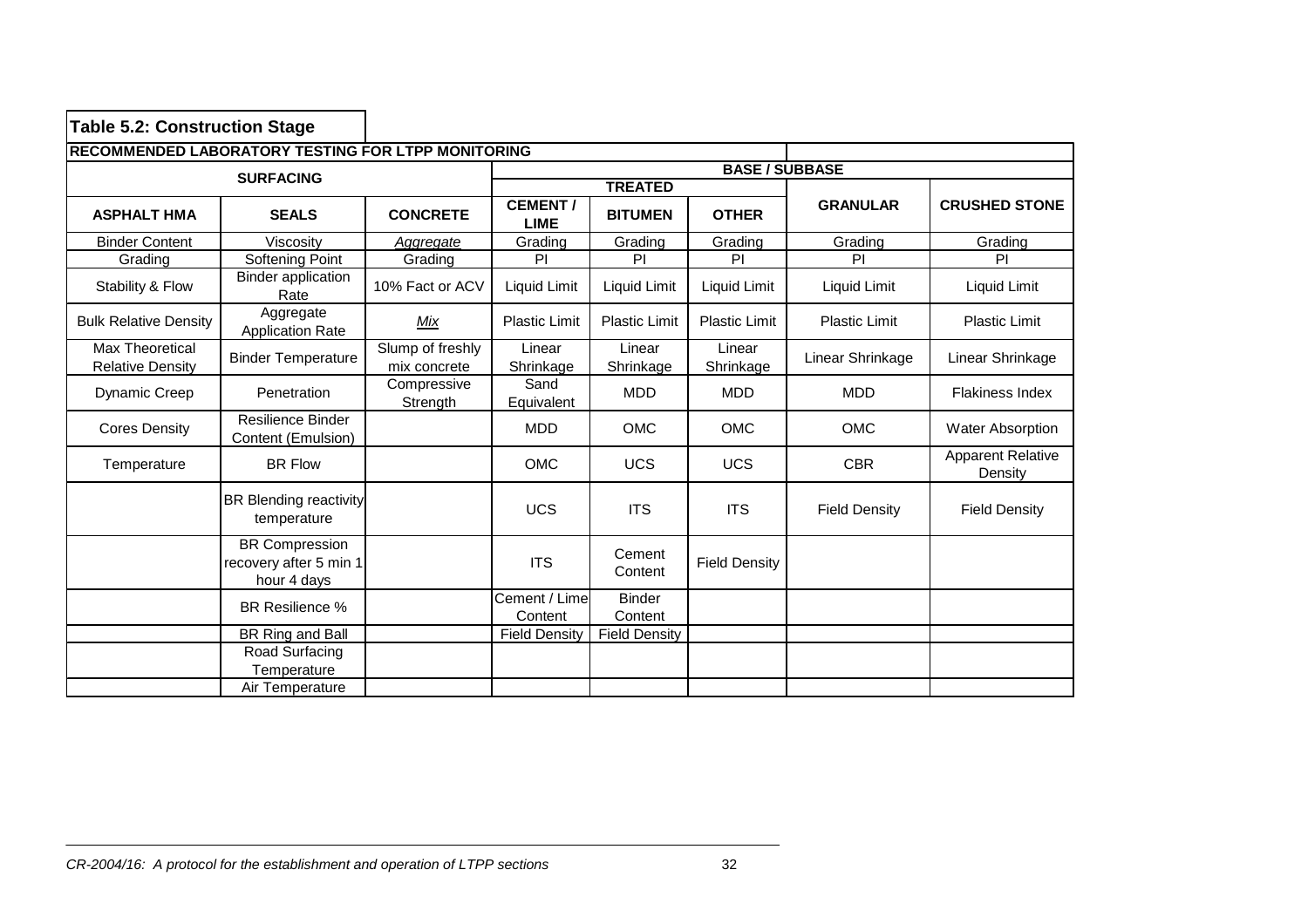| Table 5.3: Performance in service                                          |                         |                          |                        |                  |                  |                  |                      |  |  |  |  |
|----------------------------------------------------------------------------|-------------------------|--------------------------|------------------------|------------------|------------------|------------------|----------------------|--|--|--|--|
| RECOMMENDED LABORATORY TESTING FOR LTPP MONITORING                         |                         |                          |                        |                  |                  |                  |                      |  |  |  |  |
|                                                                            | <b>SURFACING</b>        |                          | <b>BASE / SUBBASE</b>  |                  |                  |                  |                      |  |  |  |  |
|                                                                            |                         |                          |                        | <b>TREATED</b>   |                  |                  |                      |  |  |  |  |
| <b>ASPHALT HMA</b>                                                         | <b>SEALS</b>            | <b>CONCRETE</b>          | <b>CEMENT/</b><br>LIME | <b>BITUMEN</b>   | <b>OTHER</b>     | <b>GRANULAR</b>  | <b>CRUSHED STONE</b> |  |  |  |  |
| <b>Skid Resistance</b>                                                     | <b>Skid Resistance</b>  | <b>Skid Resistance</b>   | <b>DCP</b>             | <b>DCP</b>       | <b>DCP</b>       | <b>DCP</b>       | <b>DCP</b>           |  |  |  |  |
| Texture Depth                                                              | <b>Texture Depth</b>    | <b>Riding Quality</b>    | <b>FWD</b>             | <b>FWD</b>       | <b>FWD</b>       | <b>FWD</b>       | <b>FWD</b>           |  |  |  |  |
| <b>Riding Quality</b>                                                      | <b>Ball Penetration</b> | Compressive<br>Strength  | Pit Tests              | <b>Pit Tests</b> | <b>Pit Tests</b> | <b>Pit Tests</b> | <b>Pit Tests</b>     |  |  |  |  |
| <b>Water Permeability</b>                                                  | <b>Riding Quality</b>   | <b>Flexural Strength</b> |                        |                  |                  |                  |                      |  |  |  |  |
| <b>Binder Content</b>                                                      |                         |                          |                        |                  |                  |                  |                      |  |  |  |  |
| Grading                                                                    |                         |                          |                        |                  |                  |                  |                      |  |  |  |  |
| Density                                                                    |                         |                          |                        |                  |                  |                  |                      |  |  |  |  |
| <b>Binder Penetration</b>                                                  |                         |                          |                        |                  |                  |                  |                      |  |  |  |  |
| Softening Point                                                            |                         |                          |                        |                  |                  |                  |                      |  |  |  |  |
| Compositional<br>Analysis (Asphaltens,<br>Resins, Saturates,<br>Aromatics) |                         |                          |                        |                  |                  |                  |                      |  |  |  |  |

┑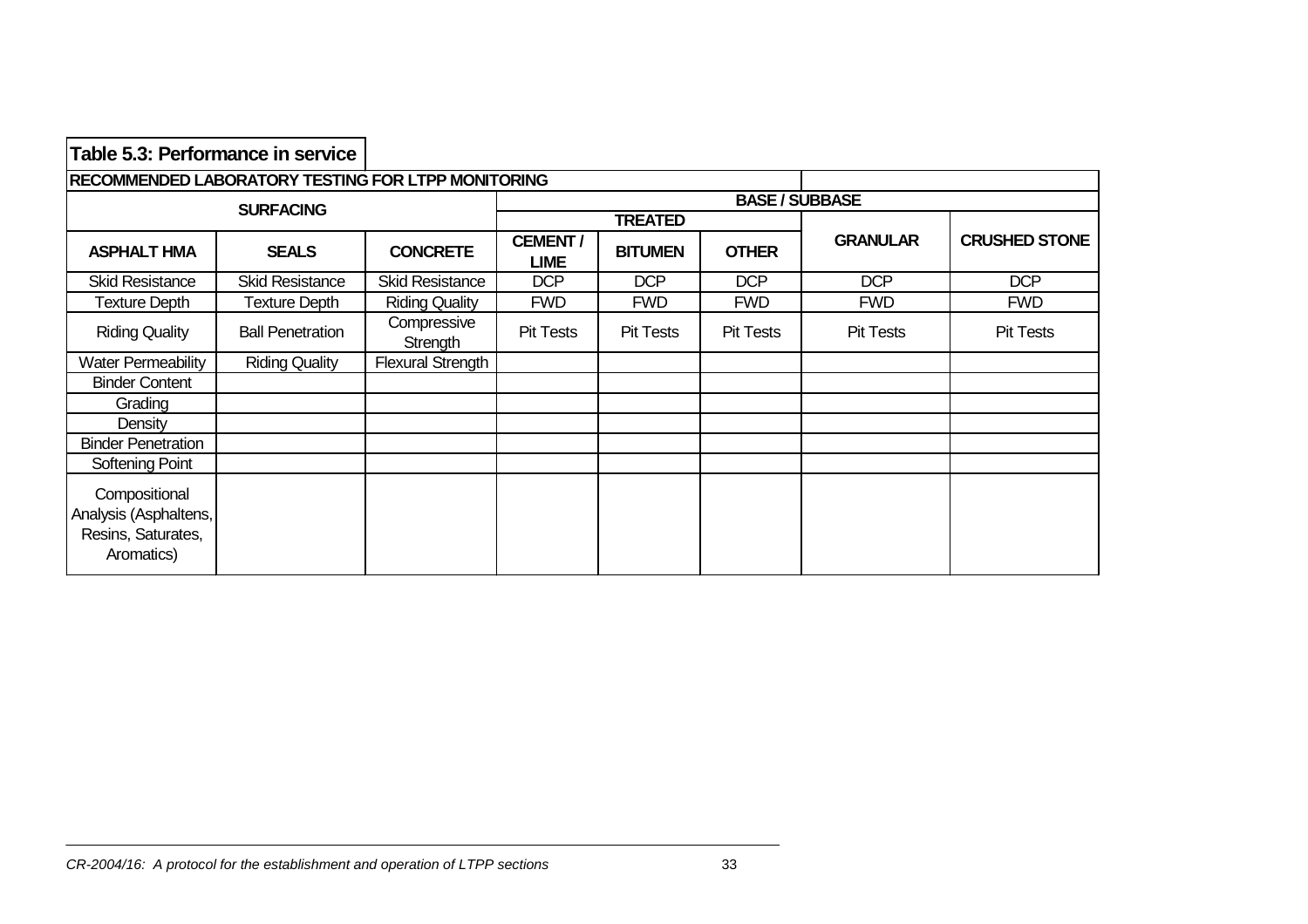## **Table 5.4: Rehabilitation/end of service**

|            | <b>Surfacing</b> |                 |                                        | <b>Base/subbase</b> |       |          |
|------------|------------------|-----------------|----------------------------------------|---------------------|-------|----------|
|            | <b>Asphalt</b>   | <b>Concrete</b> |                                        | <b>Treated</b>      |       | Granular |
| <b>HMA</b> | Seal             |                 | Pozzolanic                             | Bitumen             | Other |          |
|            |                  |                 | As for preconstruction plus compaction |                     |       |          |
|            |                  |                 |                                        |                     |       |          |
|            |                  |                 |                                        |                     |       |          |
|            |                  |                 |                                        |                     |       |          |
|            |                  |                 |                                        |                     |       |          |
|            |                  |                 |                                        |                     |       |          |
|            |                  |                 |                                        |                     |       |          |
|            |                  |                 |                                        |                     |       |          |
|            |                  |                 |                                        |                     |       |          |
|            |                  |                 |                                        |                     |       |          |
|            |                  |                 |                                        |                     |       |          |
|            |                  |                 |                                        |                     |       |          |
|            |                  |                 |                                        |                     |       |          |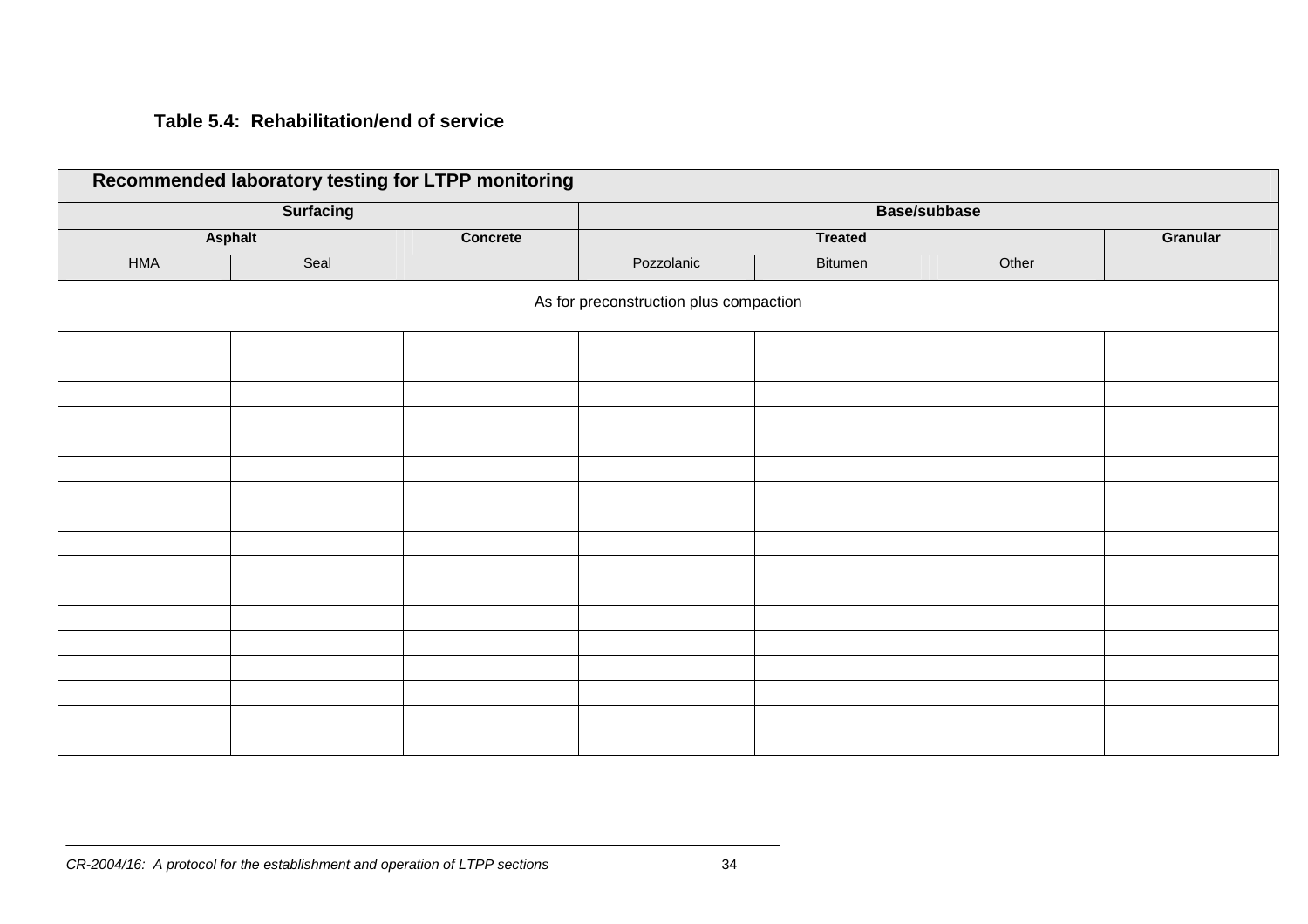All field monitoring and test data should be transferred to a set of clean forms, checked by the Field Technician and then the Project Manger before being presented to the Database Manager within 10 days of the assessment. Any accompanying laboratory test data should be completed and handed in together with the field data.

Other incidental laboratory testing associated with failures or rehabilitation/repairs will usually take longer, but should be collated and checked before being submitted to the Database Manager, as soon as possible after testing has been completed.

The database must be kept up to date with all available information. This information must be in the current software format and all data must be backed up in the same format. Past backups must all be updated along with any revisions of software or software version.

## **6.1. First Level Analysis**

A first level analysis should be carried out after each monitoring, with plots between selected performance criteria (eg, peak deflection, IRI, rutting, rut depth) and environmental properties (eg traffic and rainfall).

## **6.2. Second Level Analysis**

A second level analysis should be carried out every two years and should include:

- An evaluation of the structural behaviour
- The identification of any extraneous effects
- The development and refinement of performance prediction models
- On HVS-LTPP sections, the relationship between LTPP and HVS performance for similar traffic loading periods

The ultimate objective of the analysis over time will be to establish key linkages between ATP and LTPP results and develop models to predict the performance of the road as recorded in the LTPP monitoring. Accompanying HVS data can assist with this and/or can be extrapolated using the LTPP data to more accurately predict long-term performance.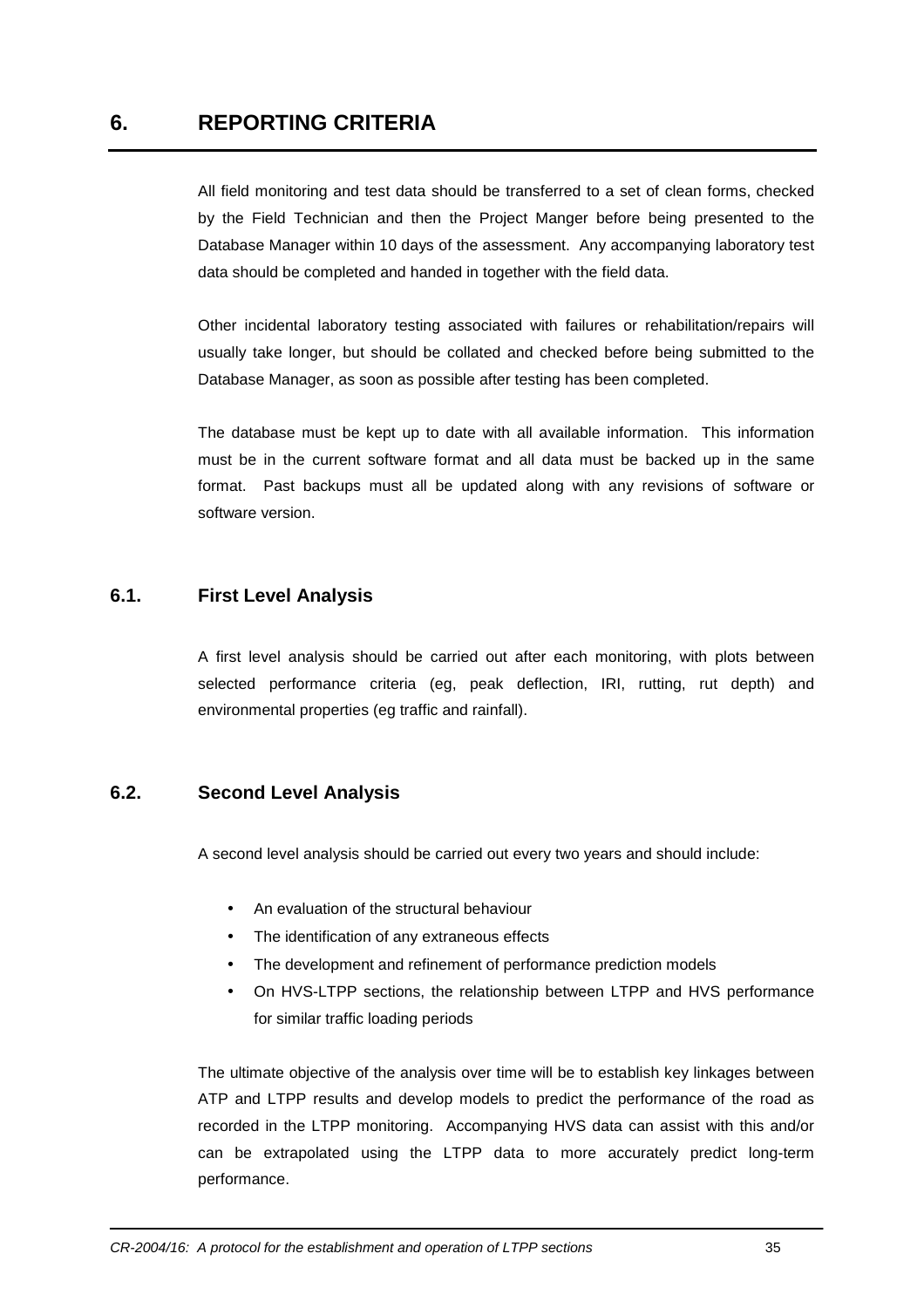- 1. NETTERBERG, F and Haupt, F. 2003. Diurnal and seasonal variation of soil suction in five road pavements and associated pavement response. In: **The involvement of geotechnical engineering in infrastructure development in Africa**; edited by M Sahli, L Bahi and R Khalid, Marrakech: Megamix, pp 427-438.
- 2. **Visual assessment manual for the calibration of HDM-III/IV**. 2001. Pretoria: Gauteng Department of Transport and Public Works. (Report RNMS/H/49/E, 2<sup>nd</sup> Edition).
- 3. **Pavement management systems: Standard visual assessment manual for flexible pavements**. 1992. Committee of State Road Authorities. (Technical Methods for Highways, TMH9).
- 4. JENNINGS, J.E., Brink, A.B.A. and Williams, A.A.B. 1973. Revised guide to soil profiling for civil engineering purposes in South Africa. **The Civil Engineer.** January 1973, pp 3- 12.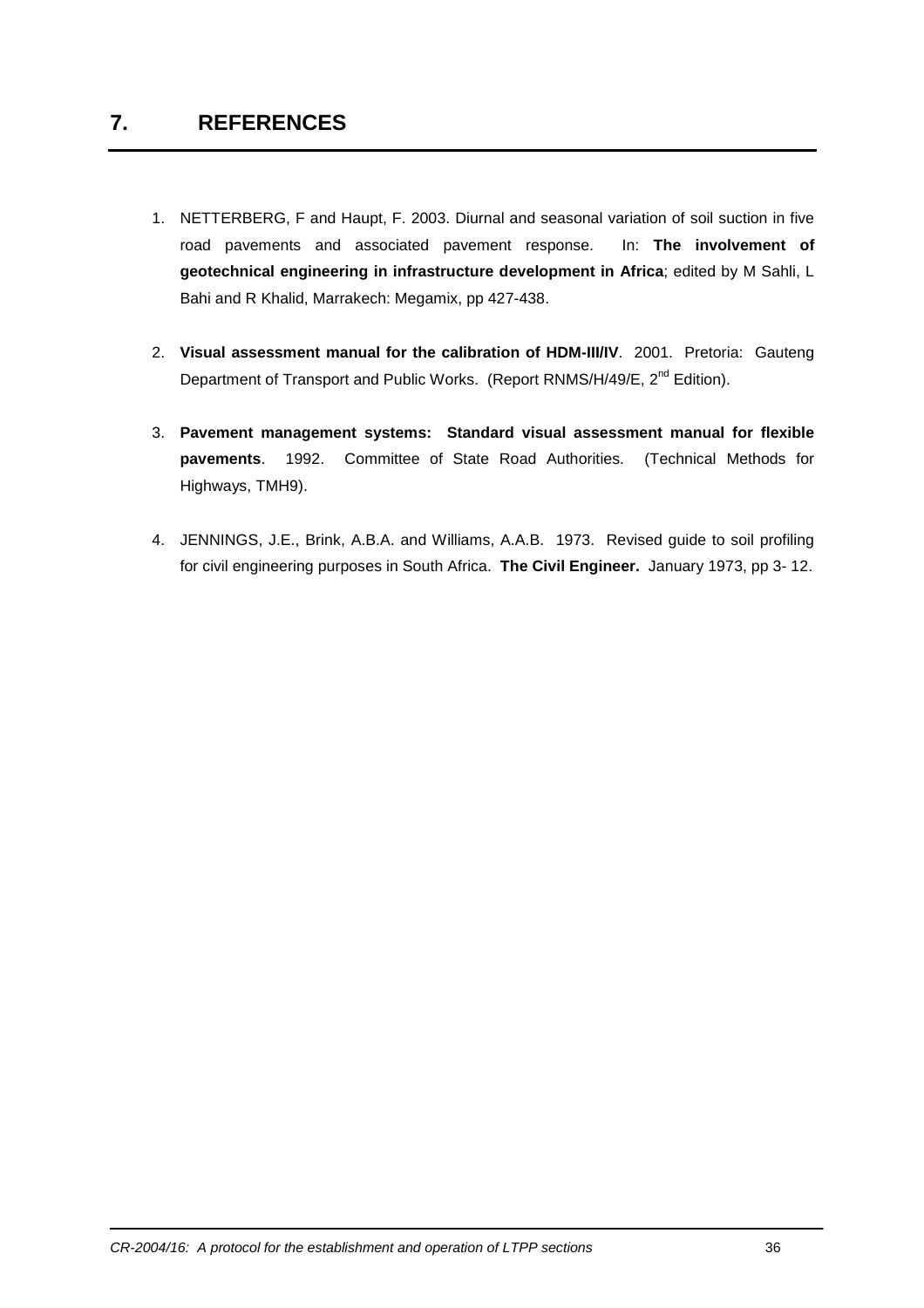**APPENDIX A** 

 **INSTRUMENTATION**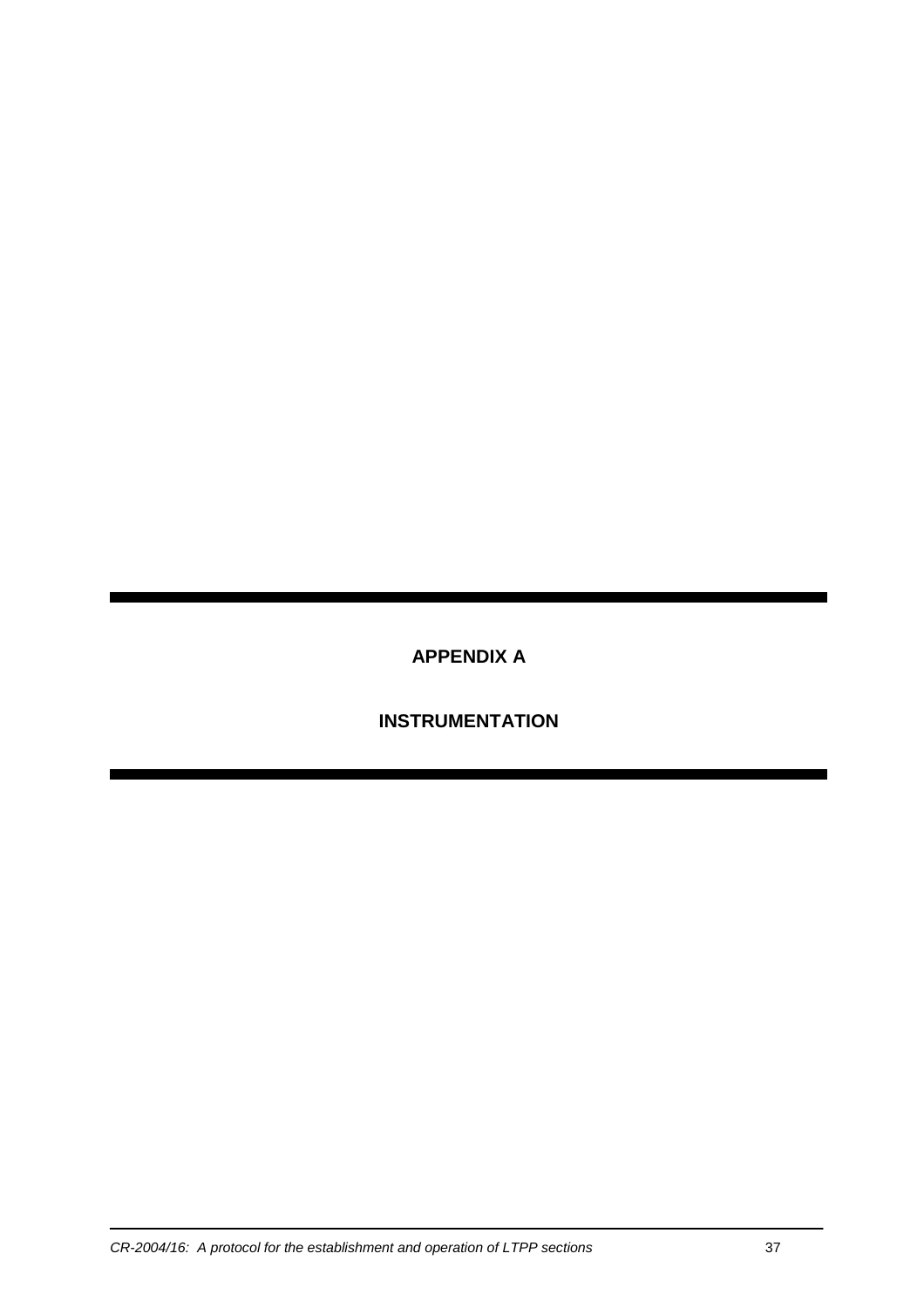## **A.1 Road Surface Deflectometer (RSD)**

#### **A.1.1 Description**

The RSD is a modification of the Benkelman Beam and measures the elastic surface deflection of a pavement under the action of a wheel load. The RSD consists of a 3.0 m long beam, which is supported on two reference feet at one end and the measuring point on the other. A Linear Variable Displacement Transducer (LVDT) is located between these two points. The RSD is positioned in such a way that the reference feet stand outside the deflection bowl area and the measuring point lies between the dual rear wheels of the measuring vehicle (two axle, dual tyre (11x20x14PR @ 520 kPa) truck with 8.2 tonne load on the rear axle). The deflection under the measuring point is then measured by logging the movement of the LVDT at various distances. At the measuring point a setscrew is located with which the RSD is zeroed before measurement starts.

#### **A.1.2 Calibration**

The RSD should be calibrated on the calibration jig, supplied with the instrument, prior to each set of measurements to ensure that the measured values are a true reflection of the actual deflection bowl. The calibration procedure is as follows:

- i) Select a smooth level surface.
- ii) Place the measuring point of the RSD on the jig plate
- iii) Set the RSD (software) and jig dial gauge to zero
- iv) Wind jig to 0.1 mm on the dial gauge and check the reading is the same on the RSD software
- v) Repeat the test at 0.1 mm intervals to 1.0 mm

#### **A.1.3 Measurement Method**

RSD measurements are taken as follows:

- i) Position the RSD on the painted marks (point at which the elastic surface deflection is to be measured) in the outer wheel path of Panel 1
- ii) Position the truck  $\pm 3.0$  m from the end of the beam such that the beam lines up with the centre of the dual wheels
- iii) Start the test on the computer and reverse the test truck at creep speed  $\pm$  1.0 m past the measuring point, towards the reference feet of the RSD
- iv) Move the wheel back to the starting point  $(\pm 3 \text{ metres away})$
- v) Check that the reading has been taken
- vi) Repeat the test three times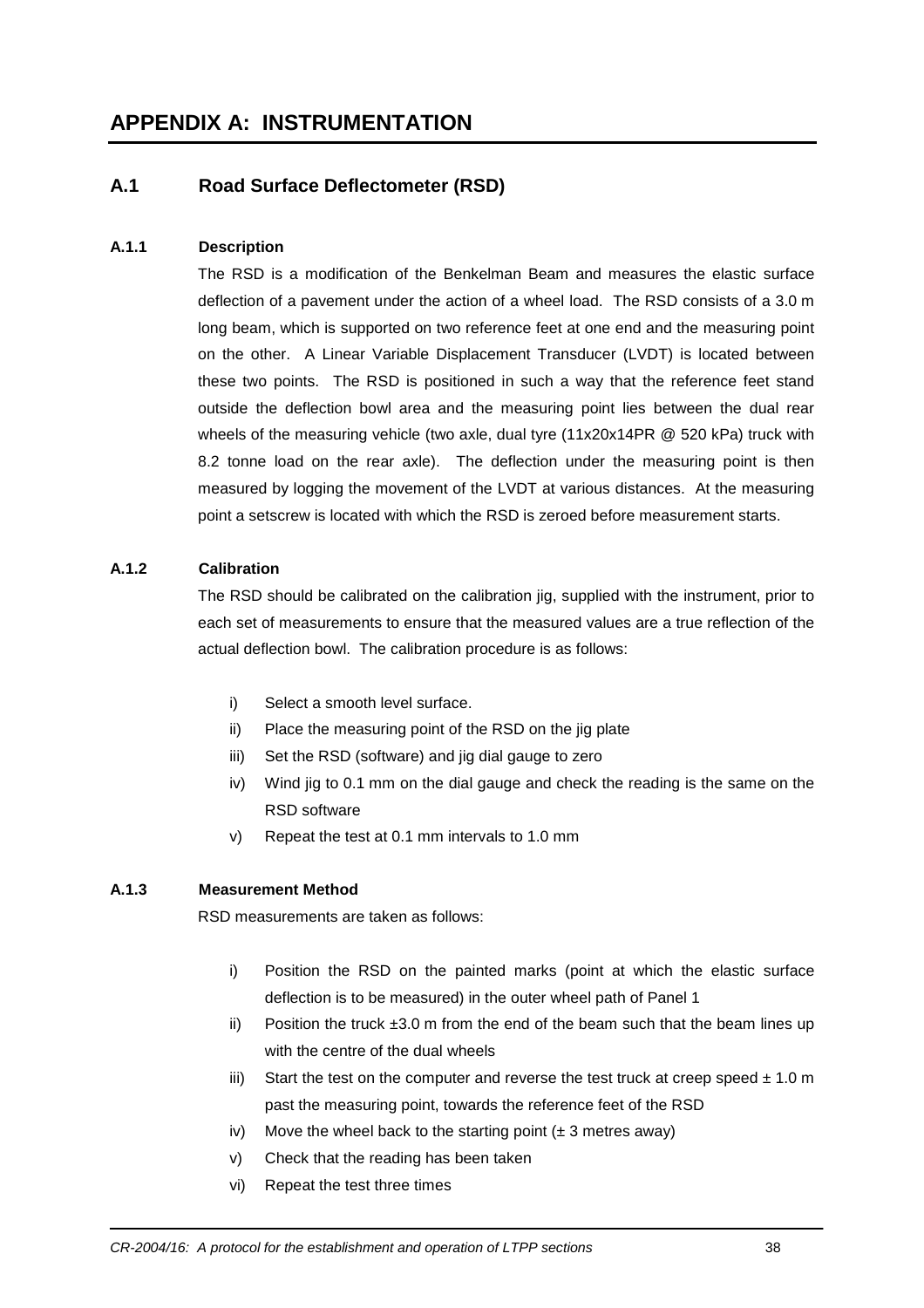vii) Repeat the test in each wheel track in each of Panels 1 to 10

#### **A.1.4 Reporting**

Peak deflection and deflection bowl are provided in electronic format.

## **A.2 Multi-Depth Deflectometer (MDD)**

#### **A.2.1 Description**

The MDD consists of several modules with LVDTs, which are installed at various depths in the pavement. The MDD measures the elastic deflection and permanent deformation of the various layers in the pavement. The modules are installed at distances of not less than 150 mm apart inside a vertical hole in the pavement. Installation depths depend on the depths of the layers whose elastic deflection and permanent deformation are to be quantified and should be determined by the project engineer and project manager from DCP surveys, as-built data and/or test pits and cores as part of the HVS section design.

#### **A.2.2 Installation**

Installation of MDDs should be done as follows:

- i) Position marks for the MDDs should be painted on the outer wheel track 1.0 m from the end of Panel A and 1.0 m from the beginning of Panels B and C. A percussion drill and a specially designed drilling rig are used for drilling the holes, which are normally approximately 3.3 m deep and 36 mm in diameter. After each hole is drilled it is cleaned out with compressed air. A core drill should be used for the top 100 mm of the hole, especially if the pavement consists of asphaltic layers. Ream the top of the hole to a diameter of 90 mm and depth of 25 mm, or until the MDD top cap is level with the pavement surface after installation. Cut a  $50 \times 50$  mm slot from the top of the hole to the road edge to accommodate the wiring.
- ii) Prepare the neoprene lining (0.08 mm thick neoprene rubber, formed round a stainless steel tube 33 mm diameter x 1 200 mm long) by covering the stainless steel tube with silicon grease placing then placing the rubber lining. Attach the aluminium bush with oil seal to the bottom end of the rubber lining.
- iii) Secure the anchor assembly in the hole with 200 ml of a mixture of cement and coarse river-sand in a ratio of 3 to 1.
- iv) Form the top cap with epoxy glue ensuring that it is positioned such that the screw holes in the top cap are in line with those in the cross section of the test section. The top cap must be left overnight for the epoxy to cure before the mould is removed.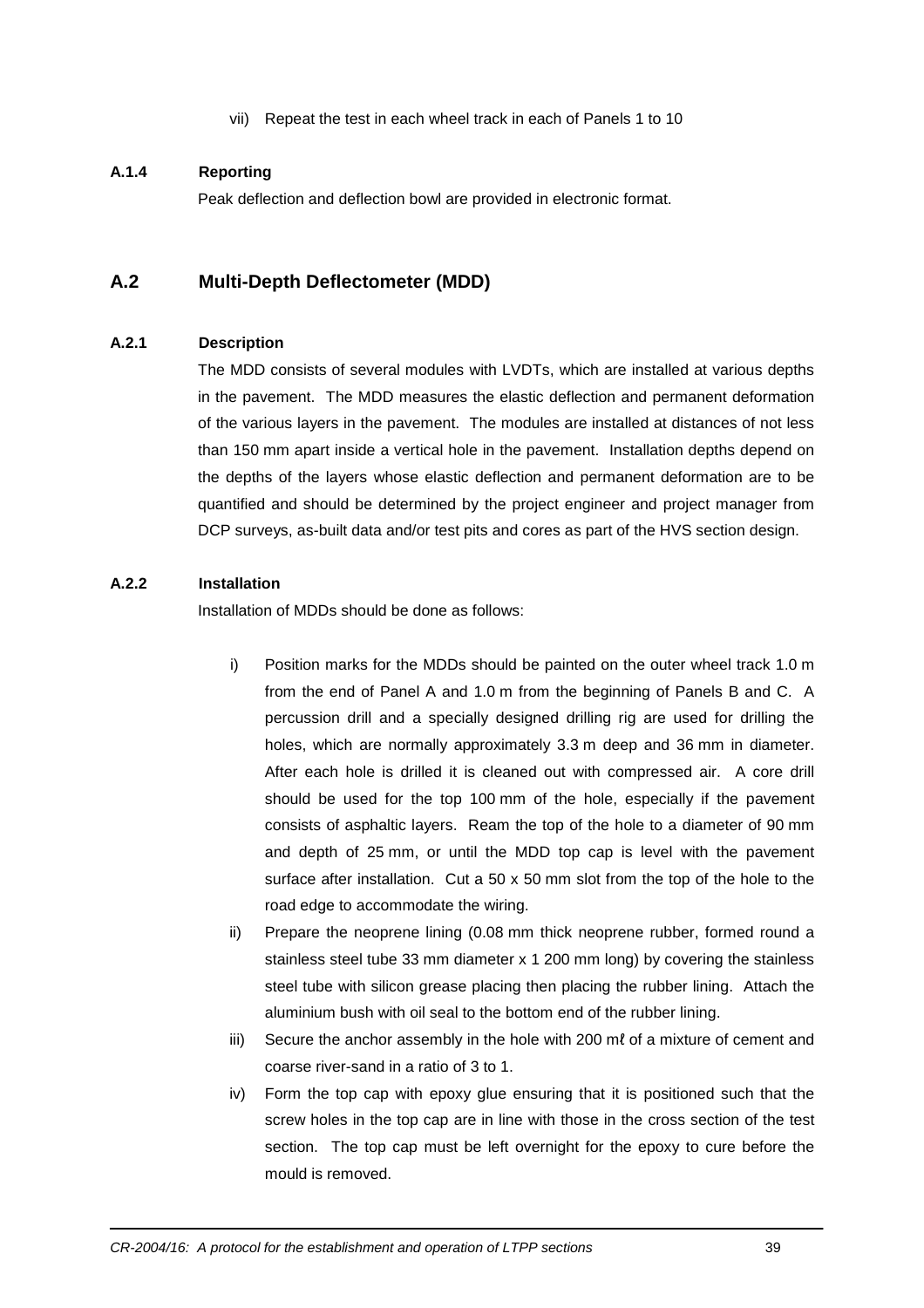- v) Mix the lining compound (2.0 ℓ of Prostruct 34/40 and up to 300 mℓ xylene (depending on material) to liquidize the compound to a workable consistency, using a mixer connected to a hand drill) to secure the MDD anchor pin and the lining in the drilled hole. Pour the mixed liquid into the drilled hole, filling 50 per cent of the hole, to prevent air traps. Push the lining tube down into the hole while filling the hole with the remaining liquid. Use a neoprene cover around the hole to prevent spillage on the road surface. The lining compound will take between 12 and 48 hours to set, depending on the weather conditions (setting time increases with decreasing temperature). When set, remove the lining tube and cut the lining flush with the bottom of the top cap. Clean the lining with a cloth.
- vi) Fit the MDD snap connector onto the anchor pin using the supplied tool designed for this purpose.
- vii) Mark the MDD modules 1, 2, 3, etc. Ensure that each MDD slug has the same marks as its matching module. Do a final inspection on the modules to be used and check that all six securing ball bearings are fitted. Check that the cables are intact and properly soldered to each module.
- viii) Install the pilot rod (M5 brass rod, which is long enough to protrude  $\pm$  100 mm above surface) with the snap pin attached into the hole and ensure that the snap pin locks securely and positively in position. Write the depths at which the modules are located and the number of each module on the MDD information form. Clip the deepest installed module onto the MDD installation tool and mark on the tube of the MDD installation tool the desired depths of each module to be installed, using a marking pen. Measure from the centre of the securing ball bearings of the clipped on module to the prescribed depth. Guide the module to the deepest installed module position and with the MDD installation tool and pilot rod on the marked depth, secure the module with the MDD installation tool. Follow the same procedure with all the modules as required in this MDD hole. The sequence of modules is from the deepest, (with the highest number) to the shallowest, (No 1).
- ix) Feed the ribbon cables through the channels provided. The wires coming from levels 1, 2 and 3 modules on the module bodies are connected to the plug situated on the left-hand side of the top cap. The wires from levels 4, 5 and 6 are connected to the plug situated on the right-hand side of the top cap.
- x) Connect an installation unit to the MDD connections and check that every module is operating. This can be done with a dummy rod (M5 brass rod with length equal to the depth of the MDD hole and which has an MDD slug screwed onto its tip). While the rod is being pushed through the MDD modules fitted in the hole, the reading on the installation unit should be -13.00, 00.00, +13.00, as the slug on the dummy rod goes through each module.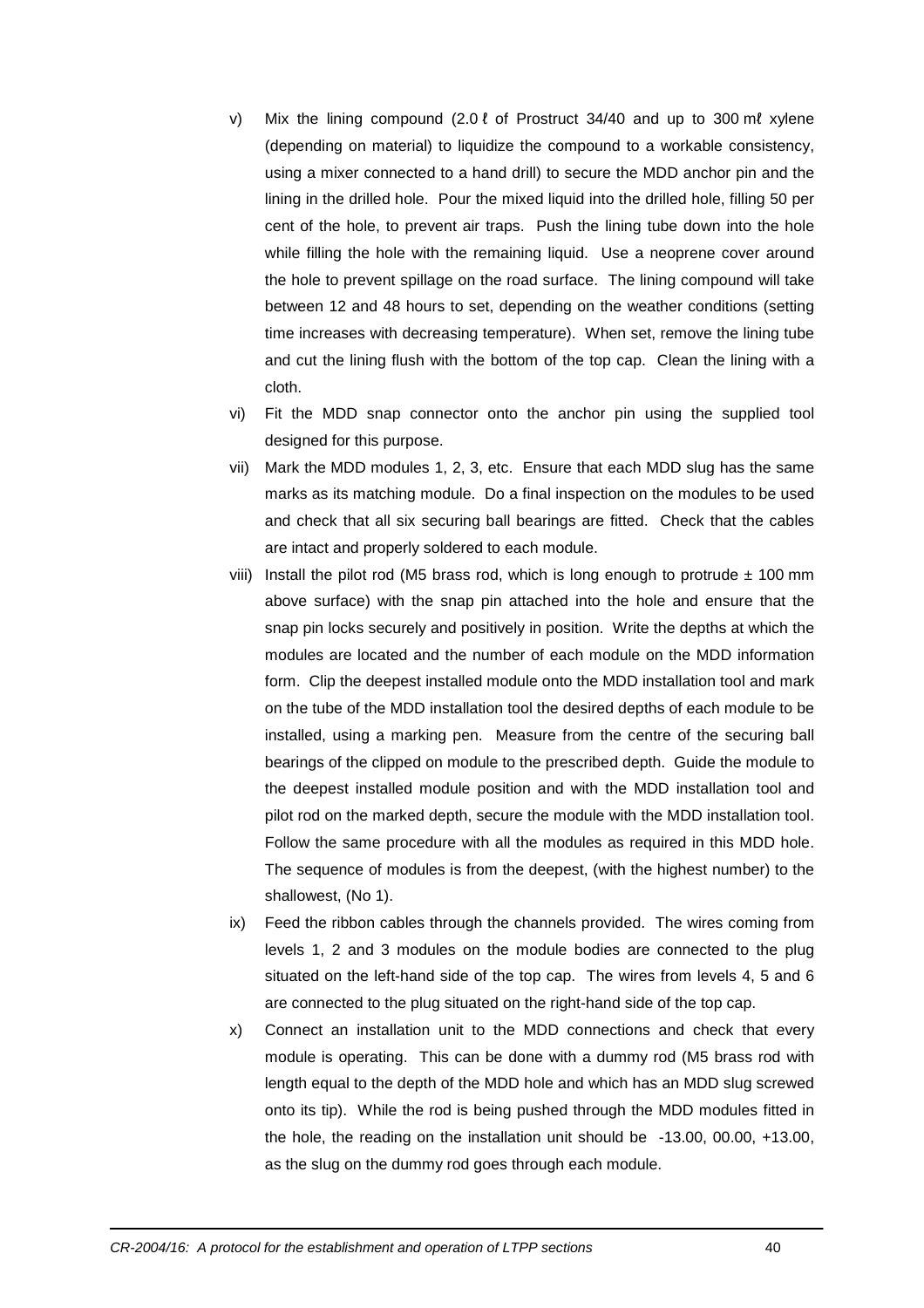- xi) Push another M5 rod with snap connector fitted into position in the hole until it clips into the snap connector. Mark the point at which the rod is flush with the surface of the test section with a marking pen or a strip of masking tape. Use the dummy rod to establish the position of the deepest MDD module by inserting it through the module until a zero reading is reached on the conditioner. Mark this depth with a marking pen or a strip of masking tape at the point on the road flush with the surface of the pavement. Repeat this operation with each module installed and mark each depth on the rod. Remove the marked rod from the MDD hole.
- xii) When assembling the MDD slug rod, attach a strip of masking tape on a flat working area. Place the rods on the working place alongside the masking tape. Mark the total depth from the dummy rod onto the tape. Mark the locations of the MDD slugs for each module as marked on the rod.
- xiii) With the markings on the strip of masking tape, assemble the MDD slug rod starting from the snap connector pin. Place the numbered slug of each MDD on its mark on the masking tape. Place the snap connector pin on the snap connector pin mark from the reference point and cut lengths of M3 brass threaded rod to connect the snap connector pin and each slug forming the MDD slug rod. Use M3 brass threaded taper ferrules to lock the lengths of rods into the slugs.
- xiv) Screw a  $\pm 300$  mm long rod onto the top slug. Do not lock with a ferrule, as the rod is used for handling the MDD slug rod and will be removed after completion of installation. Push the MDD slug rod into the MDD hole through the modules until it snaps on the snap connector on the anchor pin.
- xv) The final adjustments to the slug positions can be made, based on the readings on the different channels on the installation unit, in order to have the slug located in the correct position. Shortening of the rod results in positive readings and lengthening of the rod in negative readings.
- xvi) Once the correct readings are obtained, thread the wires into a conduit and embed it in the prepared slot with cold mix patching material. Bury the conduit in the road reserve and connect to a plastic box that will house the connector. Ensure that the box is sealed and secured.

Detailed tool and equipment lists are provided in the HVS Operations Protocol.

#### **A.2.3 Calibration**

After the installation of the MDD modules at the desired depths, the MDD must be calibrated. This will ensure that the measurements agree with the actual movement in the pavement. The HVS technician is responsible for the calibration of the MDD.

The following tools are required to calibrate the MDD modules fitted into an MDD hole: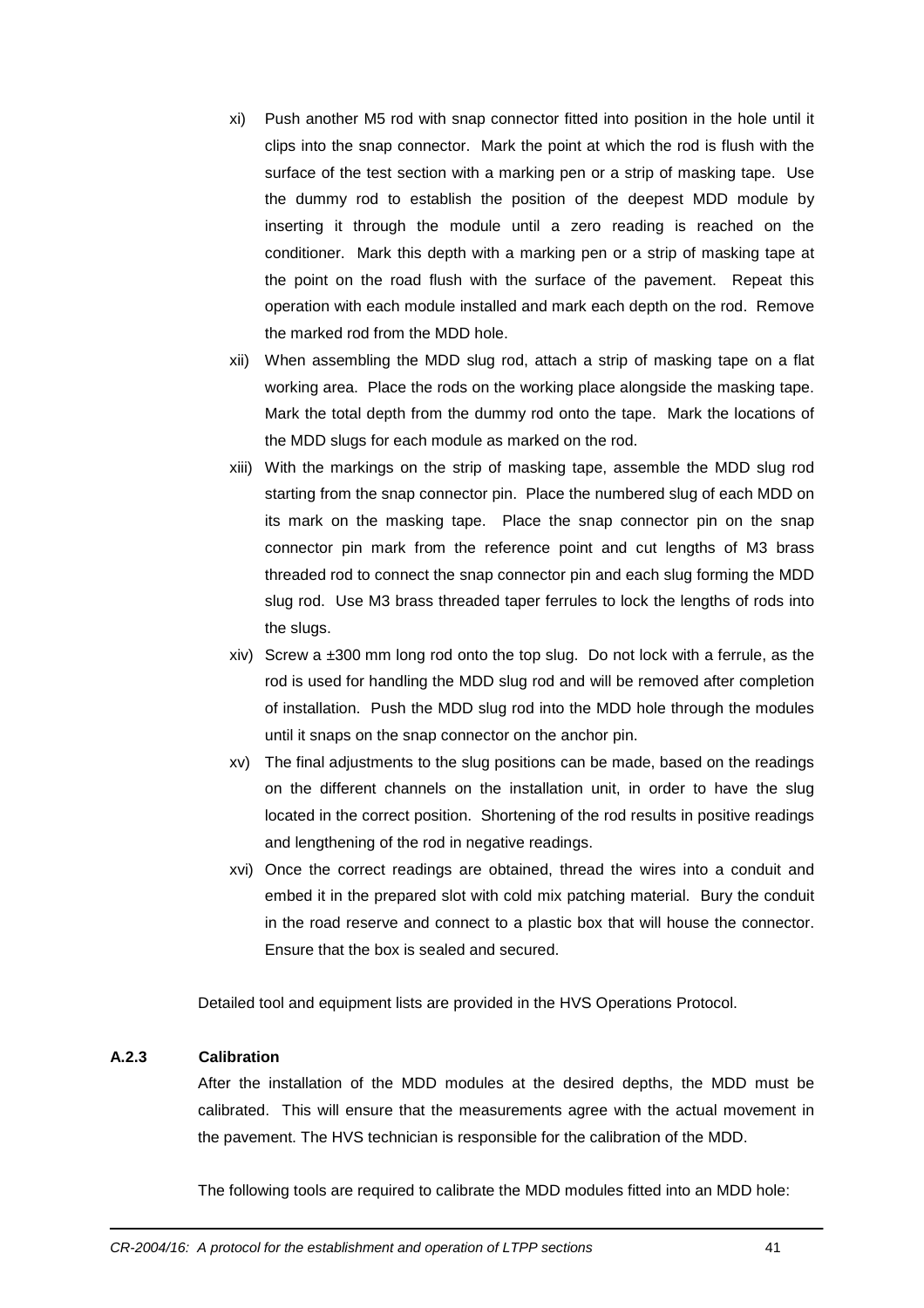- A calibration unit (part of the data acquisition software)
- A calibration jig fitted with a dial indicator mounted into a screw adjusting mechanism

The calibration process is as follows:

- i) Remove the snap connector pin from the MDD slug rod in order to facilitate free movement of the slug assembly. Move the MDD slug rod up and down to determine the mid (zero) position of the module (ie -13.00, 00.00, +13.00).
- ii) Place the calibrator unit above the MDD hole and connect the MDD slug rod with the calibrator unit. Turn the screw mechanism until the deepest module reads 0.00 on the conditioner unit.
- iii) Set the dial gauge on the screw mechanism to a zero reading and turn the screw mechanism until the reading is 7.5 mm on the dial gauge (using an E300 LVDT).
- iv) The same procedure is repeated for the calibration of the other modules. When the calibration procedures are complete replace the snap connector pin on the MDD slug rod and enter the final pot setting readings on the MDD information form.
- v) Do a final general inspection of the installation and connections and close the top cap.

#### **A.2.4 Measurement Method**

MDD measurements are downloaded into a data acquisition system.

#### **A.2.5 Reporting**

Permanent deformation and elastic deflection are provided in electronic format.

## **A.3 Temperature Buttons**

#### **A.3.1 Description**

The temperature button is a computer chip enclosed in a 16 mm stainless steel casing that stores temperature data in a range between -10 and 85°C. It is designed to withstand harsh conditions.

#### **A.3.2 Installation**

Temperature buttons are installed as follows:

• Drill a 25 mm diameter hole to the required depth (typically bottom of the surfacing) in the required position (centre of the lane in Panels A, B and C)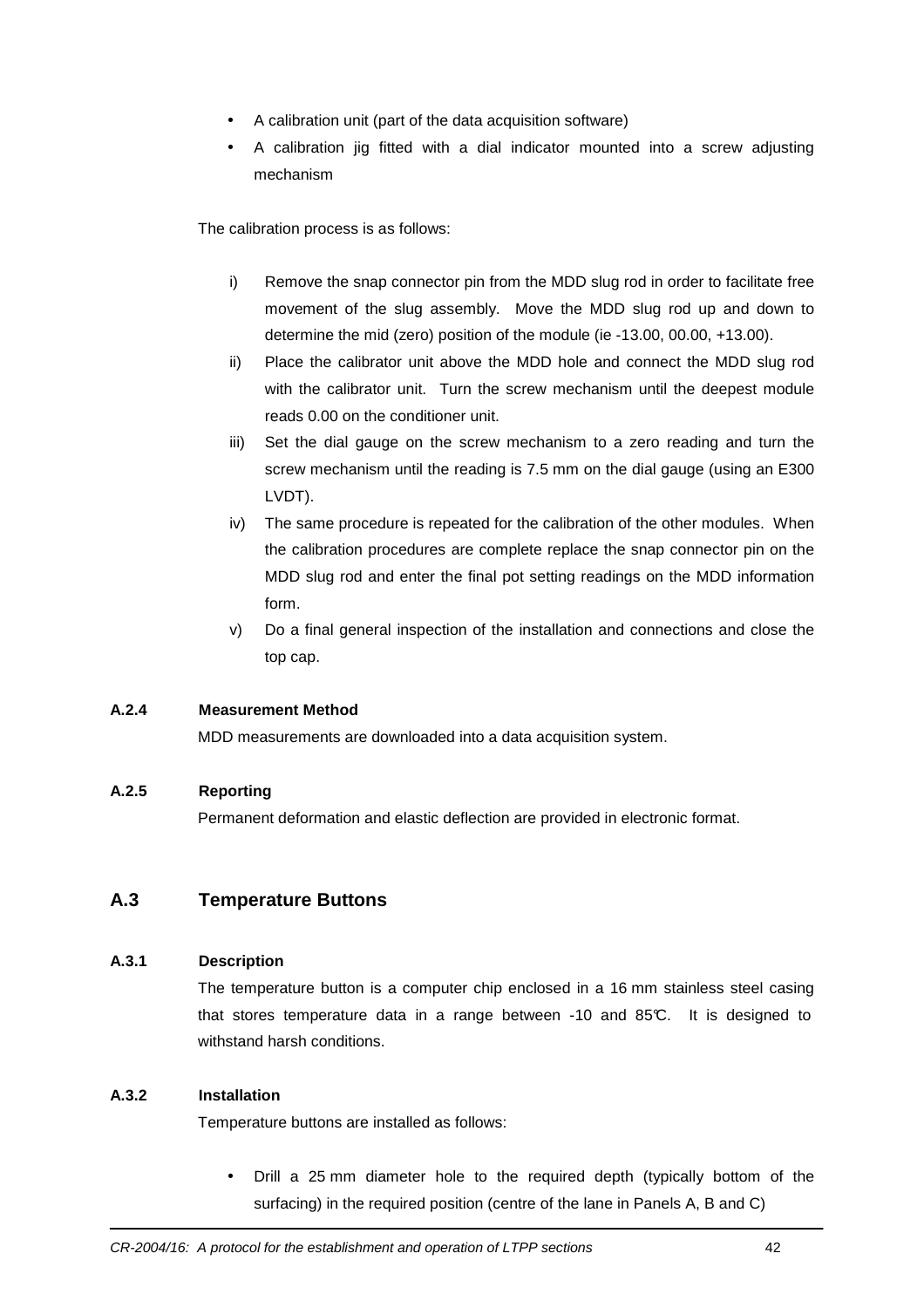- Place thin levelling layer of sand on the bottom of the hole
- Set temperature button to the required recording interval (120 minutes)
- Place temperature button in the bottom of the hole
- Seal the hole with cold mix filler, ensuring that there is no protruding aggregate

#### **A.3.3 Calibration**

Temperature buttons can be calibrated in hot water, by checking the temperature of the water and then immersing the button and checking the temperature recorded.

#### **A.3.4 Measurement Method**

Temperature buttons must be extracted from the pavement to download the data. This should be done carefully to prevent damage. Once removed, the data should be downloaded. The button can then be cleaned, calibrated and replaced in the hole.

#### **A.3.5 Reporting**

Data is captured electronically and presented in spreadsheet compatible format.

## **A.4 Dual Probe Hydro-density Meter**

#### **A.4.1 Description**

The dual probe hydro-density meter (Strata gauge) is used to measure density and in-situ moisture content of the pavement structure. Measurements are recorded in 50 mm increments to a depth of 600 mm. The source material in the hydro-density meter is radioactive and although this does not pose a hazard to the operator under normal operating conditions, strict operating, maintenance and transport procedures, supplied with the equipment, must be followed at ala times. Certain legal requirements in this regard must also be followed.

#### **A.4.2 Calibration**

The hydro-density meter should be calibrated on standard blocks according to the manual supplied with the instrument. Calibration blocks are available at the CSIR.

#### **A.4.3 Measurement Method**

The following procedure should be followed:

- i) Remove the cap of the predrilled holes.
- ii) Drop a 1.0 m x 10 mm wooden dowel into the hole to check for standing water/mud. If the holes have standing water/mud, new holes will have to be drilled 30 cm along the wheel track from the previous hole.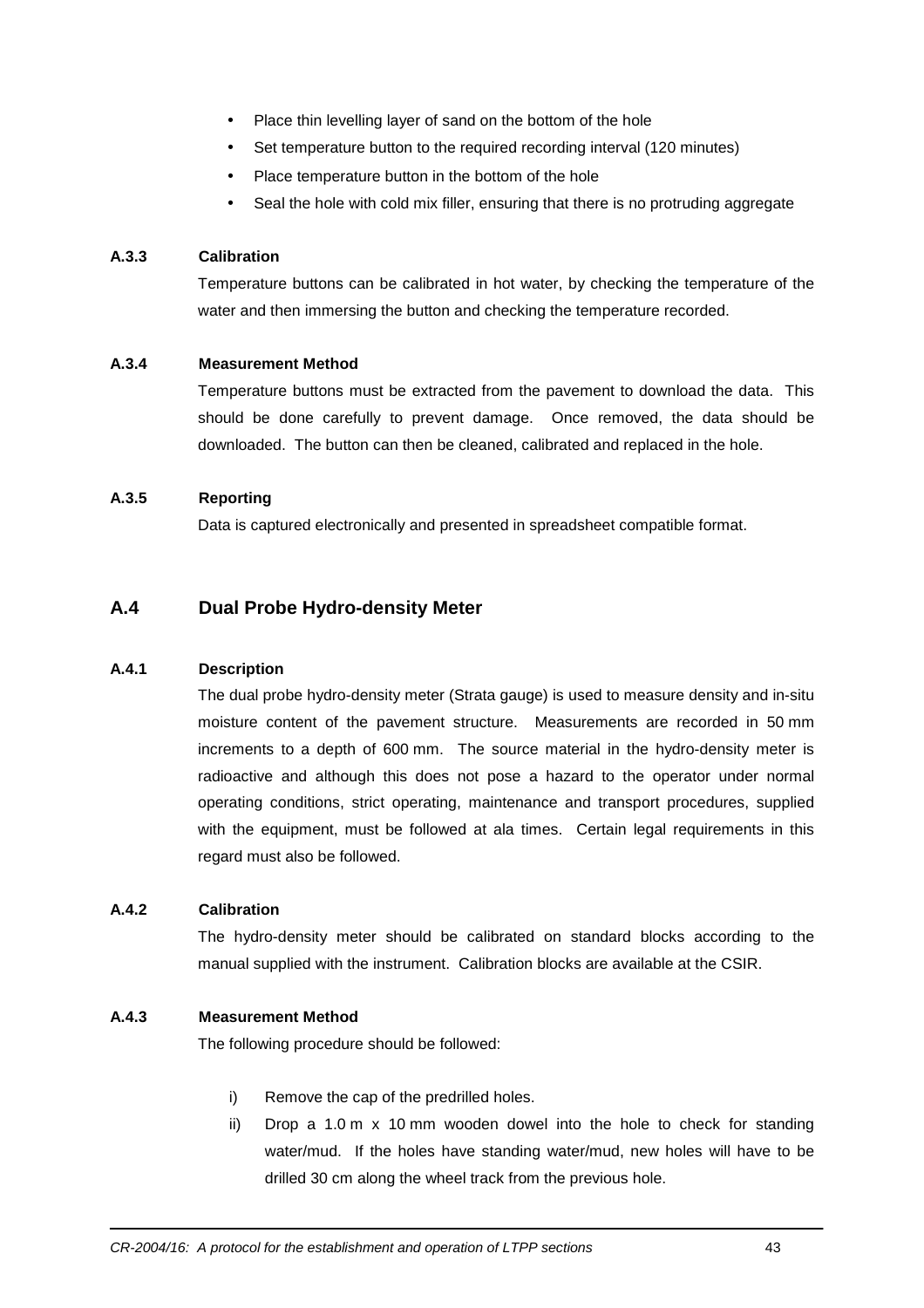- iii) Measure the density and moisture at 50 mm intervals, starting at 600 mm, strictly following the specific operating and safety instructions provided with the gauge.
- iv) Record the information on the LTPP Density and Moisture Form (Appendix C).
- v) Reseal the holes.

#### **A.4.4 Reporting**

Density and moisture content are recorded on an LTPP density and moisture content form.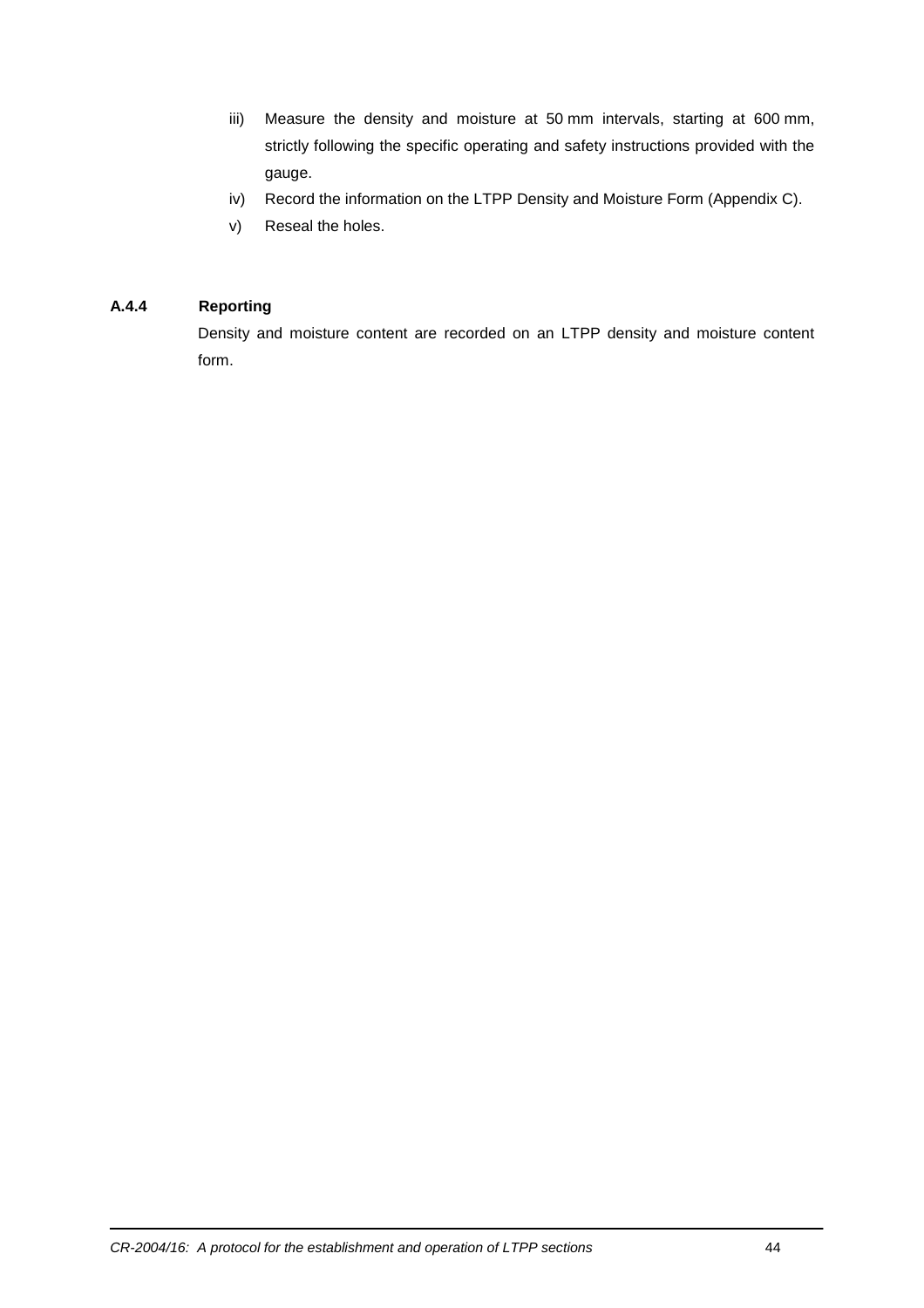**APPENDIX B** 

 **REPORTING FORMS**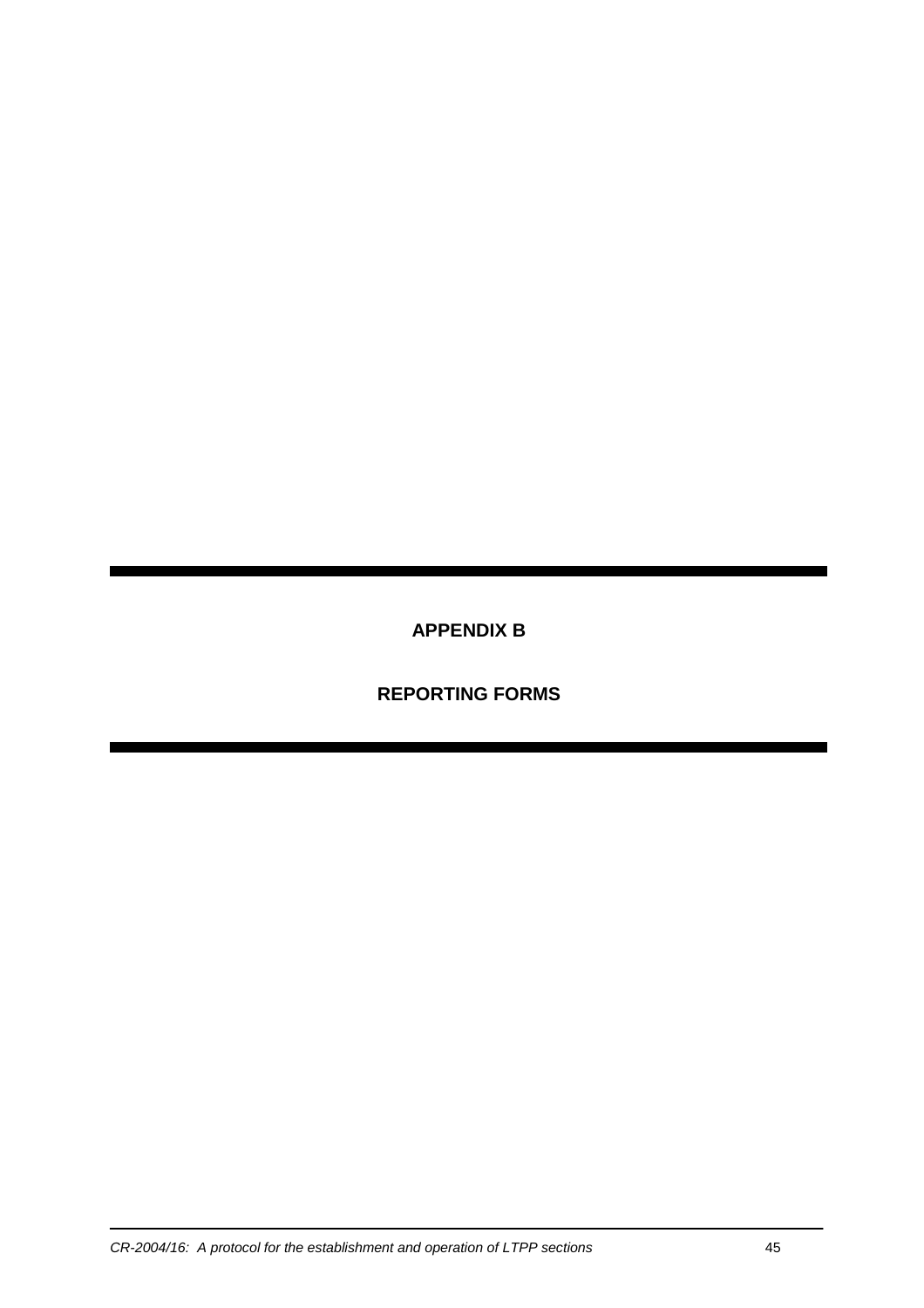The following forms for the monitoring of LTPP sections are provided:

- Visual assessment (Form 1)
- Profile (Form 2)
- Density and moisture content (Form 3)
- Dynamic cone penetrometer (Form 4)
- Weather (Form 5)
- Test pits (Form 6)
- RSD Calibration (Form 7)
- MDD Calibration (Form 8)

Data for deflection, permanent deformation and traffic will be provided electronically in a spreadsheet or spreadsheet compatible format.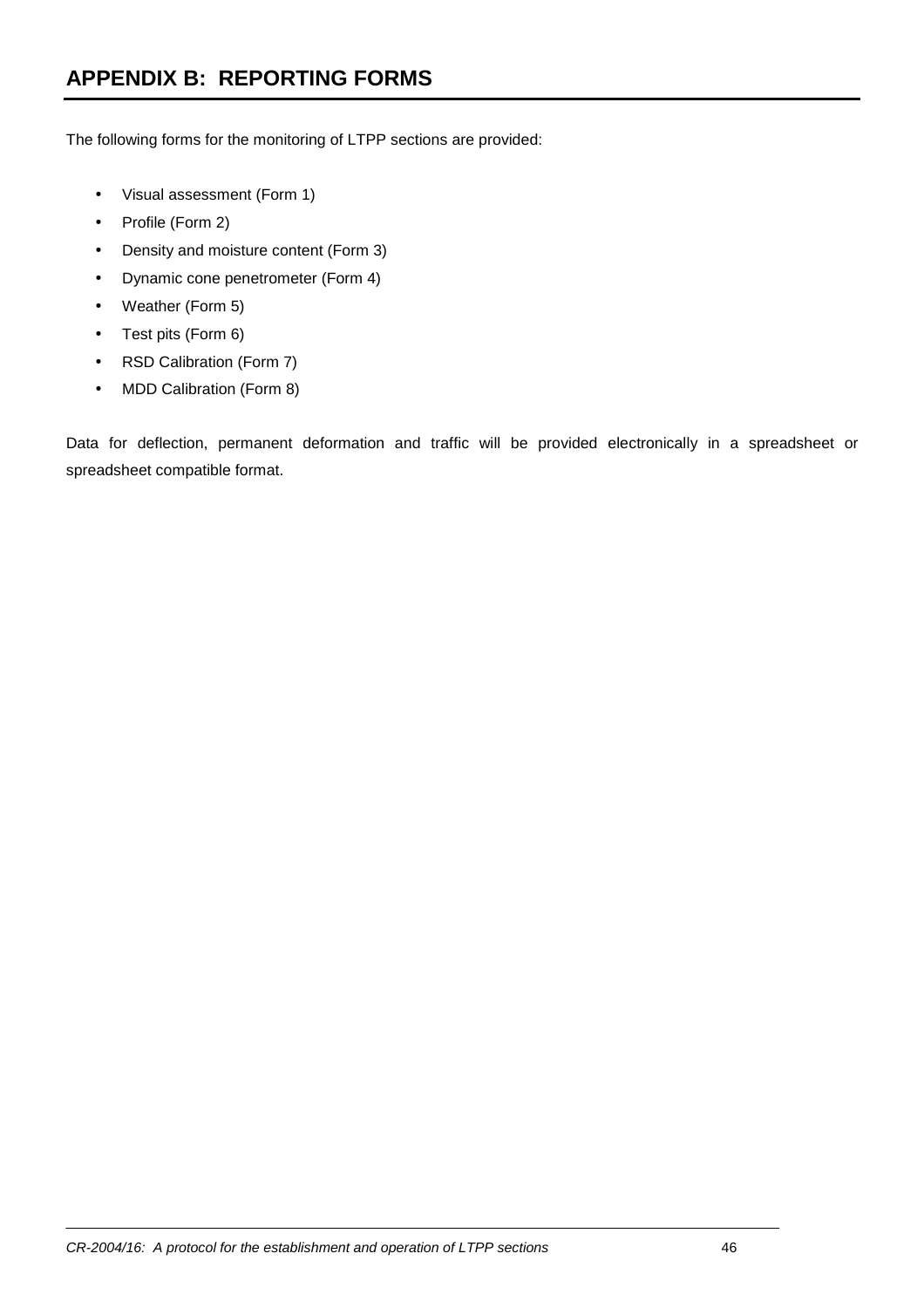|                              | LTPP VISUAL ASSESSMENT FORM |              |                  |                |                |                |              |                              |              |                |         |          |                  | Form 1              |           |
|------------------------------|-----------------------------|--------------|------------------|----------------|----------------|----------------|--------------|------------------------------|--------------|----------------|---------|----------|------------------|---------------------|-----------|
| <b>LTPP Section</b>          |                             |              |                  | Panel          |                |                |              | <b>Date</b>                  |              |                |         |          | <b>Evaluator</b> |                     |           |
|                              |                             |              |                  |                |                |                |              | <b>Surfacing assessment</b>  |              |                |         |          |                  |                     |           |
| Surfacing type               |                             |              |                  |                |                |                |              |                              |              |                |         |          |                  |                     |           |
| <b>Texture</b>               |                             | Varying      |                  | Fine           |                | $F - M$        |              | Medium                       |              |                | $M - C$ | Coarse   |                  |                     |           |
| Voids                        |                             | Varying      |                  | None           |                | $N - F$        |              | Few                          |              |                | $F - M$ | Many     |                  |                     |           |
|                              |                             |              | Degree           |                |                |                |              |                              | Extent       |                |         | Length   | Width            | Number              | Panels    |
|                              | Slight                      |              |                  |                |                | Severe         | Slight       |                              |              |                | Severe  |          |                  |                     |           |
| <b>Mechanical failure</b>    | 0                           | 1            | $\overline{2}$   | $\mathbf{3}$   | 4              | 5              | 1            | $\overline{c}$               | 3            | $\overline{4}$ | 5       |          |                  |                     |           |
| Other failure                | 0                           | 1            | $\overline{c}$   | $\mathbf{3}$   | 4              | 5              | 1            | $\overline{c}$               | 3            | $\overline{4}$ | 5       |          |                  |                     |           |
| Bleeding/flushing            | $\mathbf 0$                 | 1            | $\overline{c}$   | $\mathbf{3}$   | $\overline{4}$ | 5              | 1            | $\overline{2}$               | 3            | $\overline{4}$ | 5       | Narrow   | Wide             | Position            |           |
| Surface cracks               | 0                           | 1            | $\overline{c}$   | $\overline{3}$ | 4              | $\overline{5}$ | 1            | $\overline{2}$               | 3            | 4              | 5       |          |                  |                     |           |
| <b>Binder condition</b>      | $\mathbf 0$                 | $\mathbf{1}$ | $\overline{2}$   | 3              | 4              | 5              | $\mathbf{1}$ | $\overline{2}$               | 3            | $\overline{4}$ | 5       | Active   | Stable           | Position            |           |
| Aggregate loss               | 0                           | 1            | $\overline{c}$   | $\mathbf{3}$   | 4              | 5              | 1            | $\overline{2}$               | 3            | $\overline{4}$ | 5       |          |                  |                     |           |
| <b>Structural assessment</b> |                             |              |                  |                |                |                |              |                              |              |                |         |          |                  |                     |           |
| Extent<br>Degree             |                             |              |                  |                |                |                |              |                              |              |                |         | Narrow   | Wide             | Position            | Panels    |
|                              | Slight                      |              |                  |                |                | Severe         | Slight       |                              |              |                | Severe  | (% area) | (% area)         |                     |           |
| Cracks - block               | $\mathbf 0$                 | 1            | $\overline{c}$   | $\mathbf{3}$   | 4              | 5              | $\mathbf{1}$ | $\overline{c}$               | $\mathbf{3}$ | $\overline{4}$ | 5       |          |                  |                     |           |
| Cracks - longitudinal        | $\mathbf 0$                 | 1            | $\overline{c}$   | $\mathbf{3}$   | 4              | 5              | 1            | $\overline{c}$               | $\mathbf{3}$ | $\overline{4}$ | 5       |          |                  |                     |           |
| Cracks transverse            | $\mathbf 0$                 | 1            | $\overline{c}$   | 3              | 4              | 5              | 1            | $\overline{c}$               | $\mathbf{3}$ | $\overline{4}$ | 5       |          |                  |                     |           |
| Cracks - crocodile           | $\mathbf 0$                 | $\mathbf{1}$ | $\overline{2}$   | 3              | 4              | 5              | $\mathbf{1}$ | $\overline{2}$               | $\mathbf{3}$ | $\overline{4}$ | 5       |          |                  |                     |           |
| Cracks - parabolic           | 0                           | 1            | $\boldsymbol{2}$ | $\mathbf{3}$   | 4              | 5              | 1            | $\overline{c}$               | $\mathbf{3}$ | $\overline{4}$ | 5       |          |                  |                     |           |
| Pumping                      | 0                           | 1            | $\overline{2}$   | 3              | 4              | 5              | $\mathbf{1}$ | $\overline{2}$               | $\mathbf{3}$ | $\overline{4}$ | 5       |          |                  |                     |           |
| Rutting                      | $\mathbf 0$                 | $\mathbf{1}$ | $\overline{2}$   | 3              | 4              | 5              | $\mathbf{1}$ | $\overline{2}$               | $\mathbf{3}$ | $\overline{4}$ | 5       |          |                  |                     |           |
| Undulation/settlement        | $\mathbf 0$                 | 1            | $\overline{c}$   | $\mathbf{3}$   | 4              | 5              | 1            | $\overline{2}$               | $\mathbf{3}$ | $\overline{4}$ | 5       |          |                  |                     |           |
| Edgebreak                    | $\mathbf 0$                 | 1            | $\overline{c}$   | 3              | 4              | 5              | 1            | $\overline{c}$               | 3            | 4              | 5       | Number   | <b>Diameter</b>  |                     |           |
| Potholes                     | 0                           | 1            | $\overline{c}$   | $\overline{3}$ | 4              | 5              | 1            | $\overline{2}$               | $\mathbf{3}$ | $\overline{4}$ | 5       |          |                  |                     |           |
| Delamination                 | 0                           | $\mathbf{1}$ | $\overline{c}$   | 3              | 4              | 5              | 1            | $\overline{c}$               | 3            | $\overline{4}$ | 5       |          |                  |                     |           |
|                              |                             |              |                  |                |                |                |              |                              |              |                |         | Small    | Medium           | Large               | Panels    |
| Patching                     | 0                           | 1            | $\overline{c}$   | 3              | 4              | 5              | 1            | 2                            | 3            | 4              | 5       |          |                  |                     |           |
|                              |                             |              |                  |                |                |                |              | <b>Functional assessment</b> |              |                |         |          |                  |                     |           |
|                              |                             |              | Degree           |                |                |                |              |                              | Extent       |                |         |          |                  | Influencing factors |           |
|                              | Slight                      |              |                  |                |                | Severe         | Slight       |                              |              |                | Severe  |          |                  |                     |           |
| <b>Riding quality</b>        | 0                           | 1            | 2                | $\mathbf{3}$   | 4              | 5              | $\mathbf{1}$ | $\overline{c}$               | 3            | $\overline{4}$ | 5       | Potholes | Patching         | Undulation          | Corrugate |
| Skid resistance              | $\mathbf 0$                 | 1            | $\overline{2}$   | $\mathbf{3}$   | 4              | 5              | 1            | $\overline{c}$               | 3            | $\overline{4}$ | 5       | Bleeding | Polishing        |                     |           |
| Surface drainage             | 0                           | 1            | $\overline{c}$   | 3              | 4              | 5              | 1            | $\overline{c}$               | 3            | $\overline{4}$ | 5       |          |                  |                     |           |
| Side drainage                | 0                           | 1            | $\overline{2}$   | $\mathbf{3}$   | 4              | 5              | 1            | $\overline{c}$               | 3            | $\overline{4}$ | 5       |          |                  |                     |           |
| <b>Notes</b>                 |                             |              |                  |                |                |                |              |                              |              |                |         |          |                  |                     |           |
|                              |                             |              |                  |                |                |                |              |                              |              |                |         |          |                  |                     |           |
|                              |                             |              |                  |                |                |                |              |                              |              |                |         |          |                  |                     |           |
|                              |                             |              |                  |                |                |                |              |                              |              |                |         |          |                  |                     |           |
|                              |                             |              |                  |                |                |                |              |                              |              |                |         |          |                  |                     |           |
|                              |                             |              |                  |                |                |                |              |                              |              |                |         |          |                  |                     |           |
|                              |                             |              |                  |                |                |                |              |                              |              |                |         |          |                  |                     |           |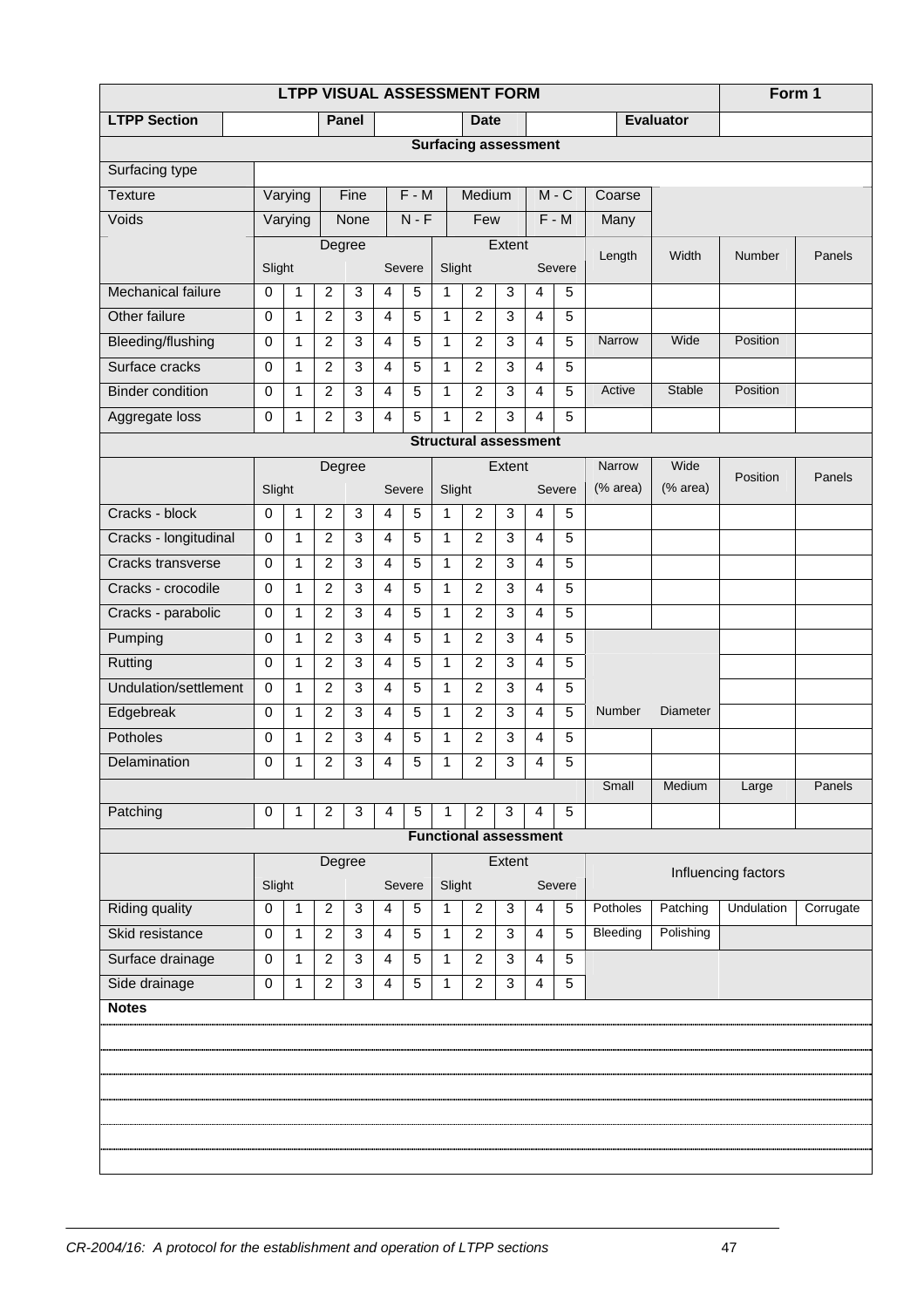| <b>LTPP PROFILE ASSESSMENT FORM</b> |                     |             |                  |               |                  |                |                      |                                    |         |                                     |                              |                  |                | Form 2           |                  |                             |               |     |                  |     |                  |                 |
|-------------------------------------|---------------------|-------------|------------------|---------------|------------------|----------------|----------------------|------------------------------------|---------|-------------------------------------|------------------------------|------------------|----------------|------------------|------------------|-----------------------------|---------------|-----|------------------|-----|------------------|-----------------|
|                                     | <b>LTPP Section</b> |             |                  |               |                  | Panel          |                      |                                    | $1 - 5$ |                                     | <b>Date</b>                  |                  |                |                  |                  | <b>Evaluator</b>            |               |     |                  |     |                  |                 |
|                                     | Panel A             |             | $\frac{0}{1}$    | $1.8$         | $\overline{1}$ . | 1.6            | $\ddot{5}$           | 1.4                                | 1.3     | 1.2                                 | $\overline{1}$ .             | $\overline{0}$   | σ<br>ö         | $\frac{8}{2}$    | $\overline{0.7}$ | $\mathbf \Omega$<br>$\circ$ | 5<br>$\sigma$ | 0.4 | 0.3              | 0.2 | $\overline{O}$   | $\mathbb R$     |
|                                     | Max rut             |             |                  |               |                  |                |                      |                                    |         |                                     |                              |                  |                |                  |                  |                             |               |     |                  |     |                  |                 |
|                                     |                     | Lane Centre |                  |               |                  |                |                      |                                    |         |                                     |                              |                  |                |                  |                  |                             |               |     |                  |     |                  |                 |
|                                     | Width               |             |                  |               |                  |                |                      |                                    |         |                                     |                              |                  |                |                  |                  |                             |               |     |                  |     |                  |                 |
|                                     |                     |             | 2.1              | 2.2           | 2.3              | 2.4            | ယ္<br>$\overline{N}$ | 2.6                                | 2.7     | 2.8                                 | ၜ<br>$\overline{N}$          | 3.0              | 3.1            | 3.2              | 3.3              | 3.4                         | 3.5           | 3.6 | 3.7              | 3.8 | 3.9              | ಕ               |
|                                     | Panel 1             |             | $\ddot{ }$ .9    | $1.8$         | $\overline{1}$ . | 1.6            | $\ddot{5}$           | 1.4                                | 1.3     | 1.2                                 | $\overline{1}$               | $\overline{0}$   | 0.9            | $0.\overline{8}$ | $\overline{0.7}$ | 0.6                         | 0.5           | 0.4 | 0.3              | 0.2 | $\overline{C}$   | $\mathbb R$     |
|                                     | Max Rut             |             |                  |               |                  |                |                      |                                    |         |                                     |                              |                  |                |                  |                  |                             |               |     |                  |     |                  |                 |
|                                     |                     | Lane Centre |                  |               |                  |                |                      |                                    |         |                                     |                              |                  |                |                  |                  |                             |               |     |                  |     |                  |                 |
|                                     | Width               |             |                  |               | 2.3              |                | ယ္                   | 2.6                                |         | 2.8                                 | တ္                           | 3.0              |                | 3.2              |                  |                             | 3.5           | 3.6 |                  | 3.8 | 3.9              |                 |
|                                     | Panel 2             |             | 2.1              | 2.2           |                  | 2.4            | $\overline{N}$       |                                    | 2.7     |                                     | $\overline{\mathsf{N}}$      |                  | 3.1            |                  | 3.3              | 3.4                         |               |     | 3.7              |     |                  | ರ               |
|                                     |                     |             | $\ddot{0}$       | $\frac{8}{1}$ | $\overline{1.7}$ | 1.6            | $\ddot{5}$           | 1.4                                | 1.3     | 1.2                                 | $\overline{1}$               | $\overline{0}$   | 0.9            | $\frac{8}{2}$    | $\overline{0.7}$ | 0.6                         | 0.5           | 0.4 | 0.3              | 0.2 | $\overline{C}$   | $\mathbbmss{E}$ |
|                                     | Max Rut             |             |                  |               |                  |                |                      |                                    |         |                                     |                              |                  |                |                  |                  |                             |               |     |                  |     |                  |                 |
|                                     | Width               | Lane Centre |                  |               |                  |                |                      |                                    |         |                                     |                              |                  |                |                  |                  |                             |               |     |                  |     |                  |                 |
|                                     |                     |             | 2.1              | 2.2           | 2.3              | 2.4            | 5<br>$\overline{N}$  | $\circ$<br>$\overline{\mathsf{N}}$ | 2.7     | 2.8                                 | ၜ<br>$\overline{\mathsf{N}}$ | 3.0              | 3.1            | 3.2              | $3.\overline{3}$ | 3.4                         | 5<br>$\sim$   | 3.6 | 3.7              | 3.8 | 3.9              | ರ               |
| <b>Transverse</b>                   | Panel 3             |             | $\ddot{0}$       | $\frac{8}{1}$ | $\overline{1.7}$ | 1.6            | $\ddot{5}$           | 1.4                                | 1.3     | 1.2                                 | $\overline{1}$               | $\overline{0}$   | 0.9            | $\frac{8}{2}$    | $\overline{0.7}$ | 0.6                         | 0.5           | 0.4 | 0.3              | 0.2 | $\overline{O}$ . | $\mathbb R$     |
|                                     | Max Rut             |             |                  |               |                  |                |                      |                                    |         |                                     |                              |                  |                |                  |                  |                             |               |     |                  |     |                  |                 |
|                                     |                     | Lane Centre |                  |               |                  |                |                      |                                    |         |                                     |                              |                  |                |                  |                  |                             |               |     |                  |     |                  |                 |
|                                     | Width               |             |                  |               |                  |                |                      |                                    |         |                                     |                              |                  |                |                  |                  |                             |               |     |                  |     |                  |                 |
|                                     |                     |             | 2.1              | 2.2           | 2.3              | 2.4            | 5<br>$\overline{N}$  | 2.6                                | 2.7     | $\infty$<br>$\overline{\mathsf{N}}$ | ၜ<br>$\overline{N}$          | 3.0              | 3.1            | 3.2              | 3.3              | 3.4                         | 5<br>$\sim$   | 3.6 | 3.7              | 3.8 | 3.9              | ಕ               |
|                                     | Panel 4             |             | $\frac{0}{1}$    | $\frac{8}{1}$ | $\overline{1}$ . | 1.6            | $\frac{5}{1}$        | 1.4                                | 1.3     | Ņ<br>$\overline{\phantom{0}}$       | $\overline{11}$              | $\frac{0}{1}$    | σ<br>ö         | $0.\overline{8}$ | $\overline{0}$   | $\mathbf \Omega$<br>$\circ$ | Ю<br>ö        | 0.4 | 0.3              | 0.2 | $\overline{O}$   | $\mathbb R$     |
|                                     | Max Rut             | $\omega$    |                  |               |                  |                |                      |                                    |         |                                     |                              |                  |                |                  |                  |                             |               |     |                  |     |                  |                 |
|                                     | Width               | Lane Centr  |                  |               |                  |                |                      |                                    |         |                                     |                              |                  |                |                  |                  |                             |               |     |                  |     |                  |                 |
|                                     |                     |             | $\overline{2.1}$ | 2.2           | 2.3              | 2.4            | 2.5                  | 2.6                                | 2.7     | 2.8                                 | 2.9                          | 3.0              | 31             | 3.2              | 3.3              | 3.4                         | 3.5           | 3.6 | 3.7              | 3.8 | 3.9              | ಕ               |
|                                     | Panel 5             |             | $\ddot{.}$       | $\frac{8}{1}$ | $\overline{1.7}$ | 1.6            | $\ddot{5}$           | 1.4                                | 1.3     | 1.2                                 | $\overline{11}$              | $\overline{0}$ . | 0.9            | 0.8              | $\overline{0}$   | 0.6                         | 0.5           | 0.4 | 0.3              | 0.2 | $\overline{C}$   | $\mathbb R$     |
|                                     | Max Rut             |             |                  |               |                  |                |                      |                                    |         |                                     |                              |                  |                |                  |                  |                             |               |     |                  |     |                  |                 |
|                                     |                     | Lane Centre |                  |               |                  |                |                      |                                    |         |                                     |                              |                  |                |                  |                  |                             |               |     |                  |     |                  |                 |
|                                     | Width               |             |                  |               |                  |                |                      |                                    |         |                                     |                              |                  |                |                  |                  |                             |               |     |                  |     |                  |                 |
|                                     |                     |             | 2.1              | 2.2           | 2.3              | 2.4            | 2.5                  | 2.6                                | 2.7     | 2.8                                 | 2.9                          | 3.0              | 3.1            | 3.2              | 3.3              | 3.4                         | 5<br>ຕ່       | 3.6 | 3.7              | 3.8 | 3.9              | ಕ               |
|                                     | <b>Position</b>     |             |                  | $\mathbf{1}$  |                  | $\overline{2}$ |                      | $\overline{3}$                     |         | 4                                   |                              | 5                | $6\phantom{1}$ |                  | $\overline{7}$   |                             |               | 8   | $\boldsymbol{9}$ |     | 10               |                 |
|                                     | Outer               |             |                  |               |                  |                |                      |                                    |         |                                     |                              |                  |                |                  |                  |                             |               |     |                  |     |                  |                 |
| Longitudina                         | Inner               |             |                  |               |                  |                |                      |                                    |         |                                     |                              |                  |                |                  |                  |                             |               |     |                  |     |                  |                 |
|                                     | Lane centre         |             |                  |               |                  |                |                      |                                    |         |                                     |                              |                  |                |                  |                  |                             |               |     |                  |     |                  |                 |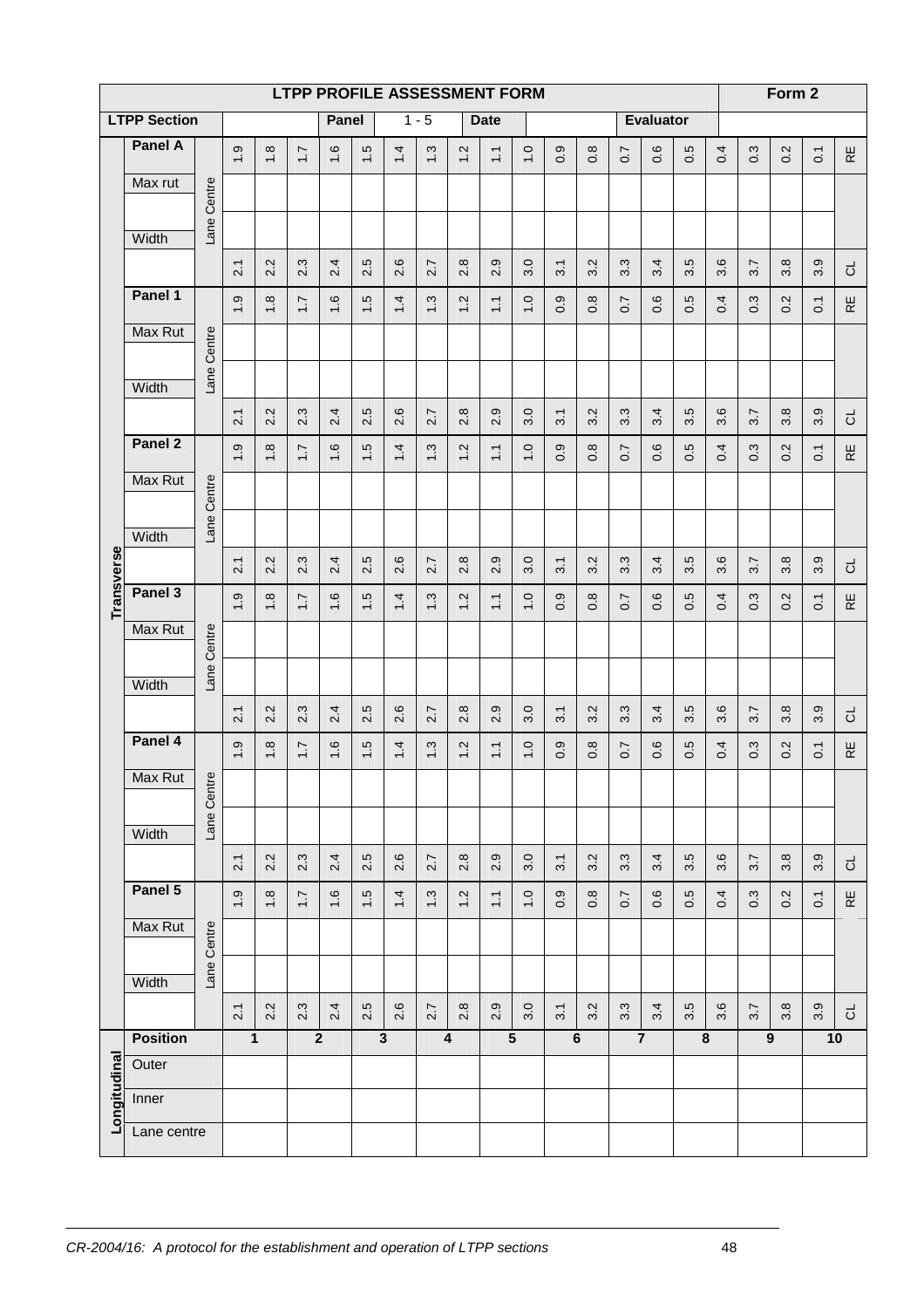|                   |                     |             |                               |               | LTPP PROFILE ASSESSMENT FORM |       |                                |                                    |          |                             |                                    |                    |              |                           |                                 |                          |              |                           |                  | Form 2        |                  |              |
|-------------------|---------------------|-------------|-------------------------------|---------------|------------------------------|-------|--------------------------------|------------------------------------|----------|-----------------------------|------------------------------------|--------------------|--------------|---------------------------|---------------------------------|--------------------------|--------------|---------------------------|------------------|---------------|------------------|--------------|
|                   | <b>LTPP Section</b> |             |                               |               |                              | Panel |                                |                                    | $6 - 10$ |                             | <b>Date</b>                        |                    |              |                           |                                 | <b>Evaluator</b>         |              |                           |                  |               |                  |              |
|                   | <b>Panel B</b>      |             | $\frac{0}{1}$                 | $\frac{8}{1}$ | $\overline{1}$ :             | 1.6   | $\ddot{5}$                     | 1.4                                | 1.3      | 1.2                         | $\overline{1}$ .                   | $\overline{1}$ . O | 0.9          | 0.8                       | $\overline{0.7}$                | 0.6                      | 0.5          | 0.4                       | 0.3              | 0.2           | $\overline{C}$   | $\mathbb R$  |
|                   | Max Rut             |             |                               |               |                              |       |                                |                                    |          |                             |                                    |                    |              |                           |                                 |                          |              |                           |                  |               |                  |              |
|                   |                     | Lane Centre |                               |               |                              |       |                                |                                    |          |                             |                                    |                    |              |                           |                                 |                          |              |                           |                  |               |                  |              |
|                   | Width               |             | 2.1                           | 2.2           | 2.3                          | 2.4   | 2.5                            | 2.6                                | 2.7      | 2.8                         | ၜ                                  | 3.0                | 3.1          | 3.2                       | 3.3                             | 3.4                      | 3.5          | 3.6                       | 3.7              | 3.8           | 3.9              |              |
|                   | Panel 6             |             |                               |               |                              |       |                                |                                    |          |                             | $\overline{N}$                     |                    |              |                           |                                 | $\pmb{\circ}$            |              |                           |                  |               |                  | ರ            |
|                   | Max Rut             |             | $\ddot{0}$                    | $1.8$         | $\overline{1.7}$             | 1.6   | $\ddot{5}$                     | 1.4                                | 1.3      | 1.2                         | $\overline{1}$                     | $\overline{0}$     | 0.9          | 0.8                       | $\overline{0}$                  | $\ddot{\circ}$           | 0.5          | 0.4                       | 0.3              | 0.2           | $\overline{O}$   | $\mathbb R$  |
|                   |                     | Lane Centre |                               |               |                              |       |                                |                                    |          |                             |                                    |                    |              |                           |                                 |                          |              |                           |                  |               |                  |              |
|                   | Width               |             |                               |               |                              |       |                                |                                    |          |                             |                                    |                    |              |                           |                                 |                          |              |                           |                  |               |                  |              |
|                   |                     |             | 21                            | 2.2           | 2.3                          | 2.4   | 2.5                            | 2.6                                | 2.7      | 2.8                         | ၜ<br>$\mathbf{N}$                  | 3.0                | 3.1          | 3.2                       | 3.3                             | 3.4                      | 3.5          | 3.6                       | 3.7              | 3.8           | 3.9              | ರ            |
|                   | Panel 7             |             | တ<br>$\overline{\phantom{0}}$ | $1.8$         | $\overline{1.7}$             | 1.6   | $\ddot{5}$                     | 1.4                                | 1.3      | 1.2                         | $\overline{1}$                     | $\overline{0}$     | 0.9          | $0.\overline{8}$          | $\overline{0.7}$                | 0.6                      | 0.5          | 0.4                       | 0.3              | 0.2           | $\overline{O}$   | RΕ           |
|                   | Max Rut             |             |                               |               |                              |       |                                |                                    |          |                             |                                    |                    |              |                           |                                 |                          |              |                           |                  |               |                  |              |
|                   | Width               | Lane Centre |                               |               |                              |       |                                |                                    |          |                             |                                    |                    |              |                           |                                 |                          |              |                           |                  |               |                  |              |
|                   |                     |             | 2.1                           | 2.2           | 2.3                          | 2.4   | 2.5                            | $\mathbf \Omega$<br>$\overline{N}$ | 2.7      | $\infty$<br>$\ddot{\Omega}$ | $\circ$<br>$\overline{\mathsf{N}}$ | 3.0                | 3.1          | 3.2                       | $\tilde{\mathcal{C}}$<br>$\sim$ | 3.4                      | 5<br>$\sim$  | $\pmb{\circ}$<br>$\infty$ | 3.7              | 3.8           | 3.9              | ಕ            |
| <b>Transverse</b> | Panel 8             |             | $\ddot{ }$ .9                 | $\frac{8}{1}$ | $\overline{1.7}$             | 1.6   | 1.5                            | 1.4                                | 1.3      | 1.2                         | $\overline{11}$                    | $\overline{0}$     | ၜ<br>$\circ$ | $\infty$<br>$\dot{\circ}$ | 0.7                             | $\pmb{\circ}$<br>$\circ$ | 5<br>$\circ$ | 0.4                       | 0.3              | 0.2           | $\overline{0}$ . | 足            |
|                   | Max Rut             |             |                               |               |                              |       |                                |                                    |          |                             |                                    |                    |              |                           |                                 |                          |              |                           |                  |               |                  |              |
|                   |                     | Centre      |                               |               |                              |       |                                |                                    |          |                             |                                    |                    |              |                           |                                 |                          |              |                           |                  |               |                  |              |
|                   | Width               | Lane        |                               |               |                              |       |                                |                                    |          |                             |                                    |                    |              |                           |                                 |                          |              |                           |                  |               |                  |              |
|                   | Panel 9             |             | 2.1                           | 2.2           | 2.3                          | 2.4   | 5<br>$\overline{\mathsf{N}}$   | 2.6                                | 2.7      | 2.8                         | ၜ<br>$\overline{\mathbf{u}}$       | 3.0                | 3.1          | 3.2                       | 3.3                             | 3.4                      | 5<br>$\sim$  | 3.6                       | 3.7              | 3.8           | 3.9              | ಕ            |
|                   |                     |             | 1.9                           | $1.8$         | $\overline{1.7}$             | 1.6   | $\frac{5}{1}$                  | 1.4                                | 1.3      | 1.2                         | $\overline{11}$                    | $\overline{1}$ .0  | တ<br>ö       | $0.\overline{8}$          | $\overline{0.7}$                | $\mathbf \Omega$<br>ö    | 5<br>$\circ$ | 0.4                       | 0.3              | $\frac{2}{3}$ | $\overline{O}$   | ₩            |
|                   | Max Rut             | $\omega$    |                               |               |                              |       |                                |                                    |          |                             |                                    |                    |              |                           |                                 |                          |              |                           |                  |               |                  |              |
|                   | Width               | Lane Centr  |                               |               |                              |       |                                |                                    |          |                             |                                    |                    |              |                           |                                 |                          |              |                           |                  |               |                  |              |
|                   |                     |             | 2.1                           | 2.2           | 2.3                          | 2.4   | rö.<br>$\overline{\mathsf{N}}$ | 2.6                                | 2.7      | 2.8                         | 2.9                                | 3.0                | 31           | 3.2                       | 3.3                             | 3.4                      | 3.5          | 3.6                       | 5.7              | 3.8           | 3.9              | ಕ            |
|                   | Panel<br>10         |             | $\ddot{ }$ .9                 | $\ddot{1}$ .8 | $\overline{1.7}$             | 1.6   | $\frac{5}{1}$                  | $1\overline{4}$                    | 1.3      | 1.2                         | $\overline{11}$                    | $\frac{0}{1}$      | 0.9          | $0.\overline{8}$          | $\overline{0.7}$                | 0.6                      | 0.5          | 0.4                       | $0.\overline{3}$ | 0.2           | $\overline{O}$   | $\mathbb{E}$ |
|                   | Max Rut             |             |                               |               |                              |       |                                |                                    |          |                             |                                    |                    |              |                           |                                 |                          |              |                           |                  |               |                  |              |
|                   |                     | Lane Centre |                               |               |                              |       |                                |                                    |          |                             |                                    |                    |              |                           |                                 |                          |              |                           |                  |               |                  |              |
|                   | Width               |             |                               |               |                              |       | rö.                            |                                    |          |                             | တ္                                 |                    |              |                           |                                 |                          | rö.          |                           |                  |               |                  |              |
|                   |                     |             | 2.1                           | 2.2           | 2.3                          | 2.4   | $\overline{\mathsf{N}}$        | 2.6                                | 2.7      | 2.8                         | $\overline{\mathsf{N}}$            | 3.0                | 31           | 3.2                       | 3.3                             | 3.4                      | $\sim$       | 3.6                       | 5.7              | 3.8           | 3.9              | ರ            |
|                   |                     |             |                               |               |                              |       |                                |                                    |          |                             |                                    |                    |              |                           |                                 |                          |              |                           |                  |               |                  |              |
| <b>Notes</b>      |                     |             |                               |               |                              |       |                                |                                    |          |                             |                                    |                    |              |                           |                                 |                          |              |                           |                  |               |                  |              |
|                   |                     |             |                               |               |                              |       |                                |                                    |          |                             |                                    |                    |              |                           |                                 |                          |              |                           |                  |               |                  |              |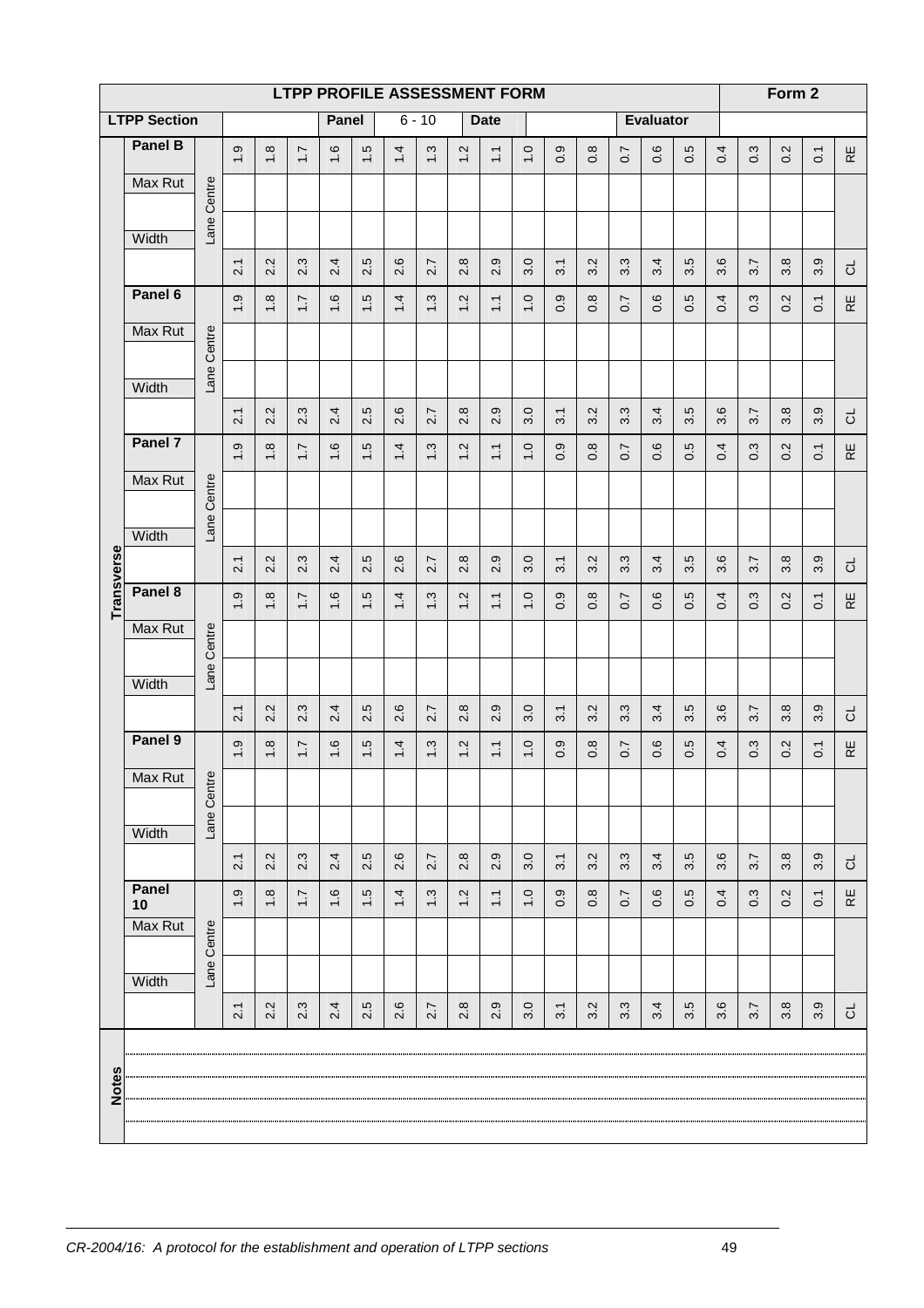|             | LTPP DENSITY AND MOISTURE CONTENT ASSESSMENT<br>Form 3 |            |               |             |                  |                                     |                  |                  |                      |     |            |                      |
|-------------|--------------------------------------------------------|------------|---------------|-------------|------------------|-------------------------------------|------------------|------------------|----------------------|-----|------------|----------------------|
|             | <b>LTPP Section</b>                                    |            |               | <b>Date</b> |                  |                                     | <b>Evaluator</b> |                  |                      |     |            |                      |
| Calibration |                                                        | Prv        | Std           | Std         | Std              |                                     |                  |                  |                      |     |            |                      |
| Std MC      |                                                        |            |               |             |                  |                                     |                  |                  |                      |     |            |                      |
|             | Std wet density                                        |            |               |             |                  |                                     |                  |                  |                      |     |            |                      |
|             | Probe                                                  | Input      | Actual        |             | Outer wheel path |                                     |                  | Inner wheel path |                      |     | Centreline |                      |
|             |                                                        |            |               | Wet         | $MC$             | Dry                                 | Wet              | <b>MC</b>        | Dry                  | Wet | $MC$       | Dry                  |
|             | 24                                                     | 200        | 600           |             |                  |                                     |                  |                  |                      |     |            |                      |
|             | 22                                                     | 200        | 550           |             |                  |                                     |                  |                  |                      |     |            |                      |
|             | 20                                                     | 200        | 500           |             |                  |                                     |                  |                  |                      |     |            |                      |
|             | 18                                                     | 200        | 450           |             |                  |                                     |                  |                  |                      |     |            |                      |
|             | 16                                                     | 200        | 400           |             |                  |                                     |                  |                  |                      |     |            |                      |
| Panel A     | 14<br>12                                               | 200<br>200 | 350<br>300    |             |                  |                                     |                  |                  |                      |     |            |                      |
|             | 10                                                     | 200        | 250           |             |                  |                                     |                  |                  |                      |     |            |                      |
|             | $\bf 8$                                                | 200        | 200           |             |                  |                                     |                  |                  |                      |     |            |                      |
|             | $\,6\,$                                                | 150        | 150           |             |                  |                                     |                  |                  |                      |     |            |                      |
|             | $\overline{4}$                                         | 100        | 100           |             |                  |                                     |                  |                  |                      |     |            |                      |
|             | $\sqrt{2}$                                             | 50         | 50            |             |                  |                                     |                  |                  |                      |     |            |                      |
|             | $\overline{24}$                                        | 200        | 600           |             |                  |                                     |                  |                  |                      |     |            |                      |
|             | 22                                                     | 200        | 550           |             |                  |                                     |                  |                  |                      |     |            |                      |
|             | 20                                                     | 200        | 500           |             |                  |                                     |                  |                  |                      |     |            |                      |
|             |                                                        |            |               |             |                  |                                     |                  |                  |                      |     |            |                      |
|             | 18                                                     | 200        | 450           |             |                  |                                     |                  |                  |                      |     |            |                      |
|             | 16                                                     | 200        | 400           |             |                  |                                     |                  |                  |                      |     |            |                      |
| Panel B     | 14                                                     | 200        | 350           |             |                  |                                     |                  |                  |                      |     |            |                      |
|             | 12                                                     | 200        | 300           |             |                  |                                     |                  |                  |                      |     |            |                      |
|             | 10                                                     | 200        | 250           |             |                  |                                     |                  |                  |                      |     |            |                      |
|             | $\, 8$                                                 | 200        | 200           |             |                  |                                     |                  |                  |                      |     |            |                      |
|             | $\,6\,$                                                | 150        | 150           |             |                  |                                     |                  |                  |                      |     |            |                      |
|             | $\overline{4}$                                         | 100        | 100           |             |                  |                                     |                  |                  |                      |     |            |                      |
|             | $\overline{2}$                                         | 50         | 50            |             |                  |                                     |                  |                  |                      |     |            |                      |
|             | 24                                                     | 200        | 600           |             |                  |                                     |                  |                  |                      |     |            |                      |
|             | 22                                                     | 200        | 550           |             |                  |                                     |                  |                  |                      |     |            |                      |
|             | 20                                                     | 200        | 500           |             |                  |                                     |                  |                  |                      |     |            |                      |
|             | 18                                                     | 200        | 450           |             |                  |                                     |                  |                  |                      |     |            |                      |
|             | 16                                                     | 200        | 400           |             |                  |                                     |                  |                  |                      |     |            |                      |
|             | 14                                                     | 200        | 350           |             |                  |                                     |                  |                  |                      |     |            |                      |
|             | 12                                                     | 200        | 300           |             |                  |                                     |                  |                  |                      |     |            |                      |
| Panel C     | 10                                                     | 200        | 250           |             |                  |                                     |                  |                  |                      |     |            |                      |
|             | $\, 8$                                                 | 200        | 200           |             |                  |                                     |                  |                  |                      |     |            |                      |
|             |                                                        |            |               |             |                  |                                     |                  |                  |                      |     |            |                      |
|             | 6                                                      | 150        | 150           |             |                  |                                     |                  |                  |                      |     |            |                      |
|             | $\overline{4}$                                         | 100        | 100           |             |                  |                                     |                  |                  |                      |     |            |                      |
|             | $\sqrt{2}$                                             | 50         | 50            |             |                  |                                     |                  |                  |                      |     |            |                      |
|             |                                                        |            |               |             |                  | <b>Gravimetric moisture content</b> |                  |                  |                      |     |            |                      |
|             | <b>Sample</b><br>depth                                 |            | <b>Tin No</b> |             | <b>MC</b>        | <b>Actual</b><br>dry                |                  | <b>MC</b>        | <b>Actual</b><br>dry |     | <b>MC</b>  | <b>Actual</b><br>dry |
|             |                                                        |            |               |             |                  |                                     |                  |                  |                      |     |            |                      |
| Panel<br>A  |                                                        |            |               |             |                  |                                     |                  |                  |                      |     |            |                      |
|             |                                                        |            |               |             |                  |                                     |                  |                  |                      |     |            |                      |
|             |                                                        |            |               |             |                  |                                     |                  |                  |                      |     |            |                      |
|             |                                                        |            |               |             |                  |                                     |                  |                  |                      |     |            |                      |
| Panel<br>B  |                                                        |            |               |             |                  |                                     |                  |                  |                      |     |            |                      |
|             |                                                        |            |               |             |                  |                                     |                  |                  |                      |     |            |                      |
|             |                                                        |            |               |             |                  |                                     |                  |                  |                      |     |            |                      |
|             |                                                        |            |               |             |                  |                                     |                  |                  |                      |     |            |                      |
| Panel<br>C  |                                                        |            |               |             |                  |                                     |                  |                  |                      |     |            |                      |
|             |                                                        |            |               |             |                  |                                     |                  |                  |                      |     |            |                      |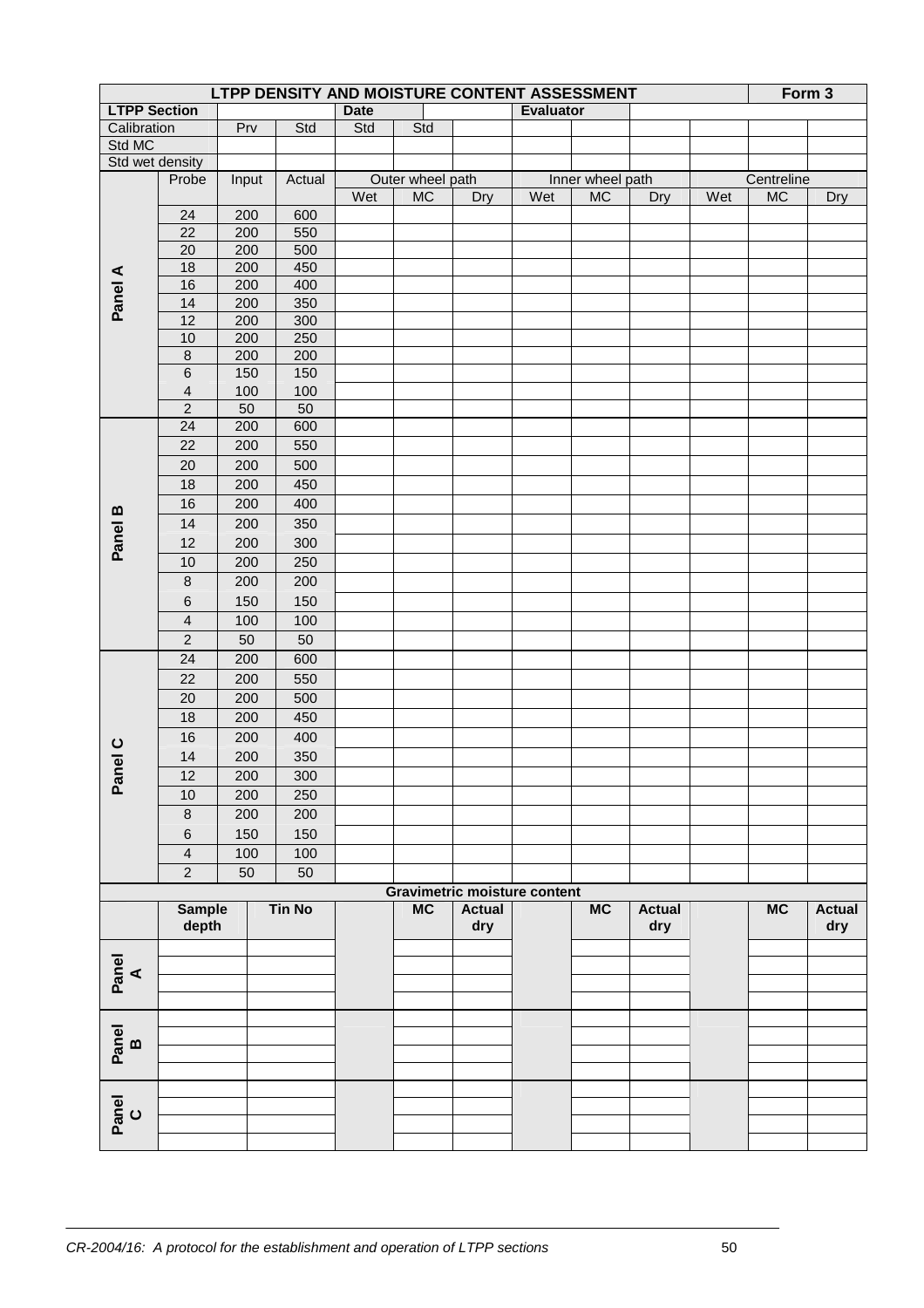|                     | <b>LTPP DCP RECORDING SHEET</b><br>Form $4$ |     |              |                   |     |                         |                   |     |  |  |  |  |  |
|---------------------|---------------------------------------------|-----|--------------|-------------------|-----|-------------------------|-------------------|-----|--|--|--|--|--|
| <b>LTPP Section</b> |                                             |     | <b>Panel</b> | Date              |     | Operator                |                   |     |  |  |  |  |  |
|                     | <b>Outer wheel track</b>                    |     |              | Inner wheel track |     |                         | <b>Centreline</b> |     |  |  |  |  |  |
| ಕ                   |                                             |     | ᠊ᢐ           |                   |     | $\overline{\mathbf{0}}$ |                   |     |  |  |  |  |  |
| 5                   | 205                                         | 405 | 5            | 205               | 405 | -5                      | 205               | 405 |  |  |  |  |  |
| 10                  | 210                                         | 410 | 10           | 210               | 410 | 10                      | 210               | 410 |  |  |  |  |  |
| 15                  | 215                                         | 415 | 15           | 215               | 415 | 15                      | 215               | 415 |  |  |  |  |  |
| 20                  | 220                                         | 420 | 20           | -220              | 420 | -20                     | 220               | 420 |  |  |  |  |  |
| 25                  | 225                                         | 425 | 25           | 225               | 425 | -25                     | 225               | 425 |  |  |  |  |  |
| 30                  | 230                                         | 430 | 30           | 230               | 430 | 30                      | 230               | 430 |  |  |  |  |  |
| 35                  | 235                                         | 435 | 35           | 235               | 435 | 35                      | 235               | 435 |  |  |  |  |  |
| 40                  | 240                                         | 440 | 40           | 240               | 440 | 40                      | 240               | 440 |  |  |  |  |  |
| 45                  | 245                                         | 445 | 45           | 245               | 445 | 45                      | 245               | 445 |  |  |  |  |  |
| 50                  | 250                                         | 450 | 50           | 250               | 450 | 50                      | 250               | 450 |  |  |  |  |  |
| 55                  | 255                                         | 455 | 55           | 255               | 455 | 55                      | 255               | 455 |  |  |  |  |  |
| 60                  | 260                                         | 460 | 60           | 260               | 460 | 60                      | 260               | 460 |  |  |  |  |  |
| 65                  | 265                                         | 465 | 65           | 265               | 465 | 65                      | 265               | 465 |  |  |  |  |  |
| 70                  | 270                                         | 470 | 70           | 270               | 470 | 70                      | 270               | 470 |  |  |  |  |  |
| 75                  | 275                                         | 475 | 75           | 275               | 475 | 75                      | 275               | 475 |  |  |  |  |  |
| 80                  | 280                                         | 480 | 80           | 280               | 480 | 80                      | 280               | 480 |  |  |  |  |  |
| 85                  | 285                                         | 485 | 85           | 285               | 485 | 85                      | 285               | 485 |  |  |  |  |  |
| 90                  | 290                                         | 490 | 90           | 290               | 490 | 90                      | 290               | 490 |  |  |  |  |  |
| -95                 | 295                                         | 495 | '95          | 295               | 495 | -95                     | 295               | 495 |  |  |  |  |  |
| 100                 | 300                                         | 500 | 100          | 300               | 500 | 100                     | 300               | 500 |  |  |  |  |  |
| 105                 | 305                                         | 505 | 105          | 305               | 505 | 105                     | 305               | 505 |  |  |  |  |  |
| 110                 | 310                                         | 510 | 110          | 310               | 510 | 110                     | 310               | 510 |  |  |  |  |  |
|                     |                                             |     |              |                   |     |                         |                   | 515 |  |  |  |  |  |
| 115                 | 315                                         | 515 | 115          | 315               | 515 | 115                     | 315               |     |  |  |  |  |  |
| 120                 | 320                                         | 520 | 120          | 320               | 520 | 120                     | 320               | 520 |  |  |  |  |  |
| 125                 | 325                                         | 525 | 125          | 325               | 525 | 125                     | 325               | 525 |  |  |  |  |  |
| 130                 | 330                                         | 530 | 130          | 330               | 530 | 130                     | 330               | 530 |  |  |  |  |  |
| 135                 | 335                                         | 535 | 135          | 335               | 535 | 135                     | 335               | 535 |  |  |  |  |  |
| 140                 | 340                                         | 540 | 140          | 340               | 540 | 140                     | 340               | 540 |  |  |  |  |  |
| 145                 | 345                                         | 545 | 145          | 345               | 545 | 145                     | 345               | 545 |  |  |  |  |  |
| 150                 | 350                                         | 550 | 150          | 350               | 550 | 150                     | 350               | 550 |  |  |  |  |  |
| 155                 | 355                                         | 555 | 155          | 355               | 555 | 155                     | 355               | 555 |  |  |  |  |  |
| 160                 | 360                                         | 560 | 160          | 360               | 560 | 160                     | 360               | 560 |  |  |  |  |  |
| 165                 | 365                                         | 565 | 165          | 365               | 565 | 165                     | 365               | 565 |  |  |  |  |  |
| 170                 | 370                                         | 570 | 170          | 370               | 570 | 170                     | 370               | 570 |  |  |  |  |  |
| 175                 | 375                                         | 575 | 175          | 375               | 575 | 175                     | 375               | 575 |  |  |  |  |  |
| 180                 | 380                                         | 580 | 180          | 380               | 580 | 180                     | 380               | 580 |  |  |  |  |  |
| 185                 | 385                                         | 585 | 185          | 385               | 585 | 185                     | 385               | 585 |  |  |  |  |  |
| 190                 | 390                                         | 590 | 190          | 390               | 590 | 190                     | 390               | 590 |  |  |  |  |  |
| 195                 | 395                                         | 595 | 195          | 395               | 595 | 195                     | 395               | 595 |  |  |  |  |  |
| 200                 | 400                                         | 600 | 200          | 400               | 600 | 200                     | 400               | 600 |  |  |  |  |  |
|                     |                                             |     |              |                   |     |                         |                   |     |  |  |  |  |  |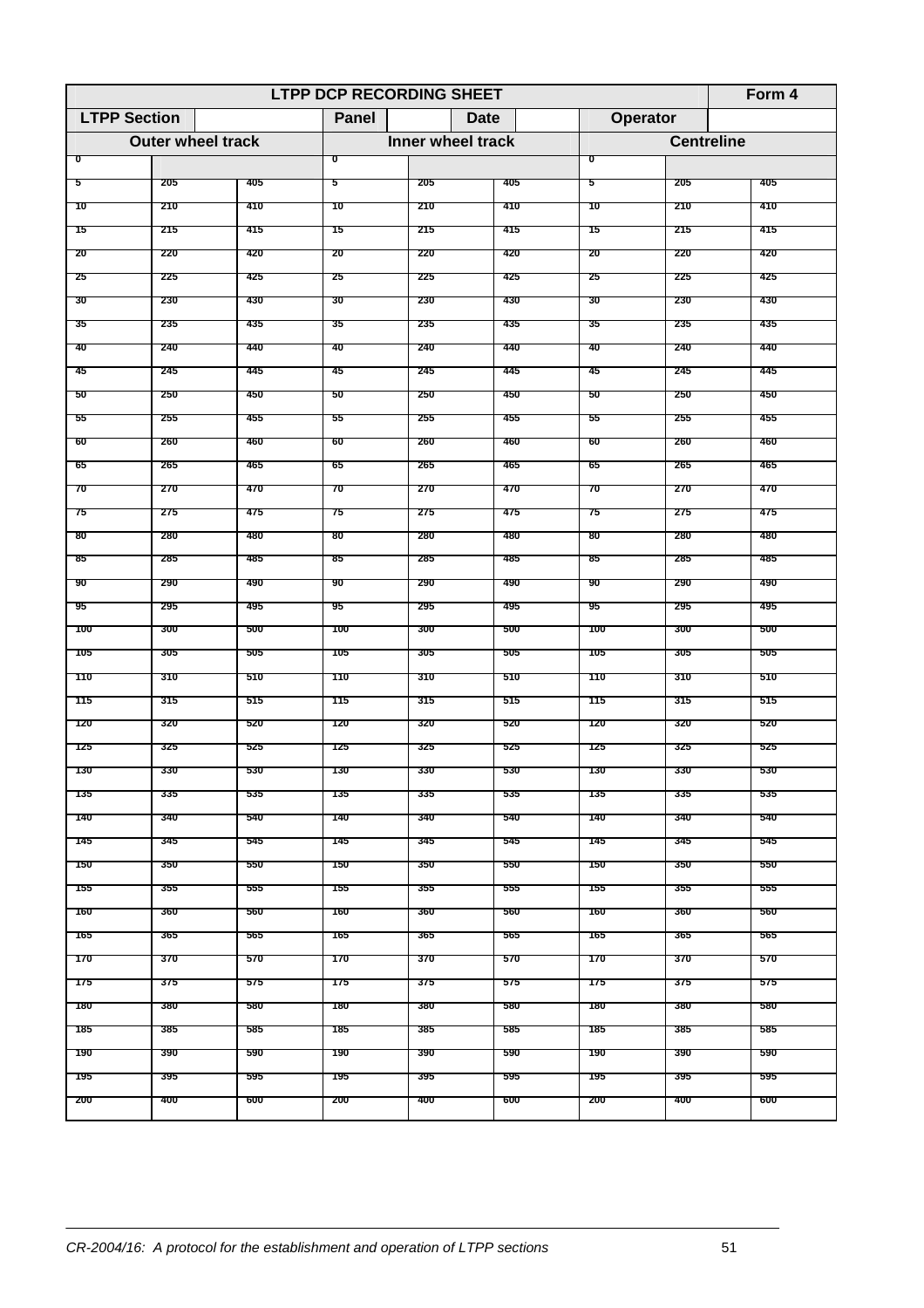|                      | LTPP WEATHER DETAIL RECORDING SHEET |            |            |      |            |            |      |              |            |      |                         |            |      |              |            | Form 5 |            |            |
|----------------------|-------------------------------------|------------|------------|------|------------|------------|------|--------------|------------|------|-------------------------|------------|------|--------------|------------|--------|------------|------------|
| <b>LTPP Section:</b> |                                     |            |            |      |            |            |      | Year:        |            |      |                         |            |      | Recorded by: |            |        |            |            |
| <b>Day</b>           |                                     | January    |            |      | February   |            |      | <b>March</b> |            |      | April                   |            |      | May<br>Max   |            |        | June       |            |
|                      | Rain                                | <b>Max</b> | <b>Min</b> | Rain | <b>Max</b> | <b>Min</b> | Rain | <b>Max</b>   | <b>Min</b> | Rain | $\overline{\text{Max}}$ | <b>Min</b> | Rain |              | <b>Min</b> | Rain   | <b>Max</b> | <b>Min</b> |
| $\overline{1}$       |                                     |            |            |      |            |            |      |              |            |      |                         |            |      |              |            |        |            |            |
| $\overline{2}$       |                                     |            |            |      |            |            |      |              |            |      |                         |            |      |              |            |        |            |            |
| $\overline{3}$       |                                     |            |            |      |            |            |      |              |            |      |                         |            |      |              |            |        |            |            |
| $\overline{4}$       |                                     |            |            |      |            |            |      |              |            |      |                         |            |      |              |            |        |            |            |
| $\overline{5}$       |                                     |            |            |      |            |            |      |              |            |      |                         |            |      |              |            |        |            |            |
| 6                    |                                     |            |            |      |            |            |      |              |            |      |                         |            |      |              |            |        |            |            |
| $\overline{7}$       |                                     |            |            |      |            |            |      |              |            |      |                         |            |      |              |            |        |            |            |
| $\overline{8}$       |                                     |            |            |      |            |            |      |              |            |      |                         |            |      |              |            |        |            |            |
| 9                    |                                     |            |            |      |            |            |      |              |            |      |                         |            |      |              |            |        |            |            |
| 10                   |                                     |            |            |      |            |            |      |              |            |      |                         |            |      |              |            |        |            |            |
| 11                   |                                     |            |            |      |            |            |      |              |            |      |                         |            |      |              |            |        |            |            |
| 12                   |                                     |            |            |      |            |            |      |              |            |      |                         |            |      |              |            |        |            |            |
| 13                   |                                     |            |            |      |            |            |      |              |            |      |                         |            |      |              |            |        |            |            |
| 14                   |                                     |            |            |      |            |            |      |              |            |      |                         |            |      |              |            |        |            |            |
| 15                   |                                     |            |            |      |            |            |      |              |            |      |                         |            |      |              |            |        |            |            |
| 16                   |                                     |            |            |      |            |            |      |              |            |      |                         |            |      |              |            |        |            |            |
| 17                   |                                     |            |            |      |            |            |      |              |            |      |                         |            |      |              |            |        |            |            |
| 18                   |                                     |            |            |      |            |            |      |              |            |      |                         |            |      |              |            |        |            |            |
| 19                   |                                     |            |            |      |            |            |      |              |            |      |                         |            |      |              |            |        |            |            |
| 20                   |                                     |            |            |      |            |            |      |              |            |      |                         |            |      |              |            |        |            |            |
| 21                   |                                     |            |            |      |            |            |      |              |            |      |                         |            |      |              |            |        |            |            |
| 22                   |                                     |            |            |      |            |            |      |              |            |      |                         |            |      |              |            |        |            |            |
| 23                   |                                     |            |            |      |            |            |      |              |            |      |                         |            |      |              |            |        |            |            |
| 24                   |                                     |            |            |      |            |            |      |              |            |      |                         |            |      |              |            |        |            |            |
| 25                   |                                     |            |            |      |            |            |      |              |            |      |                         |            |      |              |            |        |            |            |
| 26                   |                                     |            |            |      |            |            |      |              |            |      |                         |            |      |              |            |        |            |            |
| 27                   |                                     |            |            |      |            |            |      |              |            |      |                         |            |      |              |            |        |            |            |
| 28                   |                                     |            |            |      |            |            |      |              |            |      |                         |            |      |              |            |        |            |            |
| 29                   |                                     |            |            |      |            |            |      |              |            |      |                         |            |      |              |            |        |            |            |
| 30                   |                                     |            |            |      |            |            |      |              |            |      |                         |            |      |              |            |        |            |            |
| 31                   |                                     |            |            |      |            |            |      |              |            |      |                         |            |      |              |            |        |            |            |
| <b>Total</b>         |                                     |            |            |      |            |            |      |              |            |      |                         |            |      |              |            |        |            |            |
| Average              |                                     |            |            |      |            |            |      |              |            |      |                         |            |      |              |            |        |            |            |

## LTPP WEATHER DETAIL RECORDING SHEET **Form 5** Form 5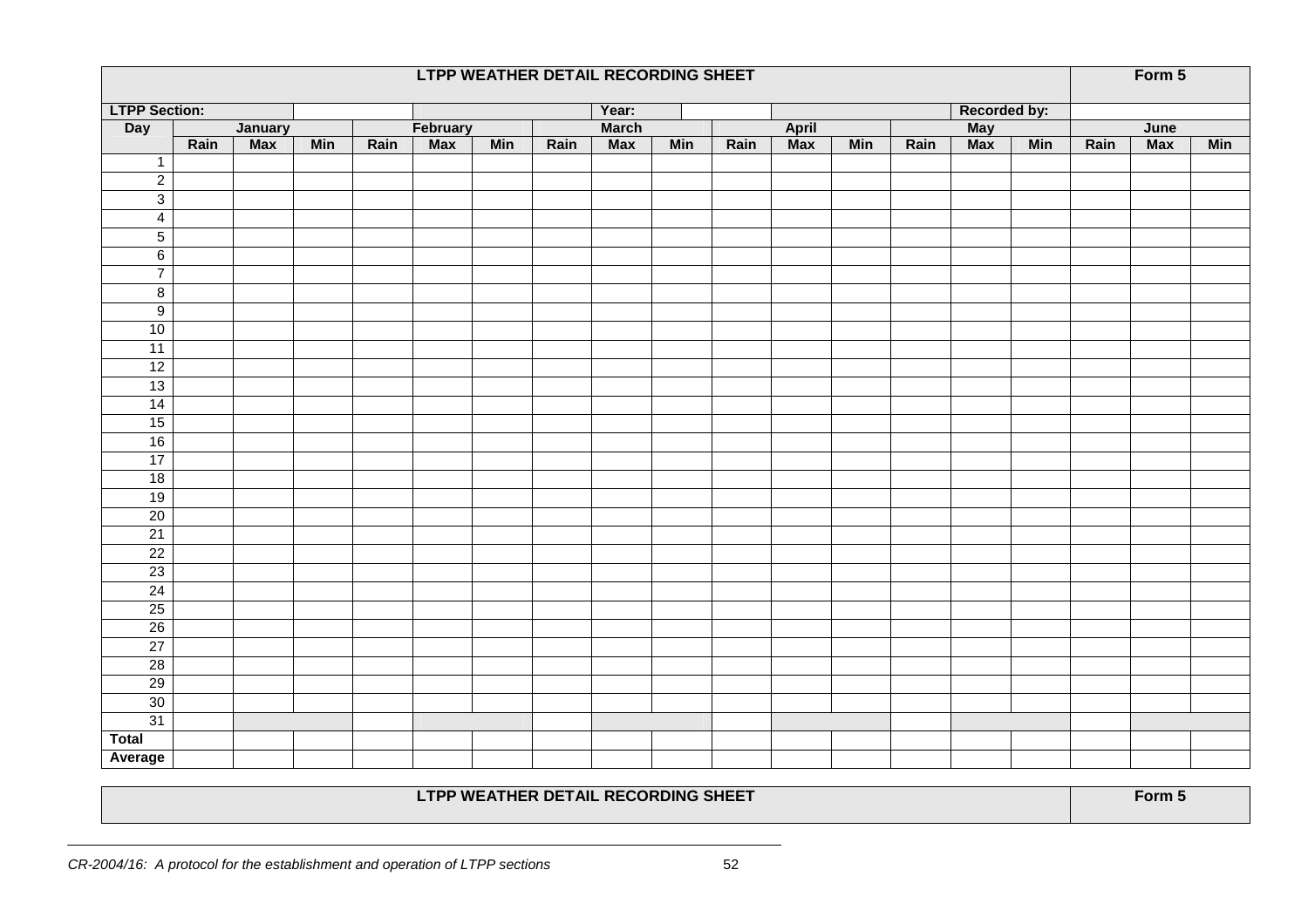| <b>LTPP Section:</b><br>Year:<br>Recorded by: |      |      |            |      |               |            |      |                  |            |      |            |            |      |                 |            |      |                 |            |
|-----------------------------------------------|------|------|------------|------|---------------|------------|------|------------------|------------|------|------------|------------|------|-----------------|------------|------|-----------------|------------|
| Day                                           |      | July |            |      | <b>August</b> |            |      | <b>September</b> |            |      | October    |            |      | <b>November</b> |            |      | <b>December</b> |            |
|                                               | Rain | Max  | <b>Min</b> | Rain | <b>Max</b>    | <b>Min</b> | Rain | Max              | <b>Min</b> | Rain | <b>Max</b> | <b>Min</b> | Rain | <b>Max</b>      | <b>Min</b> | Rain | Max             | <b>Min</b> |
| $\overline{1}$                                |      |      |            |      |               |            |      |                  |            |      |            |            |      |                 |            |      |                 |            |
| $\overline{2}$                                |      |      |            |      |               |            |      |                  |            |      |            |            |      |                 |            |      |                 |            |
| $\overline{3}$                                |      |      |            |      |               |            |      |                  |            |      |            |            |      |                 |            |      |                 |            |
| $\overline{4}$                                |      |      |            |      |               |            |      |                  |            |      |            |            |      |                 |            |      |                 |            |
| $5\overline{)}$                               |      |      |            |      |               |            |      |                  |            |      |            |            |      |                 |            |      |                 |            |
| $6\overline{6}$                               |      |      |            |      |               |            |      |                  |            |      |            |            |      |                 |            |      |                 |            |
| $\overline{7}$                                |      |      |            |      |               |            |      |                  |            |      |            |            |      |                 |            |      |                 |            |
| $\bf{8}$                                      |      |      |            |      |               |            |      |                  |            |      |            |            |      |                 |            |      |                 |            |
| $\overline{9}$                                |      |      |            |      |               |            |      |                  |            |      |            |            |      |                 |            |      |                 |            |
| 10                                            |      |      |            |      |               |            |      |                  |            |      |            |            |      |                 |            |      |                 |            |
| 11                                            |      |      |            |      |               |            |      |                  |            |      |            |            |      |                 |            |      |                 |            |
| 12                                            |      |      |            |      |               |            |      |                  |            |      |            |            |      |                 |            |      |                 |            |
| 13                                            |      |      |            |      |               |            |      |                  |            |      |            |            |      |                 |            |      |                 |            |
| 14                                            |      |      |            |      |               |            |      |                  |            |      |            |            |      |                 |            |      |                 |            |
| 15                                            |      |      |            |      |               |            |      |                  |            |      |            |            |      |                 |            |      |                 |            |
| 16                                            |      |      |            |      |               |            |      |                  |            |      |            |            |      |                 |            |      |                 |            |
| 17                                            |      |      |            |      |               |            |      |                  |            |      |            |            |      |                 |            |      |                 |            |
| 18                                            |      |      |            |      |               |            |      |                  |            |      |            |            |      |                 |            |      |                 |            |
| 19                                            |      |      |            |      |               |            |      |                  |            |      |            |            |      |                 |            |      |                 |            |
| 20                                            |      |      |            |      |               |            |      |                  |            |      |            |            |      |                 |            |      |                 |            |
| 21                                            |      |      |            |      |               |            |      |                  |            |      |            |            |      |                 |            |      |                 |            |
| $\overline{22}$                               |      |      |            |      |               |            |      |                  |            |      |            |            |      |                 |            |      |                 |            |
| 23                                            |      |      |            |      |               |            |      |                  |            |      |            |            |      |                 |            |      |                 |            |
| 24                                            |      |      |            |      |               |            |      |                  |            |      |            |            |      |                 |            |      |                 |            |
| 25                                            |      |      |            |      |               |            |      |                  |            |      |            |            |      |                 |            |      |                 |            |
| 26                                            |      |      |            |      |               |            |      |                  |            |      |            |            |      |                 |            |      |                 |            |
| 27                                            |      |      |            |      |               |            |      |                  |            |      |            |            |      |                 |            |      |                 |            |
| 28                                            |      |      |            |      |               |            |      |                  |            |      |            |            |      |                 |            |      |                 |            |
| 29                                            |      |      |            |      |               |            |      |                  |            |      |            |            |      |                 |            |      |                 |            |
| 30                                            |      |      |            |      |               |            |      |                  |            |      |            |            |      |                 |            |      |                 |            |
| 31                                            |      |      |            |      |               |            |      |                  |            |      |            |            |      |                 |            |      |                 |            |
| <b>Total</b>                                  |      |      |            |      |               |            |      |                  |            |      |            |            |      |                 |            |      |                 |            |
| Average                                       |      |      |            |      |               |            |      |                  |            |      |            |            |      |                 |            |      |                 |            |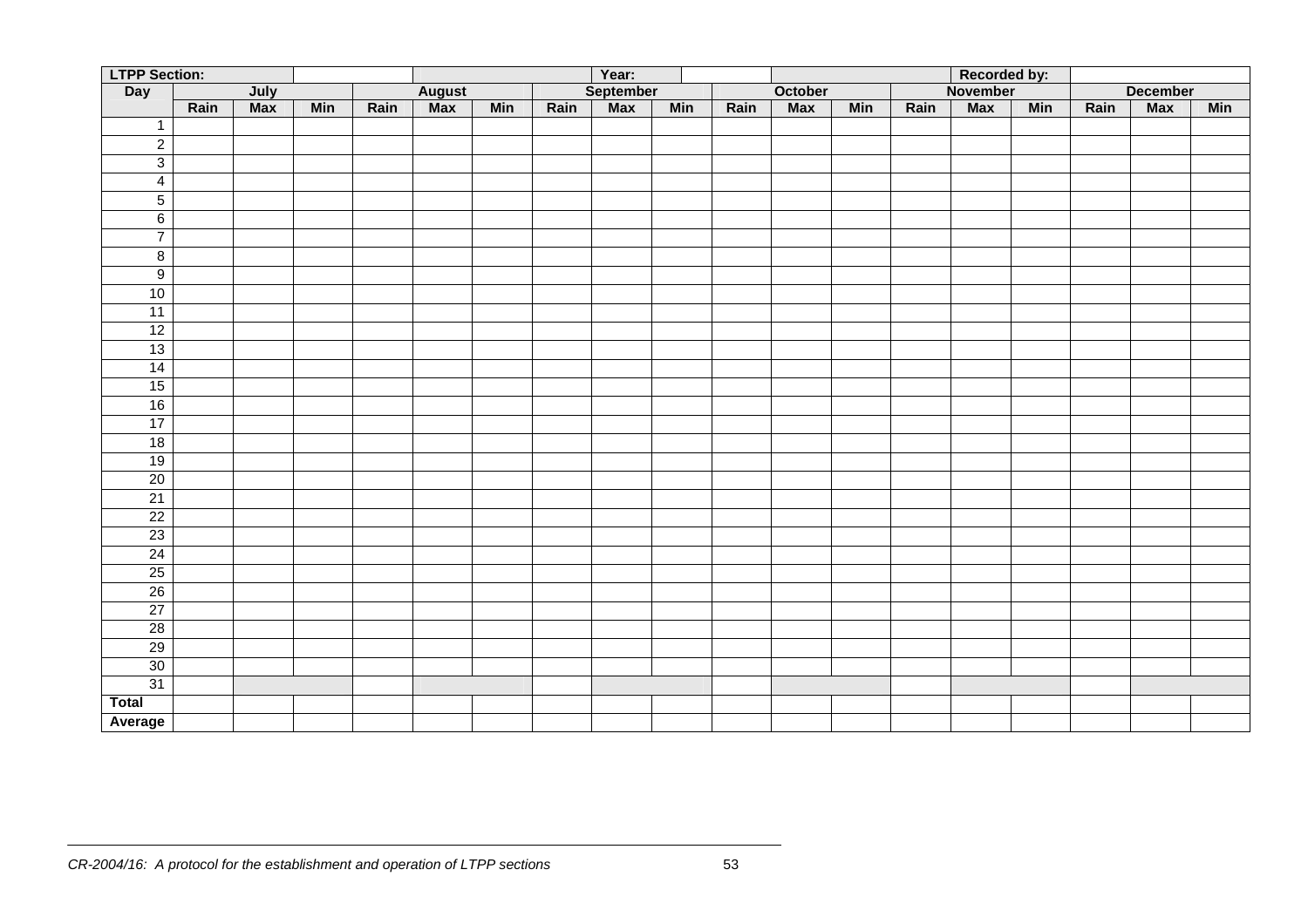| <b>LTPP TEST PIT FORM</b> |                 |        |                    |                  |                 |        |                       |                    |                  |                 |  |  |
|---------------------------|-----------------|--------|--------------------|------------------|-----------------|--------|-----------------------|--------------------|------------------|-----------------|--|--|
| <b>LTPP Section:</b>      |                 |        | Panel:             |                  | <b>Position</b> |        | Date:                 |                    | Profiled by:     |                 |  |  |
| Surface/layer bond        |                 |        |                    |                  |                 |        |                       |                    |                  |                 |  |  |
| <b>Depth</b>              | <b>Moisture</b> | Colour | <b>Consistency</b> | <b>Structure</b> | Soil type       | Origin | <b>Disturbed</b>      | <b>Undisturbed</b> |                  | <b>Comments</b> |  |  |
| (mm)                      |                 |        |                    |                  |                 |        | sample                | <b>Sample</b>      |                  |                 |  |  |
|                           |                 |        |                    |                  |                 |        |                       |                    |                  |                 |  |  |
| to                        |                 |        |                    |                  |                 |        |                       |                    |                  |                 |  |  |
|                           |                 |        |                    |                  |                 |        |                       |                    |                  |                 |  |  |
|                           |                 |        |                    |                  |                 |        |                       |                    |                  |                 |  |  |
| ${\sf to}$                |                 |        |                    |                  |                 |        |                       |                    |                  |                 |  |  |
|                           |                 |        |                    |                  |                 |        |                       |                    |                  |                 |  |  |
|                           |                 |        |                    |                  |                 |        |                       |                    |                  |                 |  |  |
| ${\sf to}$                |                 |        |                    |                  |                 |        |                       |                    |                  |                 |  |  |
|                           |                 |        |                    |                  |                 |        |                       |                    |                  |                 |  |  |
|                           |                 |        |                    |                  |                 |        |                       |                    |                  |                 |  |  |
| ${\sf to}$                |                 |        |                    |                  |                 |        |                       |                    |                  |                 |  |  |
|                           |                 |        |                    |                  |                 |        |                       |                    |                  |                 |  |  |
|                           |                 |        |                    |                  |                 |        |                       |                    |                  |                 |  |  |
| to                        |                 |        |                    |                  |                 |        |                       |                    |                  |                 |  |  |
|                           |                 |        |                    |                  |                 |        |                       |                    |                  |                 |  |  |
|                           |                 |        |                    |                  |                 |        |                       |                    |                  |                 |  |  |
| ${\sf to}$                |                 |        |                    |                  |                 |        |                       |                    |                  |                 |  |  |
|                           |                 |        |                    |                  |                 |        |                       |                    |                  |                 |  |  |
|                           | Cracks          |        | Description        |                  |                 |        |                       |                    |                  |                 |  |  |
| <b>Checklist</b>          | Rutting         |        | Heaving            |                  | Interface bond  |        | Moisture at interface |                    | Layer definition |                 |  |  |
|                           | Carbonation     |        |                    |                  |                 |        |                       |                    |                  |                 |  |  |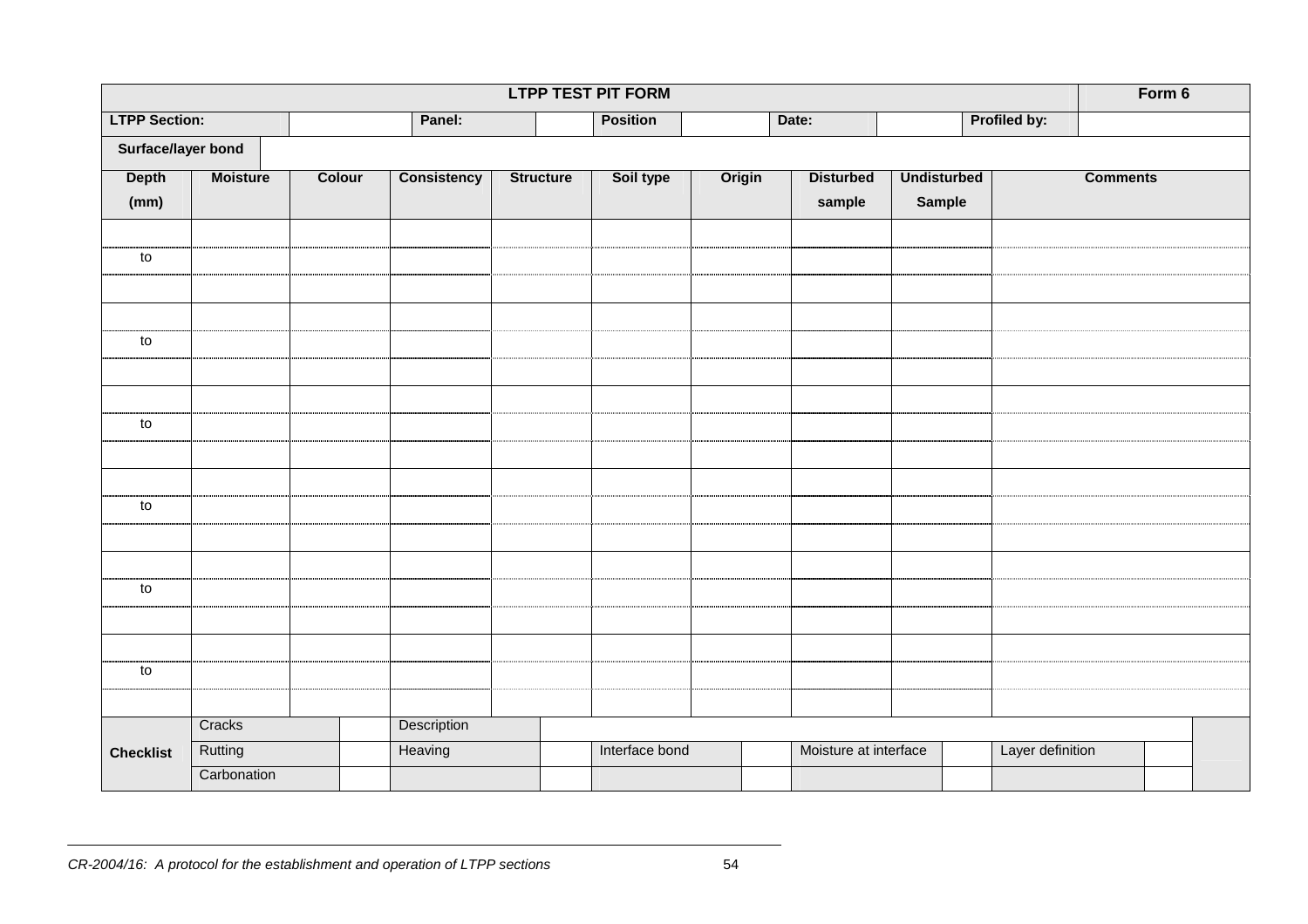|                         | <b>LTPP RSD CALIBRATION SHEET</b> |                              |                   |  |  |  |  |  |  |  |
|-------------------------|-----------------------------------|------------------------------|-------------------|--|--|--|--|--|--|--|
| <b>LTPP Section No:</b> |                                   | Panel:                       |                   |  |  |  |  |  |  |  |
| Date:                   |                                   | <b>Calibrated by:</b>        |                   |  |  |  |  |  |  |  |
|                         |                                   |                              |                   |  |  |  |  |  |  |  |
| <b>RSD ID No:</b>       |                                   | Level No:                    |                   |  |  |  |  |  |  |  |
| <b>Dial gauge</b>       | <b>Computer Up</b>                | <b>Computer Down</b>         | <b>Difference</b> |  |  |  |  |  |  |  |
| $0.0\,$                 |                                   |                              |                   |  |  |  |  |  |  |  |
| 0.1                     |                                   |                              |                   |  |  |  |  |  |  |  |
| 0.2                     |                                   |                              |                   |  |  |  |  |  |  |  |
| 0.3                     |                                   |                              |                   |  |  |  |  |  |  |  |
| 0.4                     |                                   |                              |                   |  |  |  |  |  |  |  |
| 0.5                     |                                   |                              |                   |  |  |  |  |  |  |  |
| 0.6                     |                                   |                              |                   |  |  |  |  |  |  |  |
| 0.7                     |                                   |                              |                   |  |  |  |  |  |  |  |
| 0.8                     |                                   |                              |                   |  |  |  |  |  |  |  |
| 0.9                     |                                   |                              |                   |  |  |  |  |  |  |  |
| $1.0\,$                 |                                   |                              |                   |  |  |  |  |  |  |  |
|                         |                                   | Average                      |                   |  |  |  |  |  |  |  |
|                         |                                   | Therefore $mm/v = 1/average$ |                   |  |  |  |  |  |  |  |
|                         |                                   |                              |                   |  |  |  |  |  |  |  |
|                         | <b>Signature</b>                  |                              |                   |  |  |  |  |  |  |  |